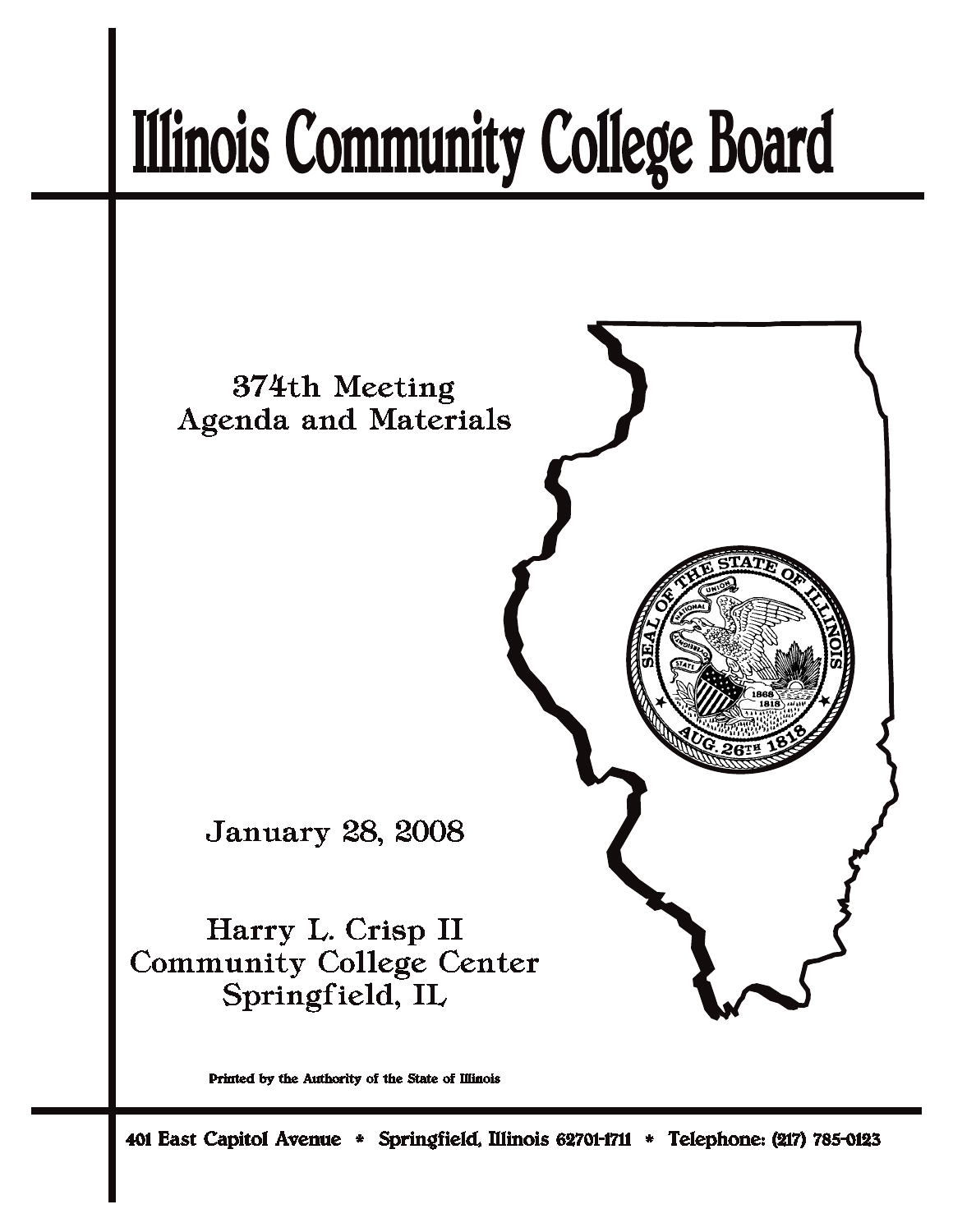Agenda 374<sup>th</sup> Meeting of the Illinois Community College Board Harry L. Crisp II Community College Center 401 East Capitol Avenue Springfield, Illinois

January 28, 2008

*Committee Meetings*

Monday, 8:30 a.m. - Budget and Finance - *Board Conference Room, First Floor To Be Announced* - Academic Affairs & Student Relations *via Conference Call To Be Announced* - External Affairs

Page

### *9:00 a.m. - Business Meeting - Second Floor Conference Room*

| 1. | Roll Call and Declaration of Quorum                                                                                      |                                                                                                                                                                                                                                                                                                        |  |  |  |
|----|--------------------------------------------------------------------------------------------------------------------------|--------------------------------------------------------------------------------------------------------------------------------------------------------------------------------------------------------------------------------------------------------------------------------------------------------|--|--|--|
| 2. |                                                                                                                          | Announcements and Remarks by the Board Chair Guy Alongi                                                                                                                                                                                                                                                |  |  |  |
| 3. |                                                                                                                          | <b>Board Member Comments</b>                                                                                                                                                                                                                                                                           |  |  |  |
| 4. | FBI Campus Liaison & Awareness Project                                                                                   |                                                                                                                                                                                                                                                                                                        |  |  |  |
| 5. | Progress Report on Governor's Economic Subcabinet<br><b>Meetings Deputy Governors Steve Frenkel and Kristin Richards</b> |                                                                                                                                                                                                                                                                                                        |  |  |  |
| 6. | <b>Committee Reports</b>                                                                                                 |                                                                                                                                                                                                                                                                                                        |  |  |  |
|    | 6.1<br>6.2<br>6.3                                                                                                        | <b>Budget and Finance</b><br>Academic Affairs & Student Relations<br><b>External Affairs</b><br>6.3a. Public Relations Steve Morse<br>6.3b. Legislation Steve Morse                                                                                                                                    |  |  |  |
| 7. |                                                                                                                          | President/CEO Report Geoff Obrzut                                                                                                                                                                                                                                                                      |  |  |  |
| 8. |                                                                                                                          | <b>Advisory Organizations</b>                                                                                                                                                                                                                                                                          |  |  |  |
|    | 8.1<br>8.2<br>8.3<br>8.4<br>8.5                                                                                          | Illinois Community College Faculty Association Earl Godt<br>Student Advisory Committee Brian Savage<br>Illinois Community College Trustees Association<br><b>Mike Monaghan</b><br><b>Adult Education and Family Literacy Advisory Council</b><br><b>Rebecca Hale</b><br>Presidents Council Terry Bruce |  |  |  |
|    | 8.6                                                                                                                      | Illinois Community College System Foundation Ray Hancock                                                                                                                                                                                                                                               |  |  |  |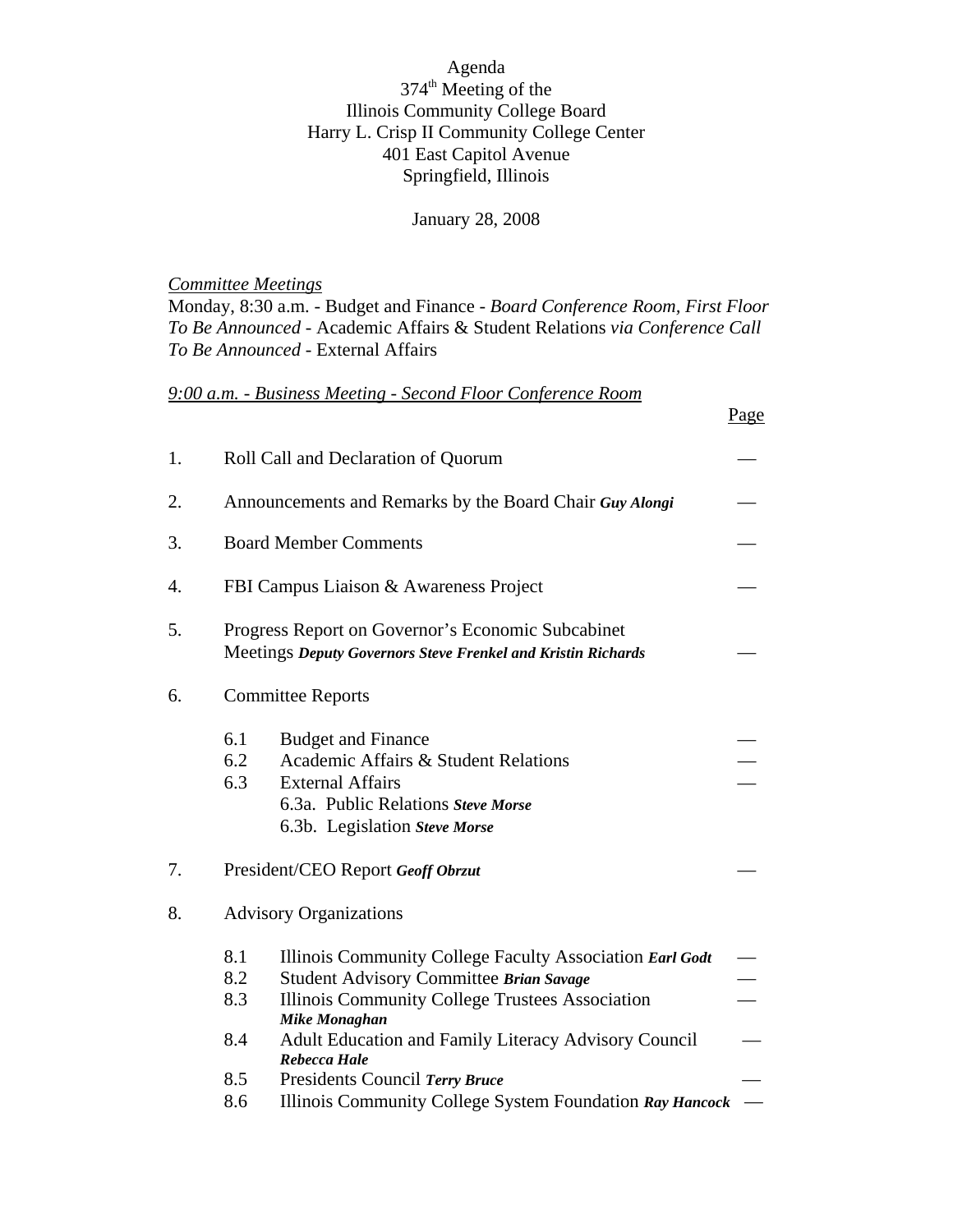#### Agenda 374<sup>th</sup> Meeting of the Illinois Community College Board

|     |                                                                                                        |                                                                                                                                                                                                 | Page        |  |  |  |  |
|-----|--------------------------------------------------------------------------------------------------------|-------------------------------------------------------------------------------------------------------------------------------------------------------------------------------------------------|-------------|--|--|--|--|
| 9.  | New Units of Instruction Elaine Johnson                                                                |                                                                                                                                                                                                 |             |  |  |  |  |
| 10. | Illinois Community College Board Recognition<br>of Community Colleges Elaine Johnson                   |                                                                                                                                                                                                 |             |  |  |  |  |
| 11. | FY 2008 Enrollment and Fiscal Trends in the<br>Illinois Community College System Karen Hunter Anderson |                                                                                                                                                                                                 |             |  |  |  |  |
| 12. | Homeland Security Update Karen Hunter Anderson/Preston Morgan                                          |                                                                                                                                                                                                 |             |  |  |  |  |
| 13. | <b>Consent Agenda (ACTION)</b>                                                                         |                                                                                                                                                                                                 |             |  |  |  |  |
|     | 13.1<br>13.2<br>13.3                                                                                   | Minutes of the November 5, 2007 Meeting<br><b>Review of Executive Session Minutes</b><br>Illinois Community College Board Appointment to                                                        | 16-30<br>31 |  |  |  |  |
|     | 13.4.                                                                                                  | the Midwestern Higher Education Commission<br>FY 2009 Capital Budget Request Ellen Andres                                                                                                       | 32<br>33    |  |  |  |  |
| 14. |                                                                                                        | <b>Information Items</b>                                                                                                                                                                        |             |  |  |  |  |
|     | 14.1<br>14.2<br>14.3                                                                                   | <b>Fiscal Year 2008 Financial Statements</b><br>Student Enrollments and Completions in the<br>Illinois Community College System - FY 2007<br>Final Report on FY 2007 P-16 Initiative, Workforce | 34-38       |  |  |  |  |
|     |                                                                                                        | Development - Business & Industry Services, and<br><b>Student Success Grants</b>                                                                                                                | $39 - 53$   |  |  |  |  |
| 15. | <b>Other Business</b>                                                                                  |                                                                                                                                                                                                 |             |  |  |  |  |
| 16. | <b>Executive Session</b>                                                                               |                                                                                                                                                                                                 |             |  |  |  |  |
| 17. | <b>Public Comment</b>                                                                                  |                                                                                                                                                                                                 |             |  |  |  |  |
| 18. | Adjournment                                                                                            |                                                                                                                                                                                                 |             |  |  |  |  |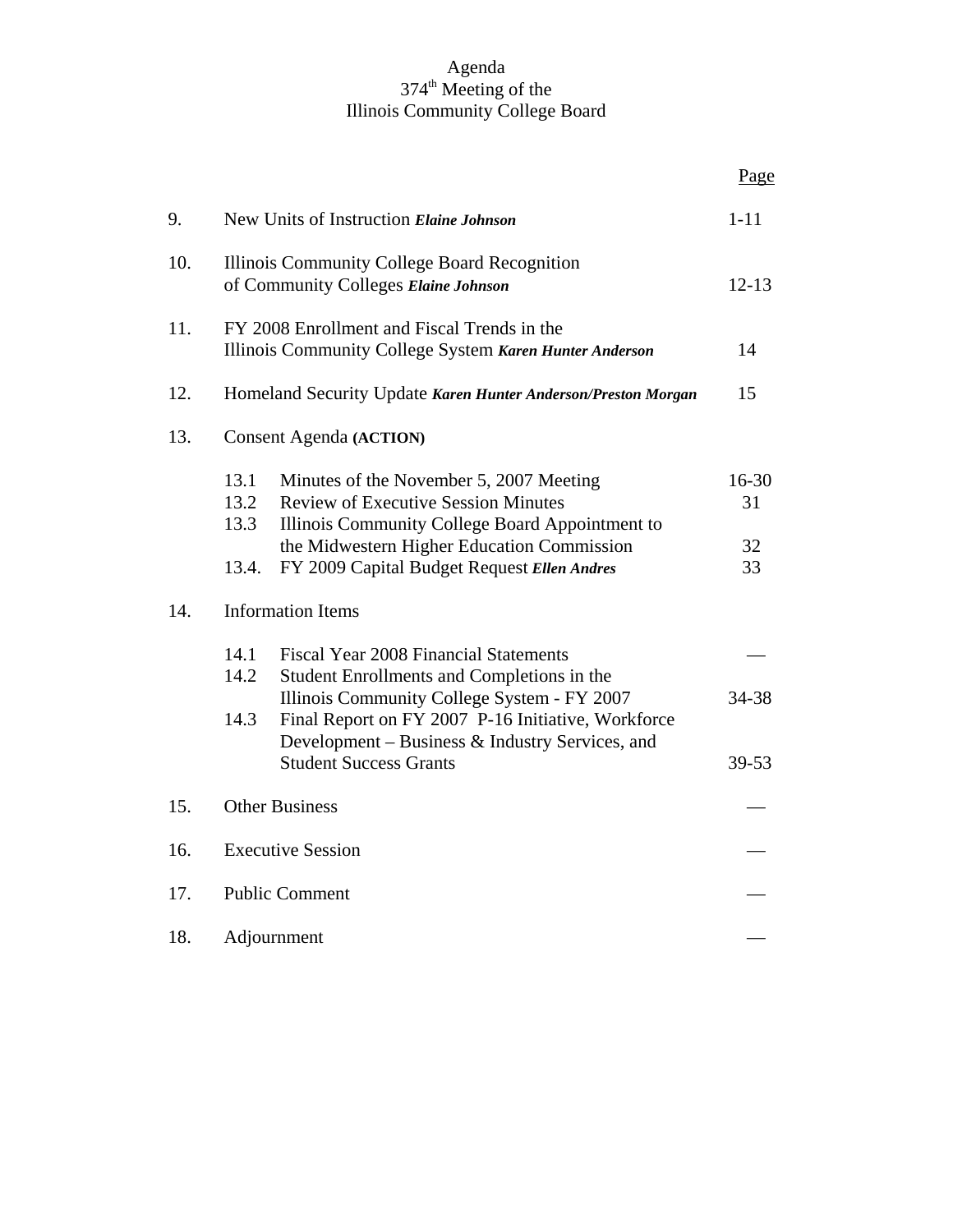# Illinois Community College Board

# **NEW UNITS OF INSTRUCTION**

The Illinois Community College Board is requested to approve new units of instruction for the following community colleges:

# **RECOMMENDED ACTION:**

It is recommended that the following motion be adopted:

The Illinois Community College Board hereby approves the following new units of instruction for the community colleges listed below:

# **PERMANENT PROGRAM APPROVAL**

Danville Area Community College

- < Diagnostic Medical Sonography Certificate (45 credit hours)
- < IDOC Model Curriculum in Construction Occupations (34 credit hours)
- < IDOC Model Curriculum in Food Services (32 credit hours)

Frontier Community College

< Automotive Technology Associate of Applied Science (A.A.S.) degree (73 credit hours)

#### Highland Community College

< Wind Turbine Technician Associate of Applied Science (A.A.S.) degree (63 credit hours)

#### Joliet Junior College

- Construction Trade Operator Mechanic Associate of Applied Science (A.A.S.) degree (69 credit hours)
- < Construction Trade Operator Associate of Applied Science (A.A.S.) degree (67 credit hours)
- < Architectural Technology Associate of Applied Science (A.A.S.) degree (66 credit hours)

#### Kankakee Community College

- < Horticulture Technology Associate of Applied Science (A.A.S.) degree (63 credit hours)
- < Horticulture Technician Certificate (32 credit hours)

#### Kennedy-King College

- < Criminal Justice/Public Police Services Associate of Applied Science (A.A.S.) degree (60 credit hours)
- < Criminal Justice/Public Police Services Certificate (30 credit hours)
- **Example 3** Construction Management Associate of Applied Science (A.A.S.) degree (65 credit hours)

#### John A. Logan College

< Radiologic Technology Associate of Applied Science (A.A.S.) degree (71 credit hours)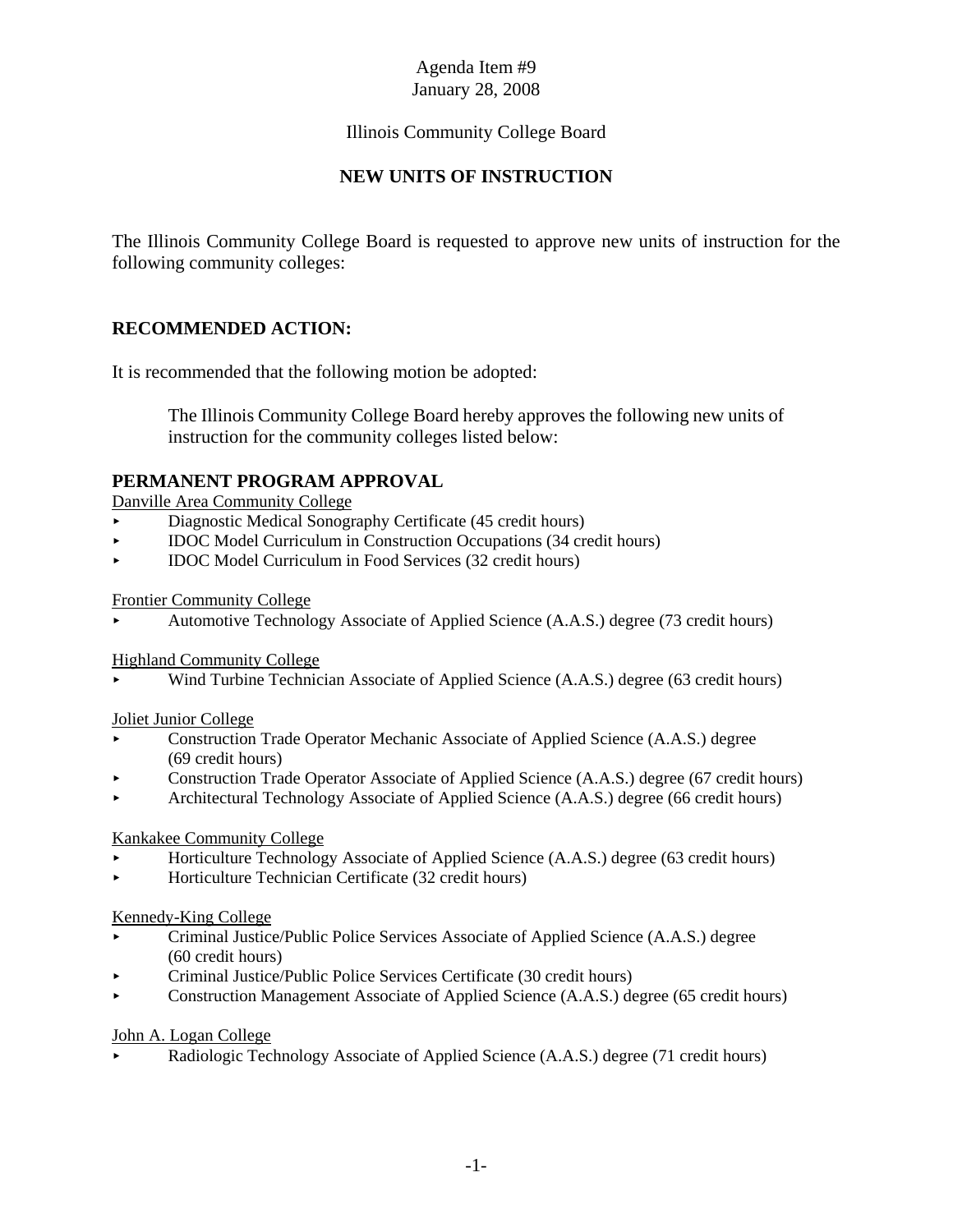#### Lewis & Clark Community College

- < Construction Laborer Associate of Applied Science (A.A.S.) degree (60 credit hours)
- **Example 1** Therapeutic Massage Associate of Applied Science (A.A.S.) degree (65 credit hours)

#### Lincoln Trail College

< Health Information Management Associate of Applied Science (A.A.S.) degree (65 credit hours)

#### McHenry County College

Network Security Associate of Applied Science (A.A.S.) degree (64 credit hours)

#### Moraine Valley Community College

IT Security Specialist Associate of Applied Science (A.A.S.) degree (62 credit hours)

#### Waubonsee Community College

< Associate of Arts in Teaching (A.A.T.) Special Education (64 semester credit hours)

#### **BACKGROUND**

**Danville Area Community College** is seeking approval to offer a 45 semester credit hour "Diagnostic Medical Sonography" Certificate program. This program will prepare individuals who are currently working in the field of allied health for employment as diagnostic medical sonographers. The curriculum consists of coursework in cross sectional anatomy, sonography physics and instrumentation, cardiovascular sonography, obstetric and gynecological sonography, abdominal and small parts sonography, special topics in sonography and a work-based learning experience. The curriculum was based on standards developed by the American Registry of Radiologic Technologists (ARRT) and the American Registry for Diagnostic Medical Sonography (ARMDS) and prepares graduates for certifications through both associations. Assessment of student learning will be achieved through an evaluation of the student's performance during the required clinical experience in sonography. Labor market information provided by the college supports the interest in and the need for a one-year certificate program for existing allied health professionals within the college's district. A survey conducted by the college indicated a significant need for sonographers among area health service providers immediately and within the next five years. The college anticipates an enrollment of 10 full-time students each year during the first three years of the program. Costs of implementing this program will be approximately \$66,000 the first year, \$61,500 the second year and \$63,045 the third year.

**Danville Area Community College** is seeking approval to offer the "Construction Occupations" Certificate Statewide Model Curriculum for the Illinois Department of Corrections. This 34 semester credit hour certificate program will prepare individuals for entry-level employment as carpenters and construction workers in new construction and maintenance/repair environments.

**Danville Area Community College** is seeking approval to offer the "Food Services" Certificate Statewide Model Curriculum for the Illinois Department of Corrections. This 32 semester credit hour certificate program will prepare individuals for entry-level employment in food services as cooks, kitchen assistants and related food preparation workers.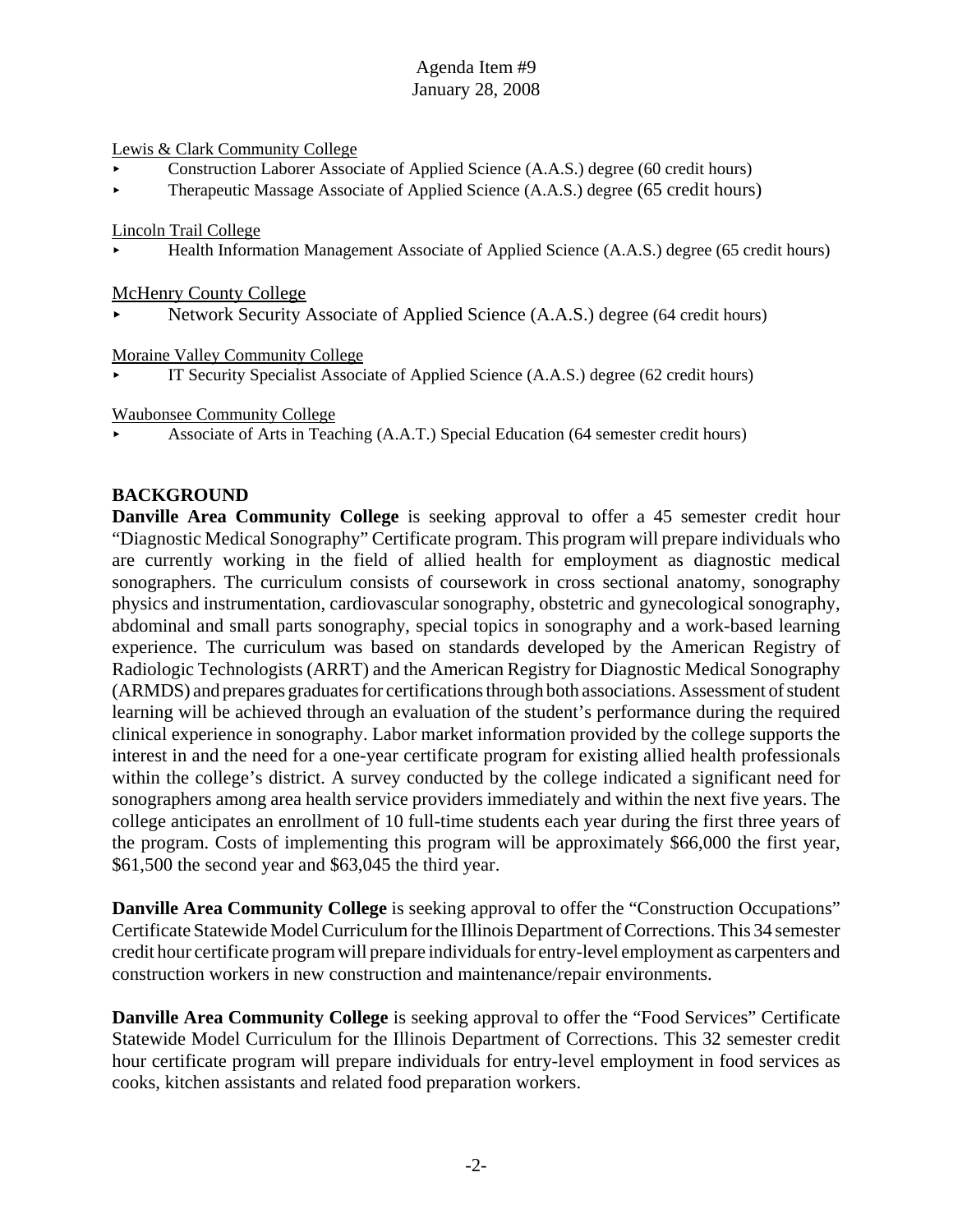**Frontier Community College**, one of the Illinois Eastern Community Colleges, is seeking approval to offer a 73 semester credit hour Associate of Applied Science (A.A.S.) degree program in "Automotive Technology". This program will prepare individuals for employment as automotive service technicians. This program was developed based on competencies established by the National Automotive Technicians Education Foundation (NATEF) for Automotive Service Excellence (ASE) certification. The curriculum consists of 18 semester credit hours of general education coursework and 55 semester credit hours of required career and technical education coursework. The career and technical component of the curriculum includes instruction in introductory and intermediate automotive electrical systems, automotive brakes, engine performance, automotive engines, drive trains, steering and suspension systems, automotive air conditioning, and shop organization and management. The proposed curriculum will prepare graduates for various ASE certifications exams. Assessment of student learning objectives will be achieved through evaluation of a student portfolio and their performance on practice ASE certification exams.

Labor market information provided by the college supports the need for and interest in a two-year degree in this program of study. According to the Illinois Department of Employment Security, employment of "automotive technicians" is expected to increase faster than the average for all occupations statewide through 2014. The college currently offers a related certificate program for which the proposed degree will offer an educational ladder opportunity. The college anticipates an enrollment of 12 full-time and 12 part-time students the first year, increasing to 20 full-time and 30 part-time students by the third year. The program will require one (1) existing full-time faculty the first year. Adequate facilities and the majority of equipment are in place through the existing certificate program, however costs of implementing the proposed degree will be related primarily to equipment and resource materials estimated at \$5,500 the first year, \$20,500 the second year, and \$5,500 the third year. Higher second year costs reflect the purchase of an automotive alignment machine.

**Highland Community College** is seeking approval to offer a 63 semester credit hour "Wind Turbine Technician" Associate of Applied Science (A.A.S.) degree program. This program will prepare individuals for employment as operation and maintenance technicians and inspectors at wind energy generation facilities, commonly known as "wind farms". The program was developed in partnership with three companies currently involved in providing wind energy generation equipment, operations and maintenance services. The companies are Acciona, a Spanish-based company with a corporate office in Chicago, EcoEnergy and Morse Group, sister companies based out of Elgin and Freeport respectively. These companies worked with the college to identify the level of technician(s) needed in their industry as well as the educational and skill requirements necessary for the positions. The curriculum consists of 16 semester credit hours of required general education coursework and 47 semester credit hours of required career and technical education coursework. The career and technical component of the curriculum includes instruction in introductory wind energy, wind mechanical systems, introductory through advanced levels of wind systems technology, electronic devices and circuitry, motors and controls, hydraulics, programmable logic controllers, wiring and schematics and a required work-based learning experience in the field. Assessment of student learning objectives will be accomplished through the evaluation of a student portfolio containing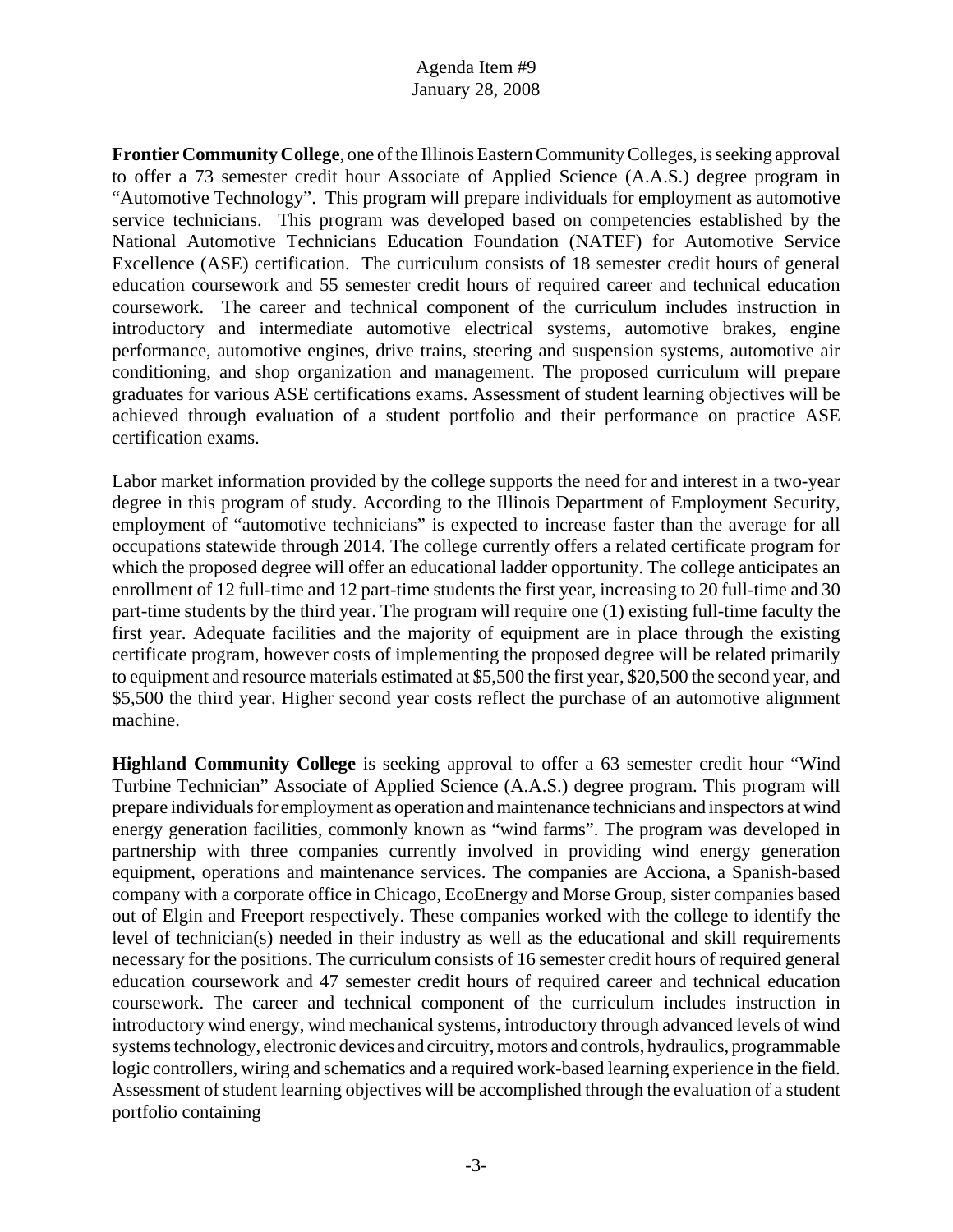representative samples and evidence of successfully completing learning activities related to the program's core competencies.

Labor market information provided by the college on this new and emerging technology supports the need for a formalized training program both within the college's district and throughout the state of Illinois. An independent study conducted by this industry in Illinois, including the companies with which HCC has partnered for this program, reports that for every 100 wind generating towers built, 20 technicians will be needed. With four major wind farms currently in operation and nearly 20 under construction or in development, projected employment needs for trained individuals is over 500 technicians needed in the next five years. Because wind energy is a renewable energy source, existing utility companies are also moving towards developing their own services in this field, thus increasing the need for individuals trained for operating and maintaining wind generation systems. The college anticipates an enrollment of 16 full-time students the first year, increasing to 48 fulltime students by the third year. The program will require two existing full-time, one new part- and two new full-time faculty the first year. Existing faculty have worked closely with industry partners to identify the knowledge and skills required for instructors in this program of study as well. Costs of implementing this program will be approximately \$740,000 the first year, \$82,500 the second year, and \$75,500 the third year. Facilities and equipment expenses will be funded by the college's local industry partners.

**Joliet Junior College** is seeking approval to offer a 67 semester credit hour "Construction Trade" Operator" and a 69 semester credit hour "Construction Trade Operator Mechanic" Associate in Applied Science (A.A.S.) degree program. The "Construction Trade Operator" program will prepare individuals for operating heavy construction equipment, while the "Construction Trade Operator Mechanic" program will prepare individuals for repairing and maintaining heavy construction equipment. These programs were developed in partnership with International Union of Operating Engineers Local 150 and meet the guidelines established by the U.S. Department of Labor-Bureau of Apprenticeship and Training for construction trades operators and mechanics. The Operators curriculum includes 15 semester credit hours of required general education coursework, 28 semester credit hours of required coursework in construction equipment training, introductory equipment maintenance, excavating, introductory construction, crane operation, occupational health and construction safety, and 24 credit hours of on-the-job training in heavy construction equipment operation. The Mechanics curriculum includes 15 semester credit hours of required general education coursework, 34 semester credit hours of required coursework in electricity, hydraulics and pneumatics, engine components, welding, braking systems, thermal transfer systems, powertrain fundamentals, engine controls, computer systems, occupational health and construction safety, and 20 semester credit hours of on-the-job training in heavy construction equipment maintenance. Assessment of student learning objectives for both proposed programs will occur during the workbased learning component of the curricula.

Labor market information provided by the college supports the interest in and the need for formalized training programs for construction equipment operators and mechanics within the college's district. The college anticipates a combined enrollment of 20 full-time students per year during the first three years and recently received approval to offer two related certificate programs.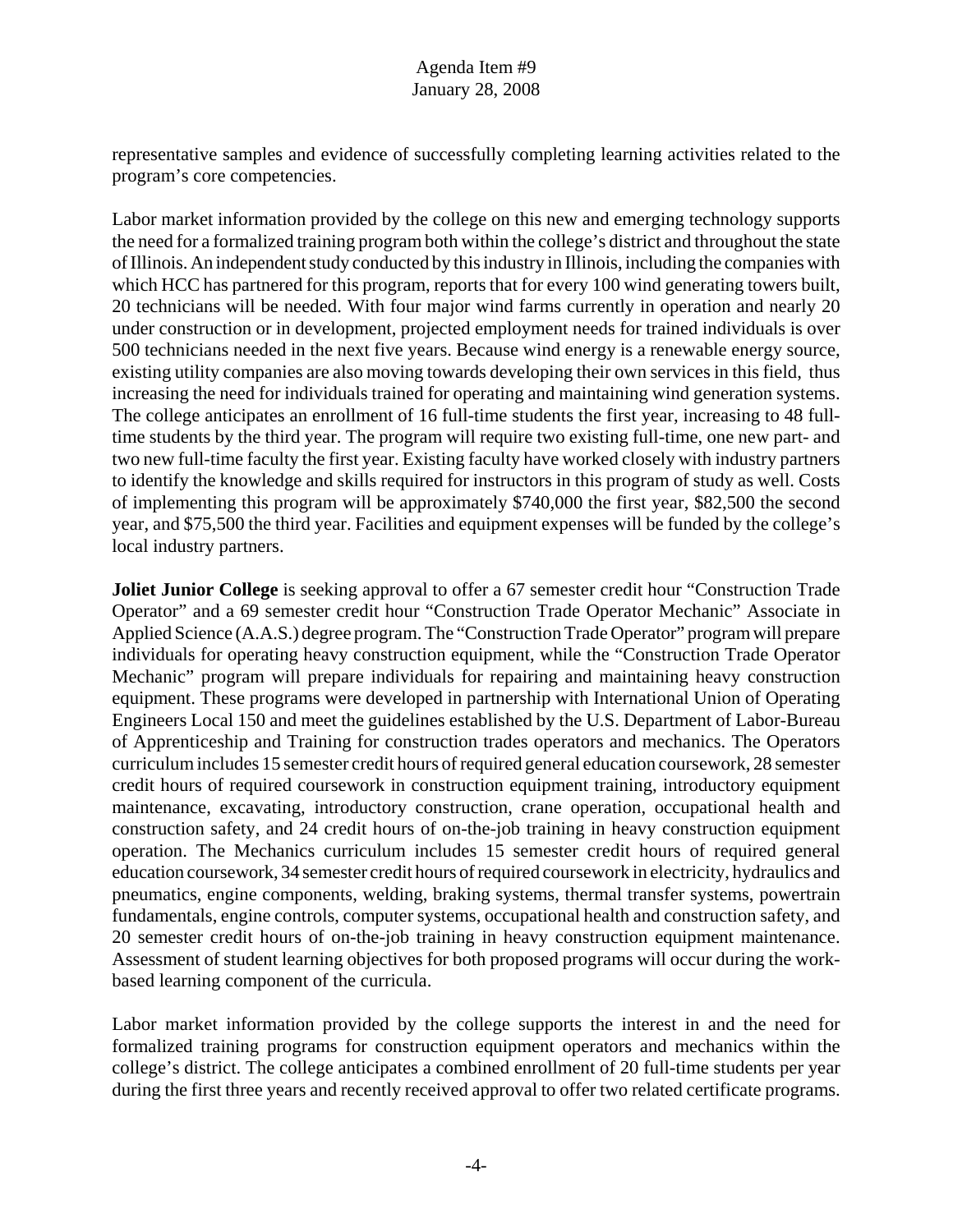These four programs combined will require 16 existing full-time and five (5) existing part-time faculty, all currently employed by the Local Operators Union. Because all facilities, equipment and instructional resources will be supplied by the local union, costs to implement these programs are estimated at \$12,000 per year during the first three years.

**Joliet Junior College** is seeking approval to offer a 66 semester credit hour Associate in Applied Science (A.A.S.) degree program in "Architectural Technology". This program will prepare individuals for entry-level employment as technicians in a variety of architecture and related design or engineering fields. The curriculum consists of 17 semester credit hours of required general education coursework 46 semester credit hours of career and technical education coursework and three (3) semester credit hours of related technical electives. The career and technical component of the program includes instruction in methods of building construction, blueprint reading, introduction to the architecture profession, introductory and intermediate architectural drafting, twodimensional computer-aided design/drafting, introductory and intermediate architectural design, and a required work-based learning experience in architectural technology. Assessment of student learning objectives will be accomplished through an evaluation of the student's comprehensive final project and a portfolio containing artifacts of the student's educational achievements throughout the program.

Labor market information provided by the college supports the interest in and the need for an entrylevel program in architectural technology. The proposed degree is a part of a package of programs proposed by the college including two additional shorter-term certificates and a related advanced certificate program. The college anticipates an enrollment of five (5) full-time and five (5) part-time students the first year, increasing to 10 full-time and 15 part-time students by the third year. The program will require one (1) new full-time and two (2) new part-time faculty the first year. Costs of implementing the entire proposed package of programs are approximately \$65,500 the first year, \$77,000 the second year and \$138,000 the third year. Higher third year costs reflect an anticipated increase in faculty needs to meet the demands of projected enrollment increases.

**Kankakee Community College** is seeking approval to offer a 63 semester credit hour Associate of Applied Science (A.A.S.) degree and a related 32 semester credit hour Certificate program both titled "Horticulture Technician". The programs will prepare individuals for entry-level employment in horticulture, landscaping and related fields. The certificate curriculum consists of coursework in introductory horticulture, landscape plants, soil science, turf management, soil fertility, plant diseases and insects, greenhouse operations, landscape layout and design, and horticulture mechanics. The degree program builds upon the certificate curriculum to include a three (3) credit hour required work-based learning experience, 12 credit hours of related technical electives and 16 credit hours of required general education coursework. Assessment of student learning objectives will be accomplished through the evaluation of the student's performance during the work-based learning experience.

Labor market information provided by the college supports the interest in and the need for formalized training programs in this field of study. Local employers have worked with the college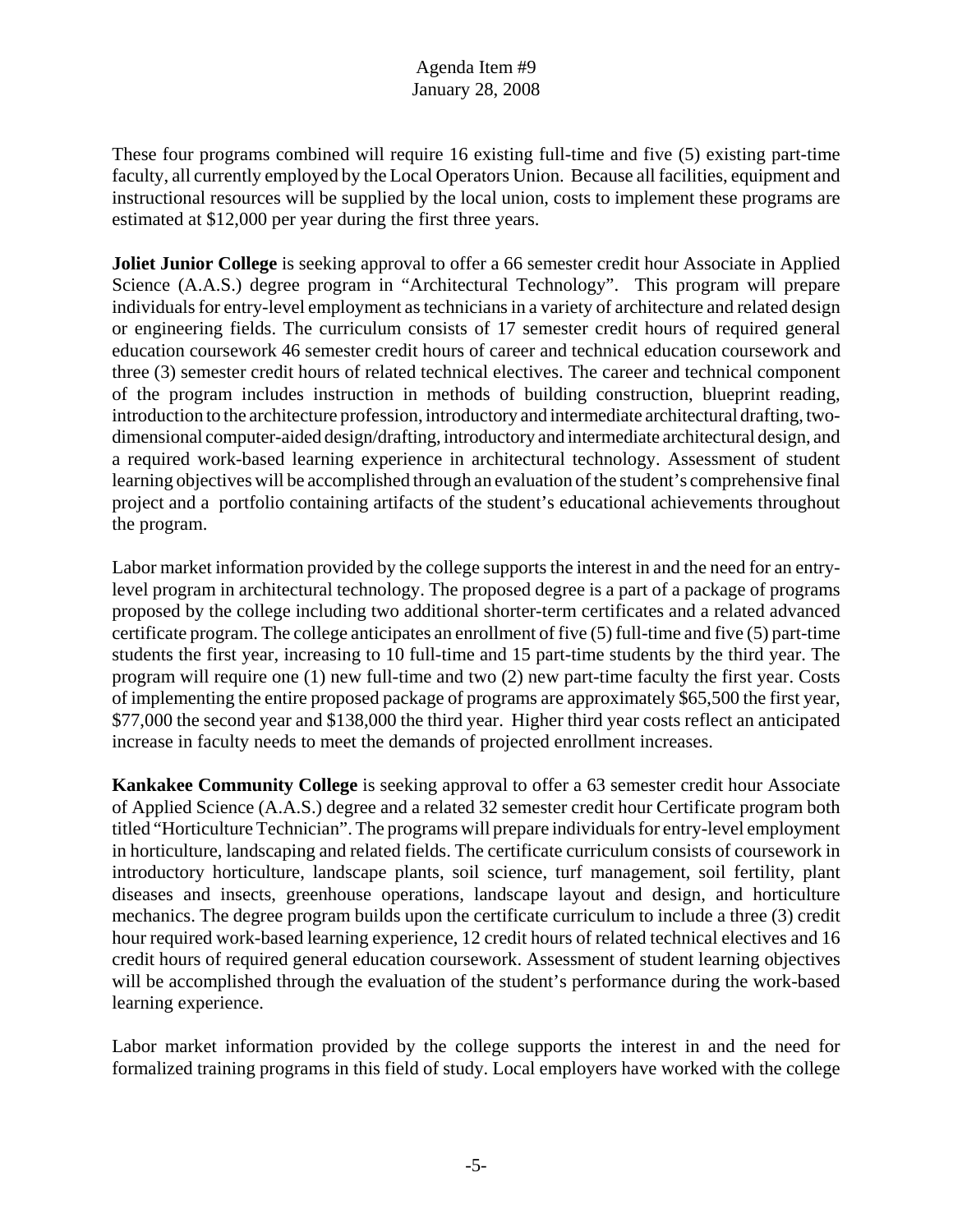to develop the curricula and one business has made a financial contribution towards the development and implementation of the programs. The college anticipates an enrollment of five (5) full-time and five (5) part-time students during the first year, increasing to 15 full- and part-time enrollments by the third year. One new full-time faculty will be required for the programs. Costs of implementing this program will be approximately \$50,000 per year during the first three years.

**Kennedy-King College**, one of the City Colleges of Chicago, is seeking approval to offer a 60 semester credit hour Associate of Applied Science (A.A.S.) degree and a related 30 semester credit hour Certificate program in "Criminal Justice/ Public Police Services". These programs will prepare individuals for entry-level employment in criminal justice at the municipal, state and federal level in occupations such as law enforcement officers, security offers, bailiffs, and transportation security screeners to name a few. The certificate curriculum consists of 30 semester credit hours of career and technical education coursework in administration and issues of criminal justice, administration of juvenile justice, criminal law and procedure, introductory investigations, police organization and management, professional responsibilities in criminal justice and constitutional law. The degree program builds upon the certificate curriculum to include 24 semester credit hours of required general education coursework and an additional six (6) semester credit hours of technical electives. Assessment of student learning objectives will be achieved through a comprehensive final exam.

Labor market information provided by the college supports the interest in and the need for a degree program within the college's district in this program of study. The college also recently received approval to offer a related 15 semester credit hour basic certificate program in criminal justice and combined expect 32 full-time enrollments and 70 part-time enrollments the first year. The programs will require one new full-time, one existing full-time and two existing part-time faculty. Costs of implementing these programs will be approximately \$49,000 the first year, \$45,500 the second year, and \$50,000 the third year.

**Kennedy-King College**, one of the City Colleges of Chicago, is seeking approval to offer a 65 semester credit hour Associate of Applied Science (A.A.S.) degree in "Construction Management". This program will prepare individuals for entry-level employment in construction project management and related positions. The curriculum consists of 15 semester credit hours of required general education coursework, 41 semester credit hours of required career and technical education coursework and nine (9) semester credit hours of related technical electives. The career and technical component of the curriculum includes instruction in introductory construction, methods of building construction, building materials and testing, blueprints and specifications, cost estimating, construction contracting, scheduling and project management, construction safety and construction report writing. This curriculum was developed using skill standards available through the American Council for Construction Education (ACCE). Assessment of student learning objectives will be accomplished through evaluation of a student portfolio.

Labor market information provided by the college supports the interest in and the need for a twoyear degree program in this program of study. Both statewide and in Cook County employment of "first line construction supervisors and managers" is expected to grow slightly faster than the average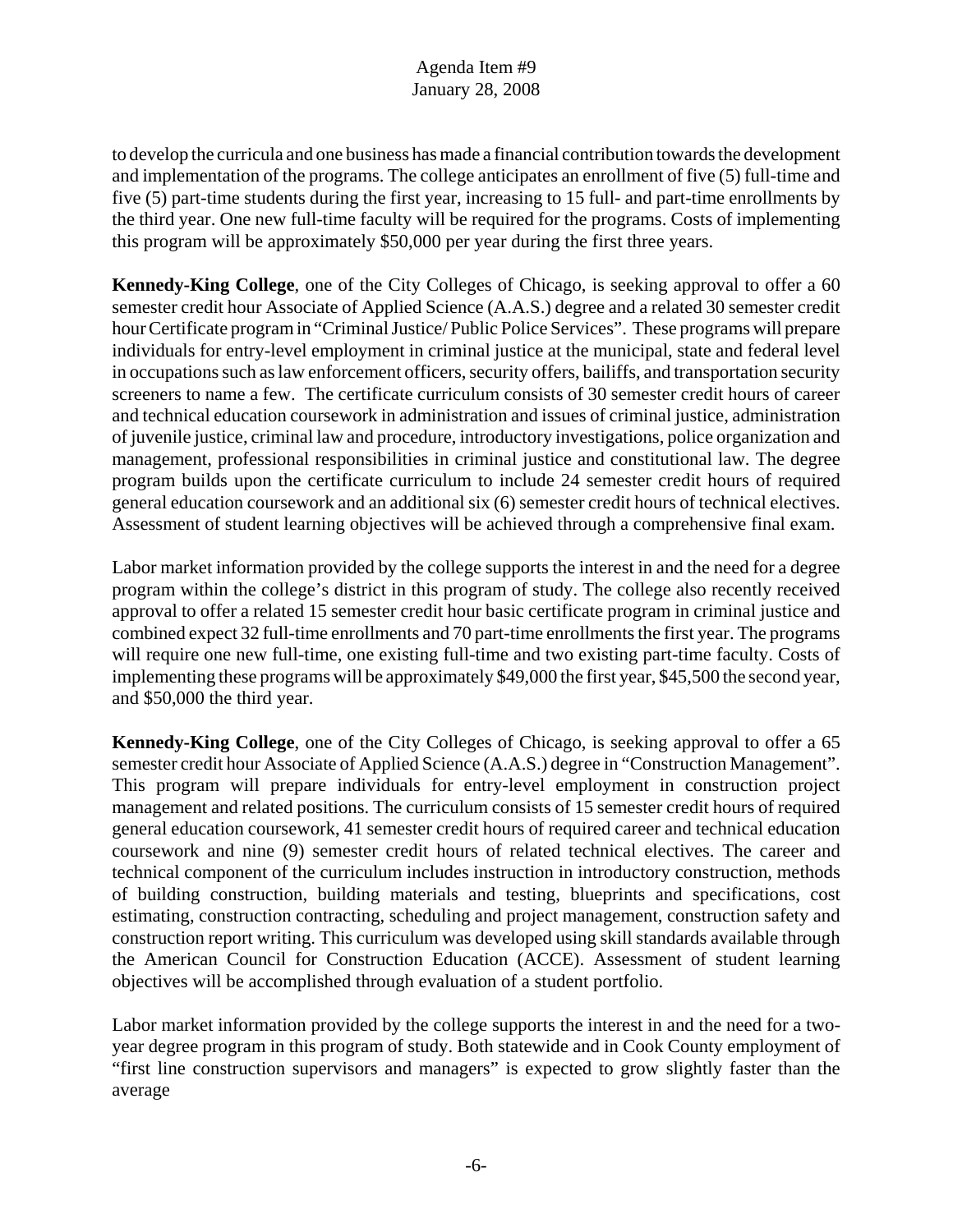growth for all occupations through 2014, according to the Illinois Department of Employment Security. The college currently offers five related certificate programs in construction. The proposed degree will offer completers of these certificates an educational ladder opportunity. The college anticipates an enrollment of 50 part-time students the first year. The program will require two (2) new part-time and three (3) existing part-time faculty the first year. The college will be able to utilize resources such as facilities and equipment from existing programs. The cost of implementing the proposed degree program will be approximately \$35,600 the first year, \$32,100 the second year, and \$39,100 the third year.

**John A. Logan College** is seeking approval to offer a 71 semester credit hour Associate of Applied Science (A.A.S.) degree in "Radiologic Technology". This program will prepare individuals for entry-level employment as radiologic technologists in a variety of health care settings. The curriculum consists of 21 semester credit hours of required general education coursework, and 50 semester credit hours of required career and technical education coursework. The career and technical component of the curriculum includes instruction in introductory radiographic technology, introductory through advanced levels of radiologic procedures, atypical radiologic procedures, radiologic physics, radiologic pathology, image analysis and a required work-based learning experience in radiologic technology. Assessment of student learning objectives will be achieved through evaluation of the student's performance during the work-based learning component of the program. The curriculum was developed according to standards developed by the American Registry of Radiologic Technologists (ARRT) and prepares graduates for their certification exam, as well as licensure through the Illinois Department of Nuclear Safety. The college plans to seek program accreditation by the Joint Review Commission on Education in Radiologic Technology (JRCERT) once all appropriate state approvals have been granted.

Labor market information provided by the college supports the interest in and the need for training in this program of study within the college's district. According to the Illinois Department of Employment Security, growth in the employment of "radiologic technologists" is expected to increase much faster than the average growth for all occupations statewide and as fast as average for the college's area through 2014. The college anticipates an enrollment of 20 full-time students per year during the first three years. The program will require one new full- and one new part-time faculty member the first year. Costs of implementing this program will be approximately \$156,000 the first year, \$422,000 the second year, and \$141,000 the third year. Higher second year costs reflect the purchase of additional equipment and funds allocated for the hiring of one full-time program coordinator and one additional part-time faculty member.

Lewis & Clark Community College is seeking approval to offer a 60 semester credit hour "Construction Laborer" Associate of Applied Science (A.A.S.) degree program. This program will prepare individuals for journey-level employment as construction laborers and was developed in collaboration with the Illinois' Laborers' and Contractors Joint Apprenticeship and Training Program (ILCJATP)-Southern and Central District Councils for new and existing local apprentices. The curriculum consists of 19 semester credit hours of required general education coursework, 37 semester credit hours of required career and technical education coursework, and four (4) semester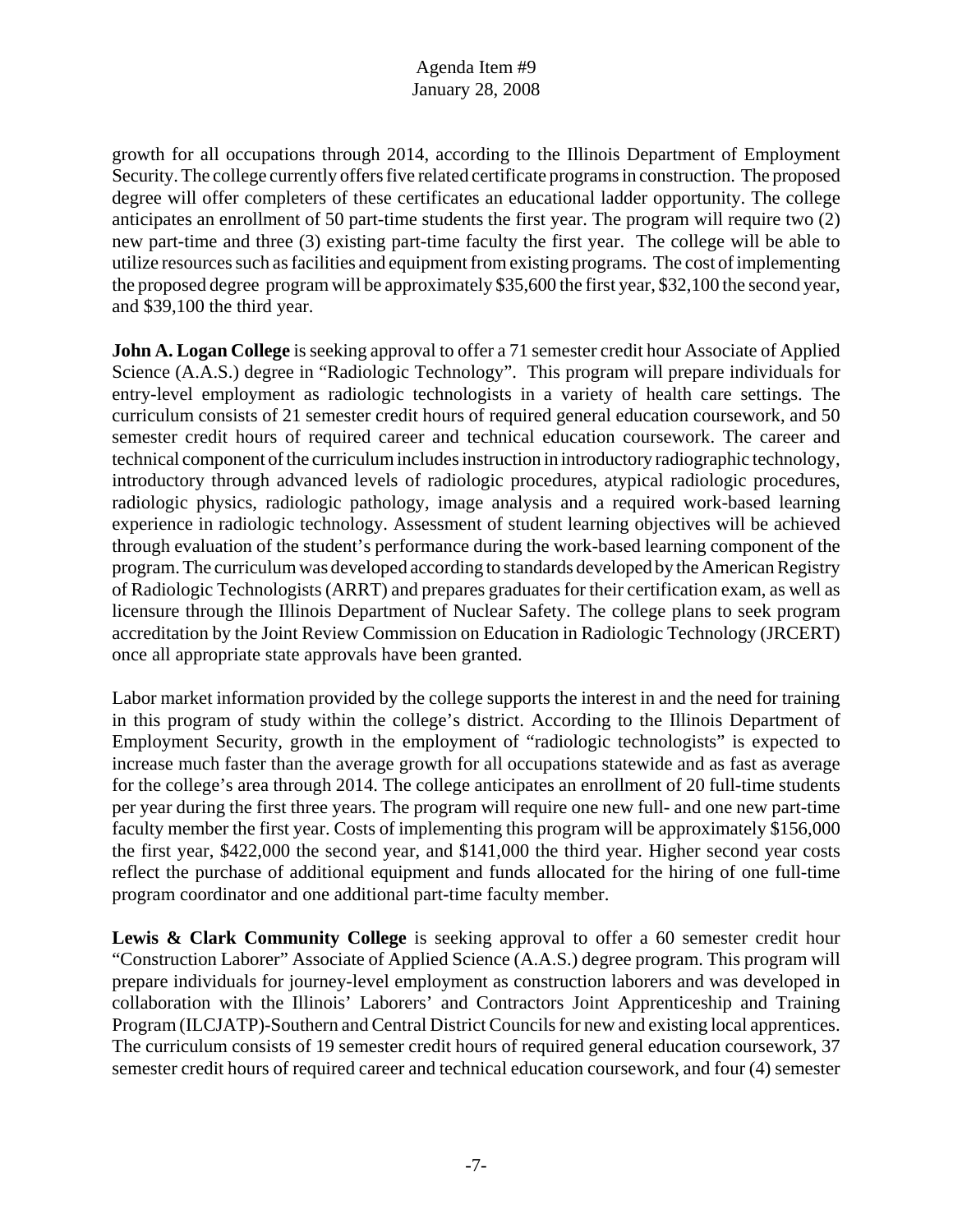credit hours of related technical electives. The career and technical component of the curriculum includes instruction in construction laborer trades, bridge construction, line and grade, hazardous materials, mason tending, concrete practices and procedures, asphalt technology and construction, pipe laying, asbestos abatement, blueprint reading, mathematics for construction laborers, the history of labor and first aid, as well as required on-the-job work experience as a construction laborer apprentice. The curriculum meets all standards and requirements outlined by the U.S. Department of Labor-Bureau of Apprenticeship and Training for construction laborer training programs. Assessment of student learning objectives will be achieved through a comprehensive final exam, as well as evaluation of the student's performance during their work-based learning instruction.

Labor market information provided by the college supports the interest in and the need for a formalized educational training program for local union apprentices and tradespeople. The college currently offers a certificate program in "Construction Methods" that enrolls existing ILCJATP apprentices. The ILCJATP sees the proposed degree program as a way to broaden the knowledge and skills of its new and existing workforce. The proposed A.A.S. will replace the existing certificate once all appropriate state approvals have been granted. The college anticipates an enrollment of six (6) full-time and 12 part-time students the first year, increasing to 15 full-time and 20 part-time students by the third year. Because of the college's existing relationship with the ILCJATP to offer a certificate program, adequate facilities and faculty are in place and no new costs are anticipated to implement the proposed degree program.

**Lewis & Clark Community College** is seeking permanent approval for the 36 semester credit hour "Therapeutic Massage" Certificate program. This program was approved on a temporary basis in June 2004. The program prepares individuals for employment as massage therapists in a variety of settings. The program has exceeded its original benchmarks for enrollments and completions with 8 -14 full-time students enrolled per year during the last three years and completing 75 percent of its students during fiscal year 2005 and 2006. The college indicates that 100 percent of their graduates are employed and 75 percent have passed the optional examination offered by the National Certification Board for Therapeutic Massage and Bodywork. The current curriculum has been modified from the original to reflect updates in requirements for clinical hours by the NCBTMB, as well as incorporating minor changes to course sequencing that provide better access to training for students. The college identified strengths of the program as qualified and committed faculty, recently renovated facilities, updated equipment and a partnership with Franklin University for students interested in pursuing a Bachelor's degree in Applied Management. One weakness identified by the college is that the program operates during the evening from August to August, which only allows access to the student clinic from January to July, which limits entry into the program for new students and access to the clinic for student clients. The college is exploring adding a second cohort to the program offered during traditional daytime hours which would allow the student clinic to remain open year round. *Staff recommend permanent approval for this program.*

**Lincoln Trail College**, one of the Illinois Eastern Community Colleges, is seeking approval to offer a 65 semester credit hour Associate of Applied Science (A.A.S.) degree program in "Health Information Management". This program will prepare individuals for entry-level employment as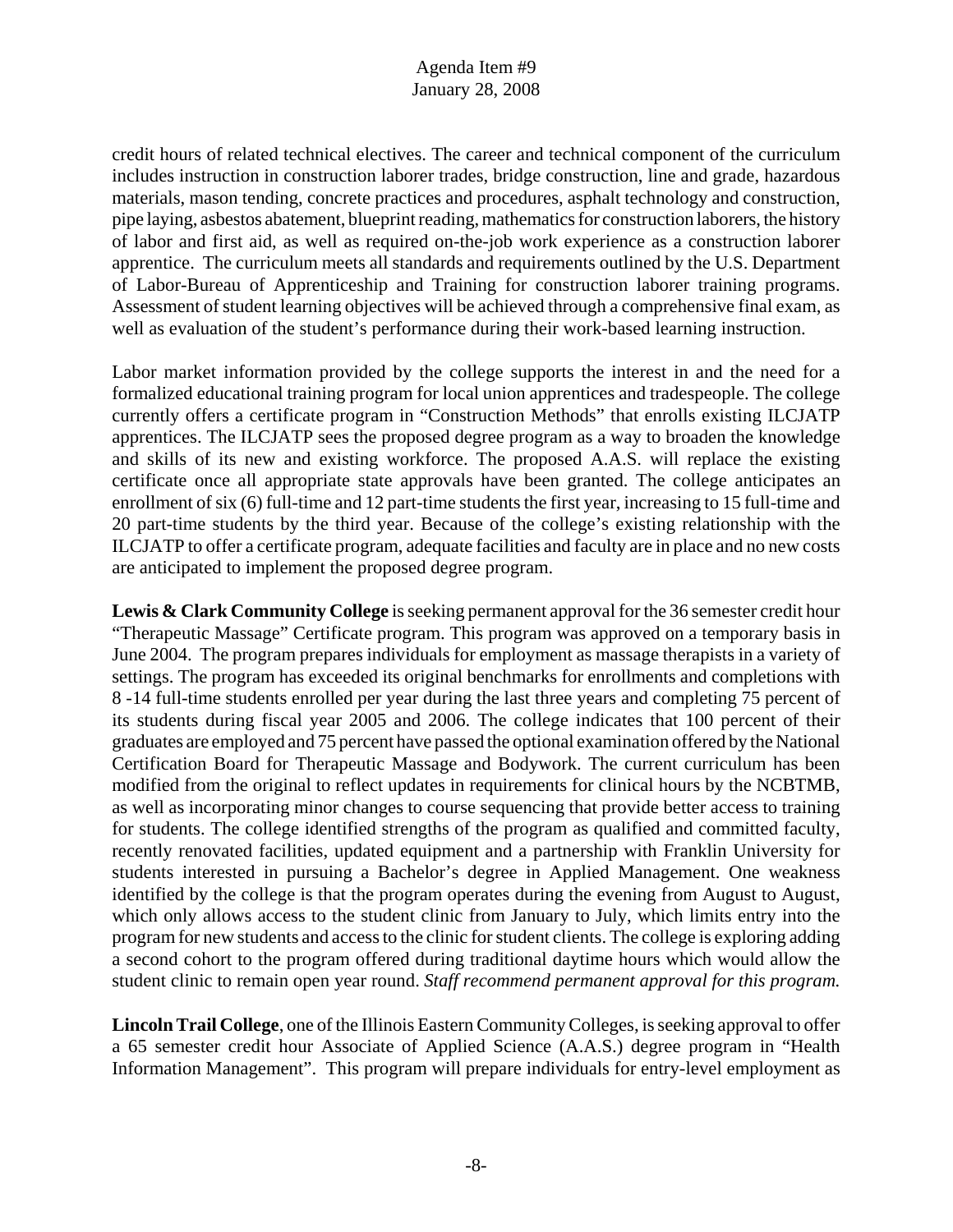health information technicians. The program was developed based on competencies for Registered Health Information Technicians (RHIT) as established by the American Health Information Management Association (AHIMA). The curriculum includes 23 semester credit hours of general education coursework and 42 semester credit hours of career and technical education coursework. The career and technical component of the curriculum includes instruction in medical terminology, medical front office procedures, medical insurance and coding, HIPAA compliance, introductory health information management, data management for health information management, statistical analysis of health data, case studies in allied health, introductory human pathophysiology, pharmacology, computer applications and a clinical practicum in health information management. Assessment of student learning will be achieved through the evaluation of the student's portfolio and their performance during the required work-based learning experience.

Labor market information provided by the college is supportive of the need for a two-year degree in this program of study. Currently the college offers a Medical Assistant certificate program and the proposed degree will provide those graduates with an educational ladder opportunity. Furthermore this program will offer alternative options for students who may not be able to complete related programs of study, such as the college's Registered Nursing degree program. The college anticipates an enrollment of eight (8) full-time and two (2) part-time students the first year increasing to 20 full-time and six (6) part-time students by the third year. Optional program accreditation is available through the Commission on Accreditation for Health Informatics and Information Management Education (CAHIIM). The college plans to seek accreditation for this program once all appropriate state level approvals have been granted. The program will require one (1) new full-time and six (6) existing part-time faculty the first year. Costs of implementing this program will be approximately \$39,000 the first year, \$43,500 the second year, and \$48,250 the third year.

**McHenry County College** is seeking approval to offer a 64 semester credit hour Associate of Applied Science (A.A.S.) degree program in "Network Security". This program will prepare individuals for entry-level employment as network security technicians and related security specialists. The program includes 15 semester credit hours of required general education coursework and 44 semester credit hours of career and technical education coursework and five (5) semester credit hours of related technical electives. The career and technical component of the curriculum includes instruction in computer literacy, Microsoft Windows applications, computer ethics, network essentials, computer security awareness, ethical hacking, introductory Unix, Security + preparation, A+ certification preparation, advanced Windows Workstation and Server applications, directory services infrastructure, Windows network infrastructure, and the choice of related electives in networking and security technology. Graduates of this degree program will be prepared for several optional certifications available through various information technology vendors nationwide. This includes certifications in Microsoft Certified System Administrator (MCSA) offered through Microsoft Corporation, the Security  $+, A+$  and Network  $+$  Security certifications offered through CompTIA, and the Certified Ethical Hacker credential offered through EC-Council. Assessment of student learning objectives will be achieved through a comprehensive final exit exam that evaluates students' knowledge and skills according to the stated national certification standards as described.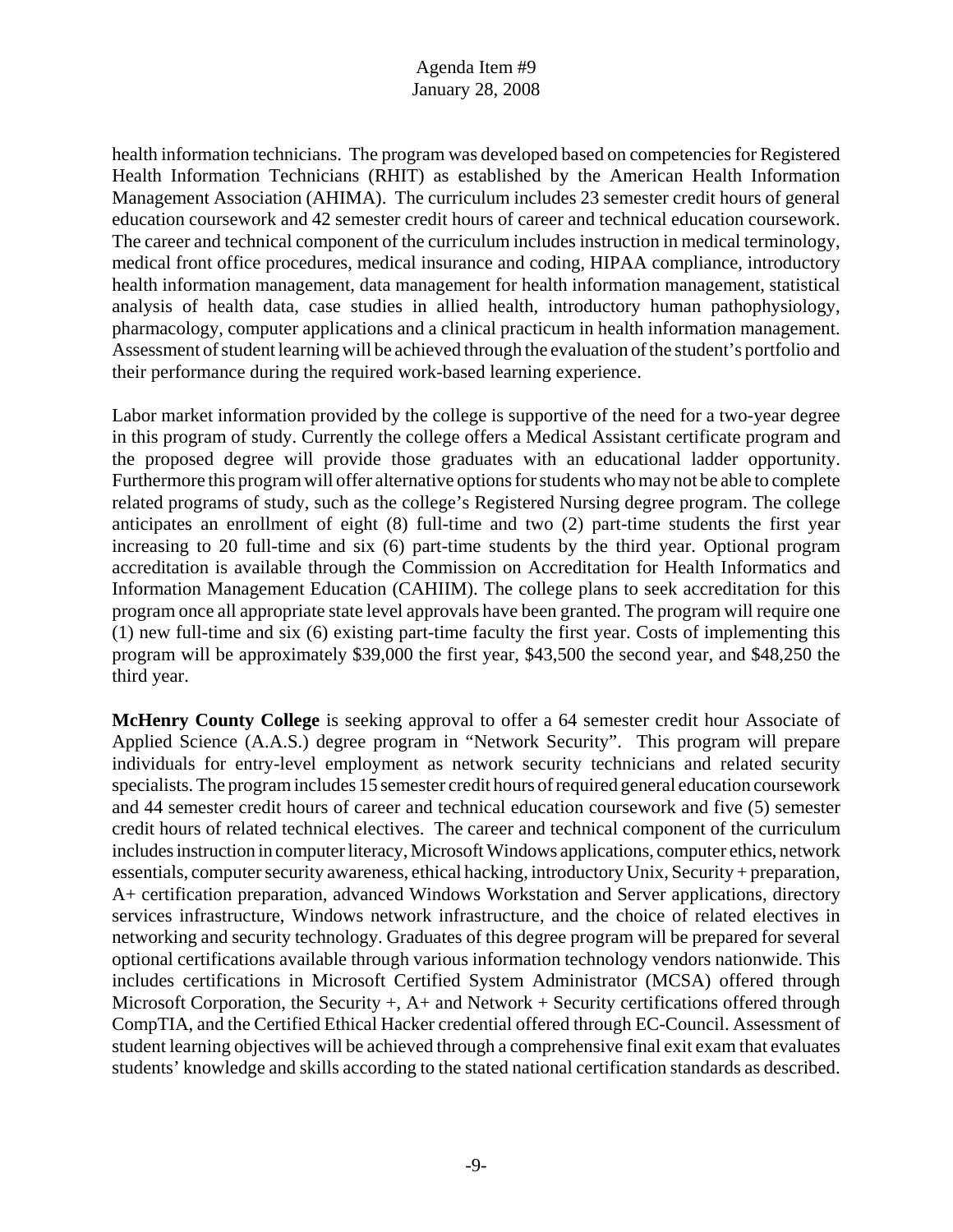Labor market information provided by the college supports the interest in and the need for a network security training program within the college's district as well as state and nationwide. According to the U.S. Department of Labor the demand for IT professionals with knowledge and skills in network security is expected to grow much faster than the average growth for general information technology occupations nationwide through 2014. The college also recently received approval to offer a shortterm certificate program in "Cyber Security" targeted towards existing IT professionals. The proposed degree program will also provide an educational ladder opportunity for completers of the certificate program. The college anticipates an enrollment in the degree program of five (5) full-time and 10 part-time students the first year, increasing to nine (9) full-time and 30 part-time students by the third year. The program will require one (1) existing full-time faculty member and two (2) new part-time faculty the first year. Facilities and equipment are currently in place through existing programs and therefore no new costs will be anticipated for the implementation of this program.

**Moraine Valley Community College** is seeking permanent approval for a 62 semester credit hour "IT Security Specialist" Associate in Applied Science (A.A.S.) degree program. This program was granted temporary approval in January 2004 and has been in operation for a period of three years. This program prepares individuals for employment in the field of information technology security and leads to occupations such as IT security specialists, data assurance specialists, IT systems investigators, and cryptologists. The curriculum consists of 18 credit hours of required general education coursework, and 44 credit hours of required career and technical education coursework. The career and technical component of the curriculum includes instruction in security awareness, IT hardware essentials, IT operating systems, managing LAN hardware, internetwork connectivity, introductory routers, IT and data assurance, managing messaging services, web servers, and database services, network security and network security design. Assessment of student learning objectives will be accomplished through evaluation of the student's performance on a certification pre-test. The proposed curriculum was developed as a part of a National Science Foundation (NSF) Grant the college received to develop an IT Security Training Academy and prepares graduates for optional industry certifications such as those available through CISCO and CompTIA. The college currently partners with CISCO and is among one of the few certified training academies in the country.

Overall the college has met or exceeded its original benchmarks for enrollments, completions and placements in this program. The need for formally trained IT workers, as well as cross-training of existing IT professionals, continues to exist both within the college's district and statewide. All instructional, equipment and faculty needs were identified and acquired prior to and during the temporary approval period. Because of the college's partnership with CISCO a brand new state-ofthe-art computer security lab is currently available for students. *Based on the information provided, permanent approval is recommended for this program.*

**Waubonsee Community College** has submitted a proposal for 64 semester credit hours to offer an Associate of Arts in Teaching Special Education, Statewide Model Curriculum. The 60-64 credit hour model curriculum consists of 40-44 semester credit hours of general education coursework and 18-21 semester credit hours of professional and special education coursework. The college's proposal meets the model guidelines endorsed by the Illinois Community College Board and the Illinois Board of Higher Education.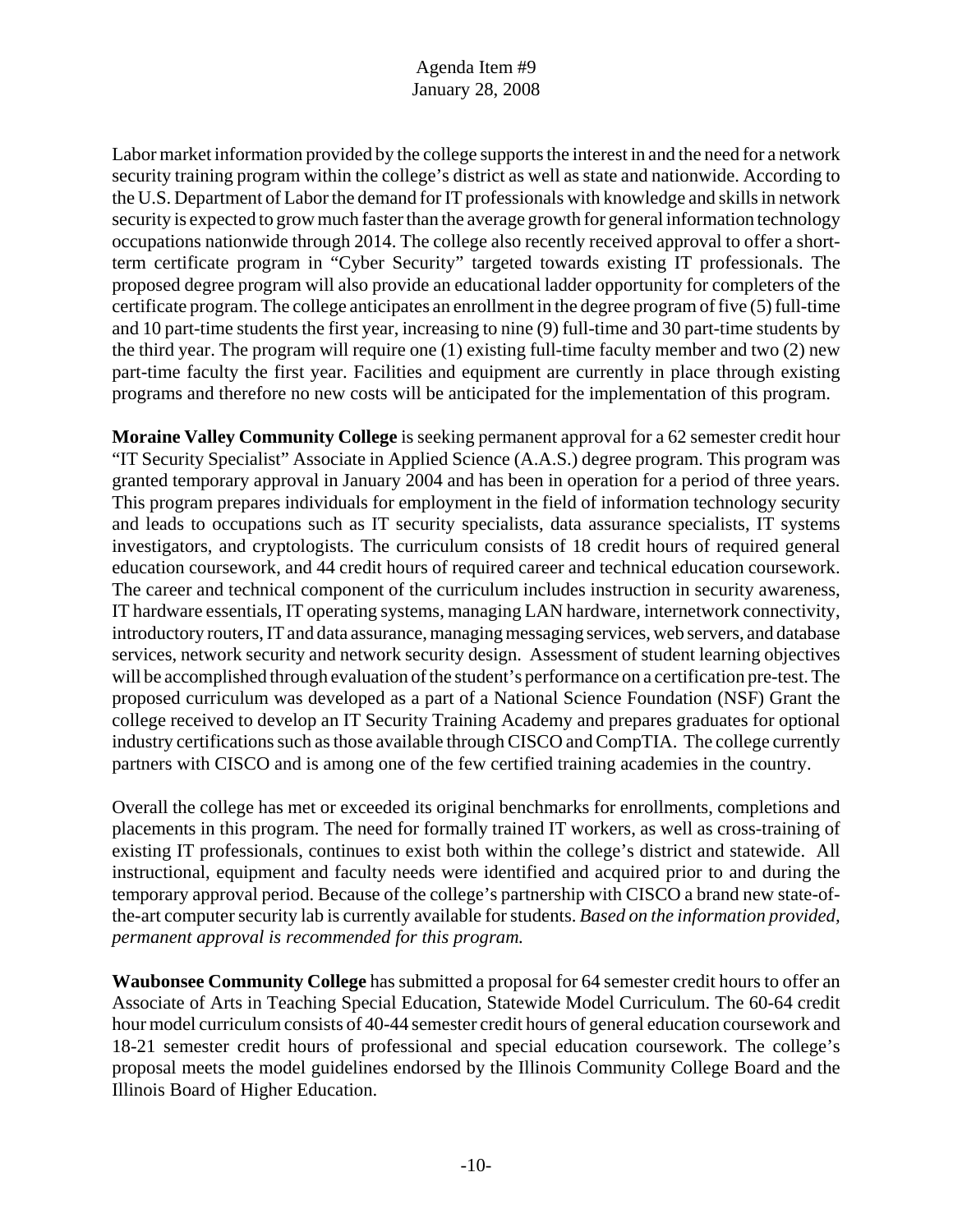# **TEMPORARY PROGRAM APPROVAL**

William Rainey Harper College

Nanoscience Technology Associate of Applied Science (A.A.S.) degree (62 credit hours)

# **BACKGROUND**

**William Rainey Harper College** is seeking temporary approval to offer a 62 semester credit hour Associate of Applied Science (A.A.S.) degree in "Nanoscience Technology" for a period of three years. This program will prepare individuals for employment as nanoscience technicians responsible for the creation and manufacturing of related materials and devices at the nanometer scale. The college was the recipient of a National Science Foundation (NSF) grant to develop the proposed program in collaboration with five other community and technical colleges in the northern Midwest. The curriculum incorporates general education fundamentals in biology, chemistry, materials science, physics, electronics and engineering as well as career and technical coursework in nanoscience, nanoelectronics, nanobiotechnology, nanomaterials, nanoscience manufacturing and a required work-based learning experience in a nanoscience research or manufacturing setting. Assessment of student learning objectives will be achieved through an evaluation of the student's work-based learning experience.

Labor market information provided by the college supports the demand for training in this cuttingedge technology. Illinois currently ranks ninth among the states for the number of firms working in the nanoscience technology field. Need for training existing and new technicians in this field is anticipated to increase as uses and applications for nanoscience continue to be developed. The college anticipates an enrollment of 12 full-time and 12 part-time students the first year, increasing to 36 full-time and 36 part-time students by the third year. The program will require one (1) new full-time faculty member the first year. Costs of implementing this program will be covered by the NSF grant award and are estimated at \$223,000 during year one, \$133,500 during year two, and \$92,000 during year three. Primary expenses for the implementation of this program are associated with facilities, equipment and resource materials.

# **INFORMATION ITEM - BASIC CERTIFICATE APPROVAL**

Following is a list of basic certificates (less than 29 semester credit hours) that have been approved on behalf of the Illinois Community College Board by the President/CEO since the last Board meeting:

#### **Permanent Program Approval**

Kennedy-King College

< Criminal Justice/Public Police Services Certificate (15 credit hours)

#### **Temporary Program Approval**

Kennedy-King College

• Construction Materials Technology Certificate (16 credit hours)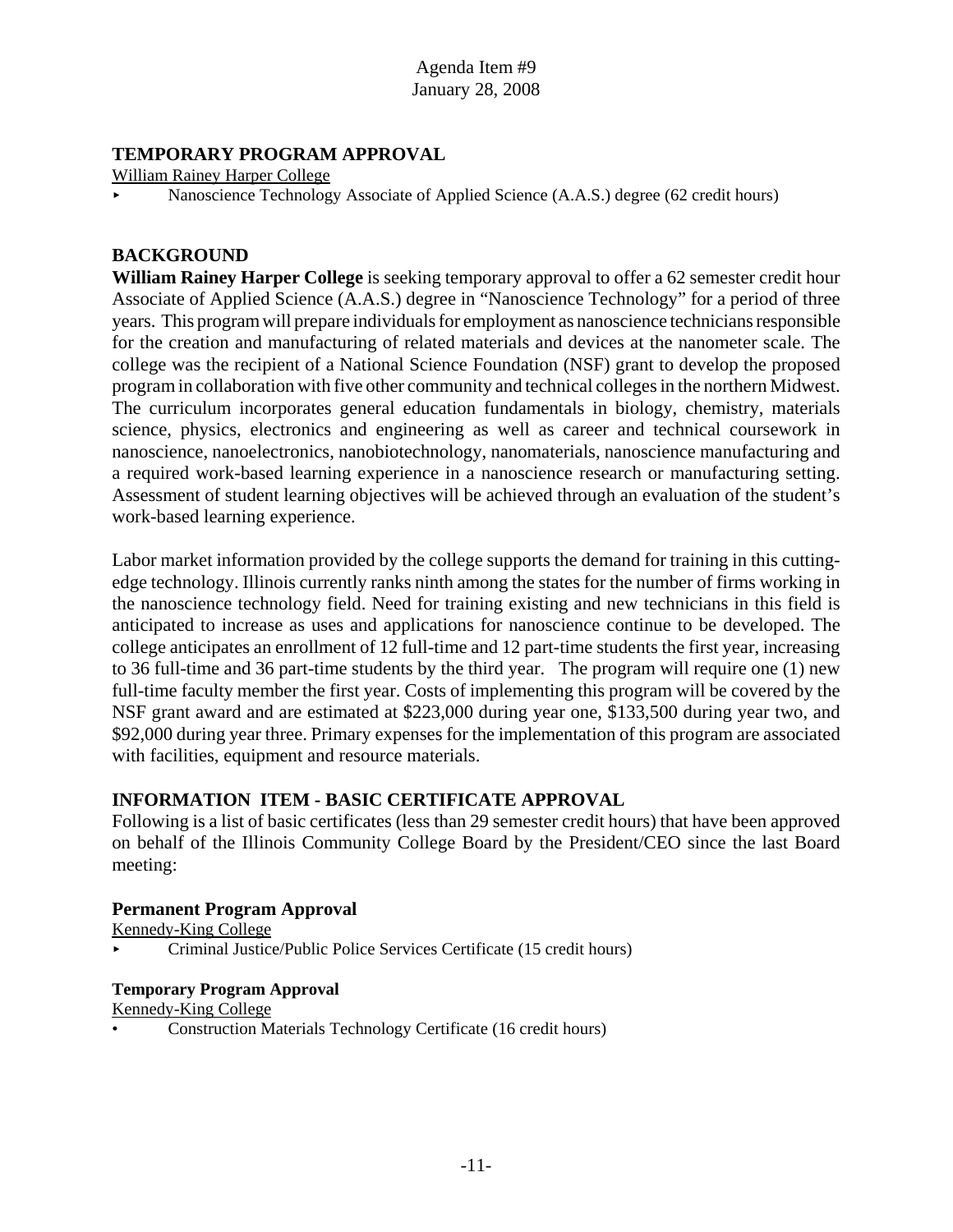Illinois Community College Board

# **ILLINOIS COMMUNITY COLLEGE BOARD RECOGNITION OF COMMUNITY COLLEGES**

The Illinois Community College Board has statutory authority to "recognize" community colleges for their compliance with state statutes and standards. Based on a five-year cycle, ICCB staff conducts recognition evaluations to assure that colleges are in compliance with the standards. Standards identified for focused review during fiscal years 2006 through 2010 include the following categories: Instruction, Student Services, Academic Support, Finance, Facilities, and Accountability. These same standards are used by each district in a self-evaluation that is submitted to ICCB prior to the staff evaluation.

During fiscal year 2007, Illinois Eastern Community Colleges and Carl Sandburg College underwent in-depth recognition evaluations. The colleges submitted a thorough self evaluation, ICCB staff conducted internal evaluations of all required college documents and college site visits were conducted. This agenda item not only presents the staff recommendations for the colleges that completed the evaluation, but gives background on the recognition evaluation and approval process for the Board's information.

# **RECOMMENDED ACTION**

It is recommended that the following motion be adopted:

The Illinois Community College Board hereby grants a status of "recognition continued" to the following districts:

Illinois Eastern Community Colleges Frontier Community College Lincoln Trail College Olney Central College Wabash Valley College Carl Sandburg College

**BACKGROUND.** Recognition is a statutory term describing the status of a district which meets instructional, administrative, financial, facility and equipment standards as established by the Illinois Community College Board (110ILCS Section 805/2-12f and 805/2-15). Community colleges must be recognized to be eligible for state funding. Once a college district has been recognized by the ICCB, that recognition status is continued unless action is taken by the Board to interrupt it. To determine a district's recognition status, the ICCB conducts periodic evaluations. The objectives of the recognition evaluation include 1) determination of a district's compliance with the *Public*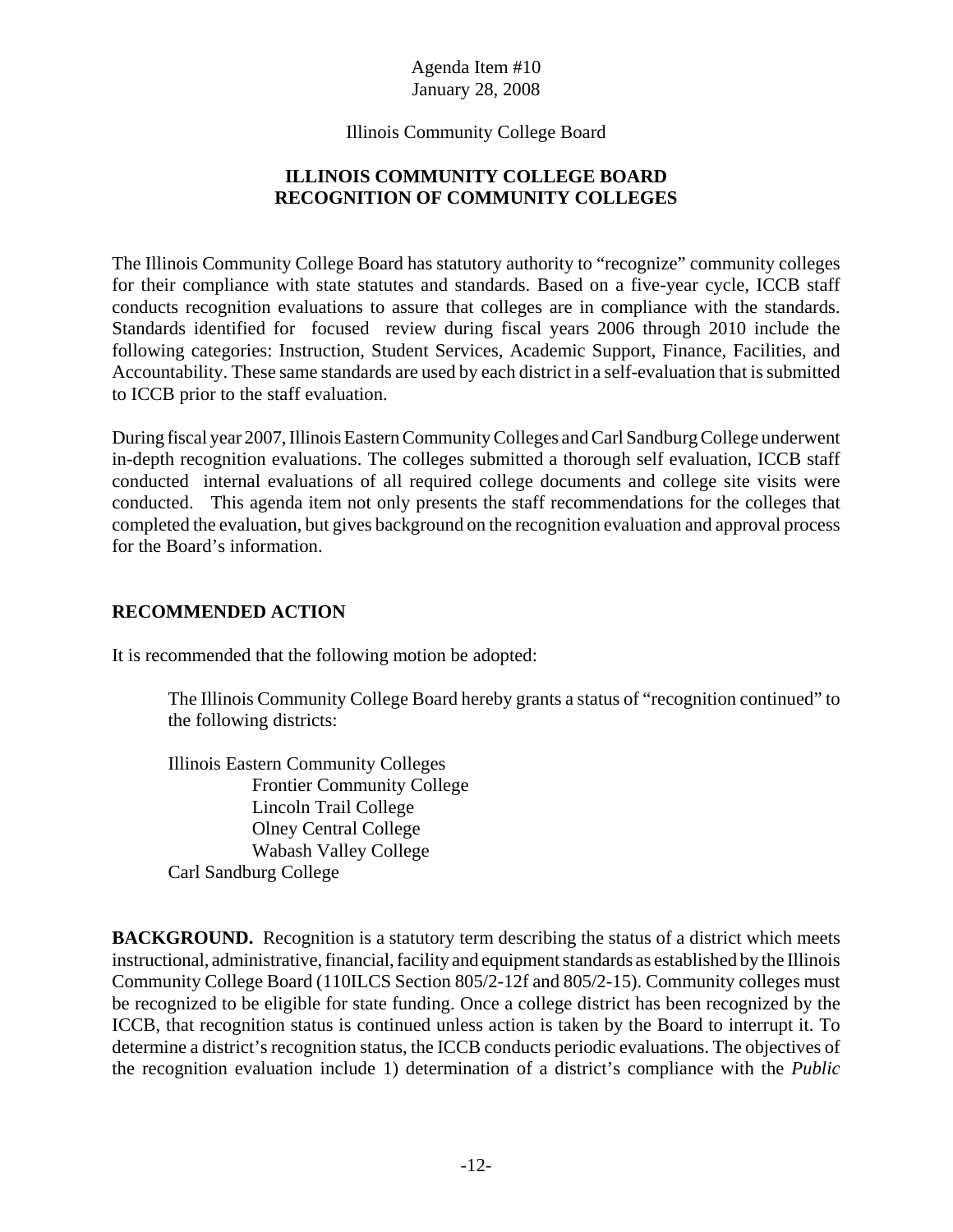*Community College Act* and *ICCB Administrative Rules*; 2) the provision of assistance to districts in achieving compliance with the Act and Rules; 3) the identification of issues which may be of concern to the community college system and the gathering of basic data about these issues; and 4) the identification of exemplary district practices/programs that can be shared with other districts.

Based on a five-year cycle, ICCB staff conduct recognition evaluations to assure that districts are in compliance with selected standards. All districts are evaluated on a select number of standards during the same five-year cycle. ICCB staff makes an assessment on each individual standard and on a global basis considering all focused and nonfocused standards. On individual standards districts are identified as either in compliance or not in compliance. Recommendations are either mandatory, when a college is "out of compliance", or otherwise advisory. On an overall, global basis, there are three categories of recognition status:

*Recognition Continued* – The district generally meets ICCB standards. A district which has been granted a status of "recognition continued" is entitled to receive ICCB grants for which it is otherwise entitled and eligible.

*Recognition Continued-with Conditions* – The district generally does not meet ICCB standards. A district which has been assigned the status of "recognition continued-with conditions" is entitled to receive ICCB grants for which it is otherwise entitled and eligible, but it is given a specified time to resolve the conditions which led to the assignment of that status. A follow-up evaluation is scheduled no sooner than three nor longer than nine months after ICCB action on the assignment to determine the district's progress in resolving the conditions.

*Recognition Interrupted* – The district fails to take corrective action to resolve the conditions placed upon it under "recognition continued-with conditions" within a prescribed time period. A district which has been assigned a status of "recognition interrupted" may apply for recognition at such time as all requirements set forth by the ICCB have been satisfied. A district will have state funding suspended on a prorata, per diem basis for the period of time for which such status is in effect.

Evaluation for the districts' included in this item have been completed through receipt of responses to the districts' draft report. The responses include the districts' planned action for the compliance recommendations as well as reactions to advisory (quality) recommendations when the district chose to provide them. The districts' were judged by staff to be in general compliance with ICCB recognition standards and, therefore, are recommended for *"Recognition Continued"* status. The final report, including direct responses, are externally attached for Board members only.

College districts included in fiscal year 2007 recognition evaluations are: Elgin Community College, Illinois Eastern Community Colleges, Parkland College, Carl Sandburg College, Sauk Valley Community College, South Suburban College, and Southwestern Illinois College.

Fiscal year 2007 is the second year of the current five-year recognition cycle. Staff provided the Board with information about the 2006-2010 recognition cycle at the April 2005 meeting of the ICCB.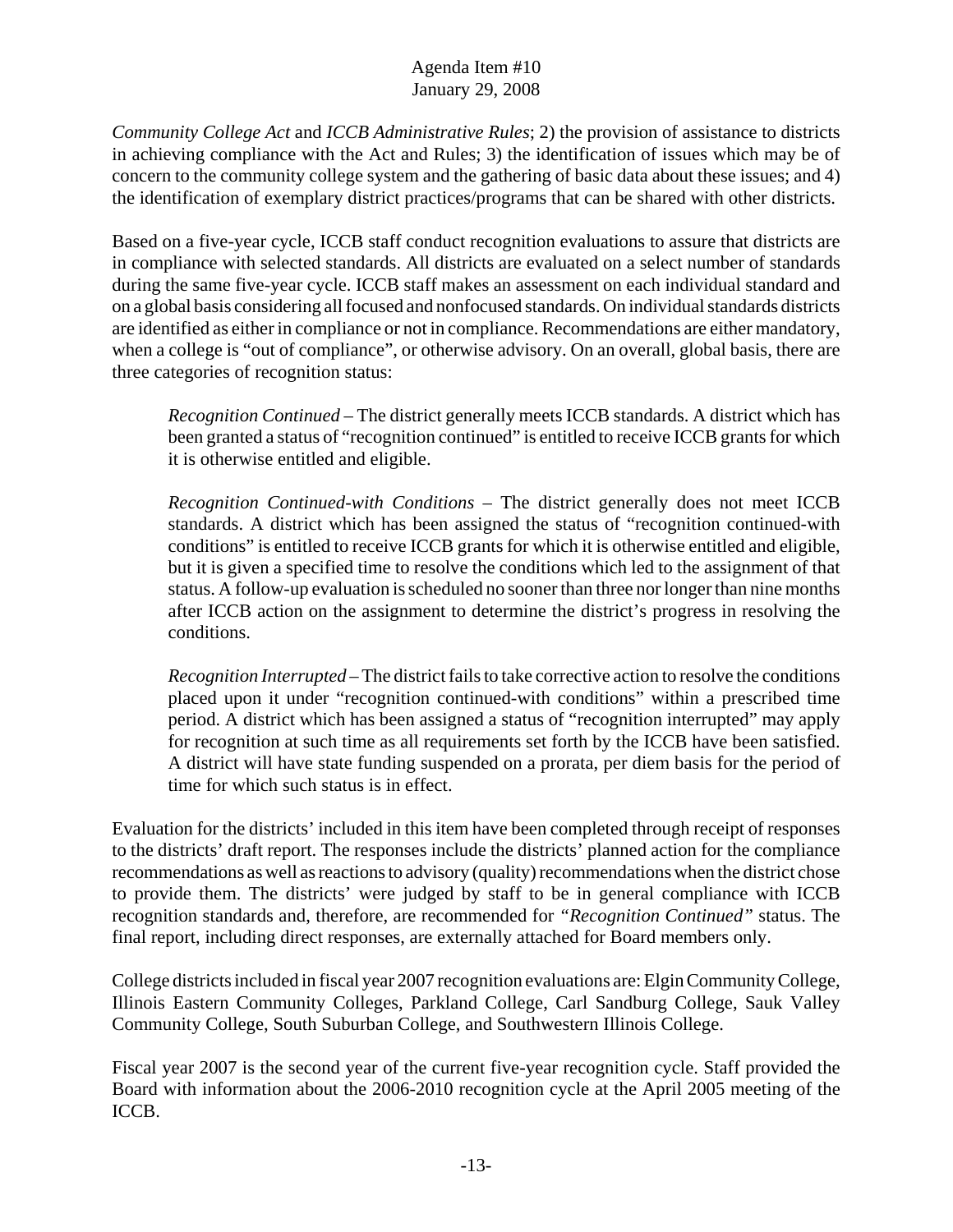Illinois Community College Board

# **FY 2008 ENROLLMENT AND FISCAL TRENDS IN THE ILLINOIS COMMUNITY COLLEGE SYSTEM**

An oral report will be presented at the Board meeting on January 28, 2008.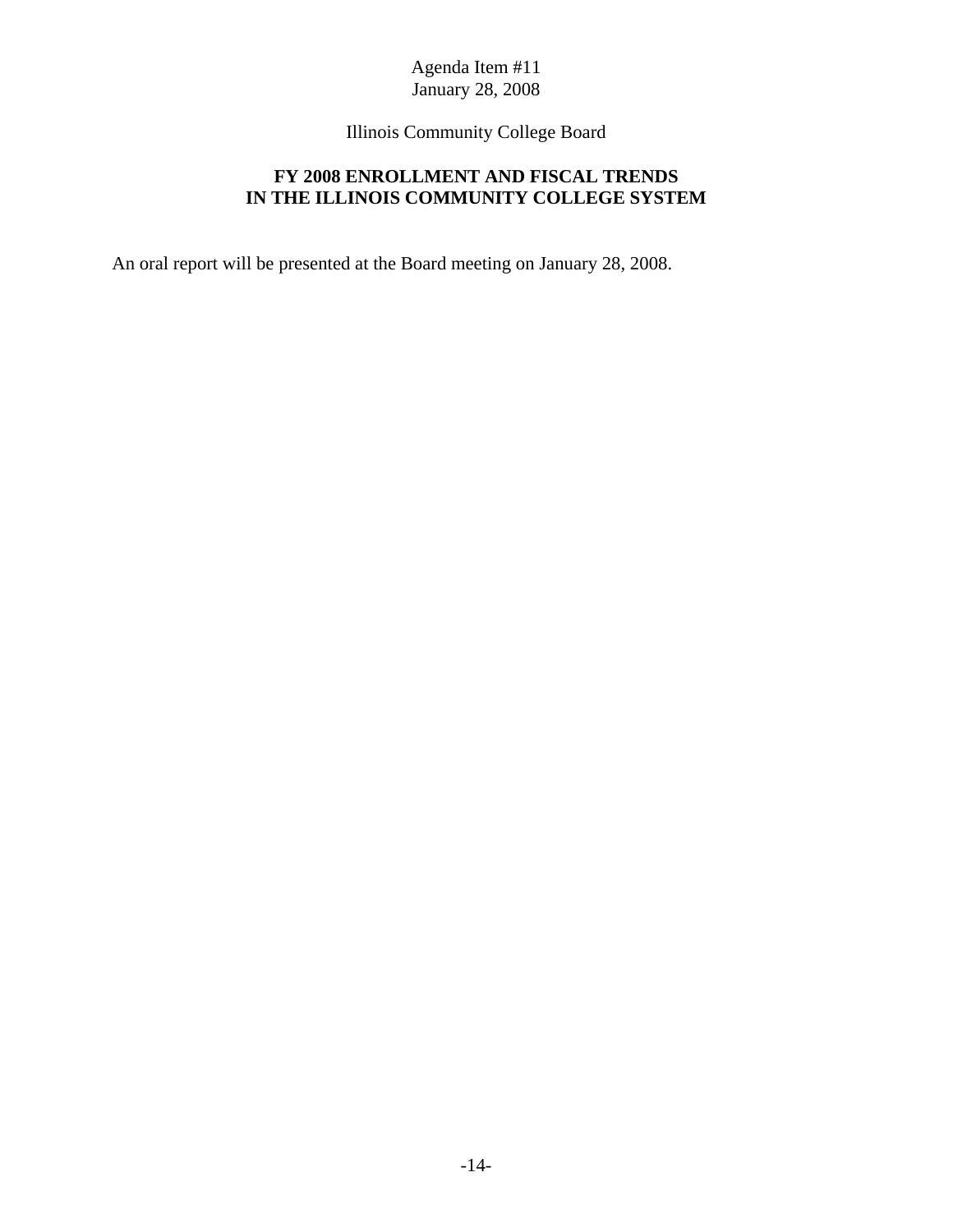## Illinois Community College Board

# **HOMELAND SECURITY UPDATE**

**Illinois Community College Board Homeland Security and Emergency Response Institute.** The third Illinois Community College Board Homeland Security and Emergency Response Institute will be held April 2-3, 2008, at the Doubletree Hotel in Bloomington, Illinois. The Institute's goal is to create awareness of campus security issues; identify the connection between homeland security, emergency response, and workforce/economic development; and to promote the development and coordination of homeland security and emergency response instruction focusing on innovations to satisfy unmet needs. The Institute website will be activated in February and will list the program, as well as accommodation registrations.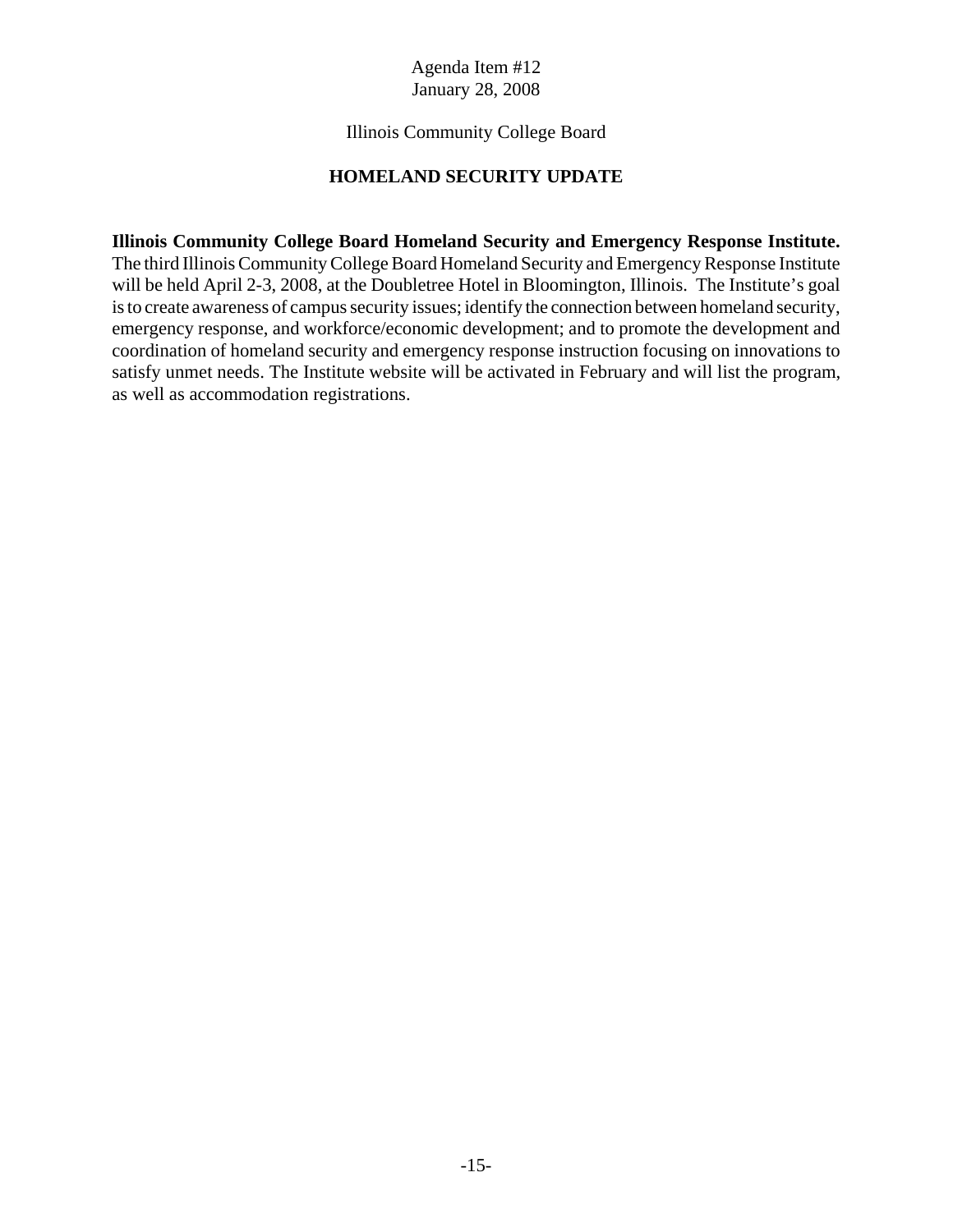## UNAPPROVED

Minutes of the 373rd Meeting of the Illinois Community College Board November 5, 2007 Parkland College Champaign, Illinois

# **RECOMMENDED ACTION**

It is recommended that the following motion be adopted:

The Illinois Community College Board hereby approves the Board minutes of the November 5, 2007 meeting, as recorded.

\* \* \* \* \* \* \* \* \* \*

Item #1 - Roll Call and Declaration of Quorum

Chairman Alongi called the meeting to order at 9:00 a.m. Roll call was taken with the following members present: Guy Alongi, John Aurand, Jake Rendleman, Dianne Meeks, Suzanne Morris, Bill Naegele, Brian Savage, and nonvoting member Addison Woodward. John Donahue, Marikay Hegarty, Rudolph Papa, and Judith Rake were absent.

#### Item #2 - Announcements and Remarks by Guy H. Alongi, Chair

Chairman Alongi welcomed everyone and, on behalf of the Board members, thanked Interim President Thomas Ramage and his staff for agreeing to host the meeting today and appreciates the warm hospitality that his staff provided. Chairman Alongi then presented a brief history of Parkland College.

Chairman Alongi welcomed the new ICCB Student Board member, Brian Savage. Brian is a student at Joliet Junior College.

Chairman Alongi announced that Ann Chandler, Executive Assistant to the President/CEO, has resigned and her last day will be November 15.

Chairman Alongi announced that Board Member Suzanne Morris' mother died recently and thanked Suzanne and her husband John for driving down from Michigan to the meeting so there would be a quorum.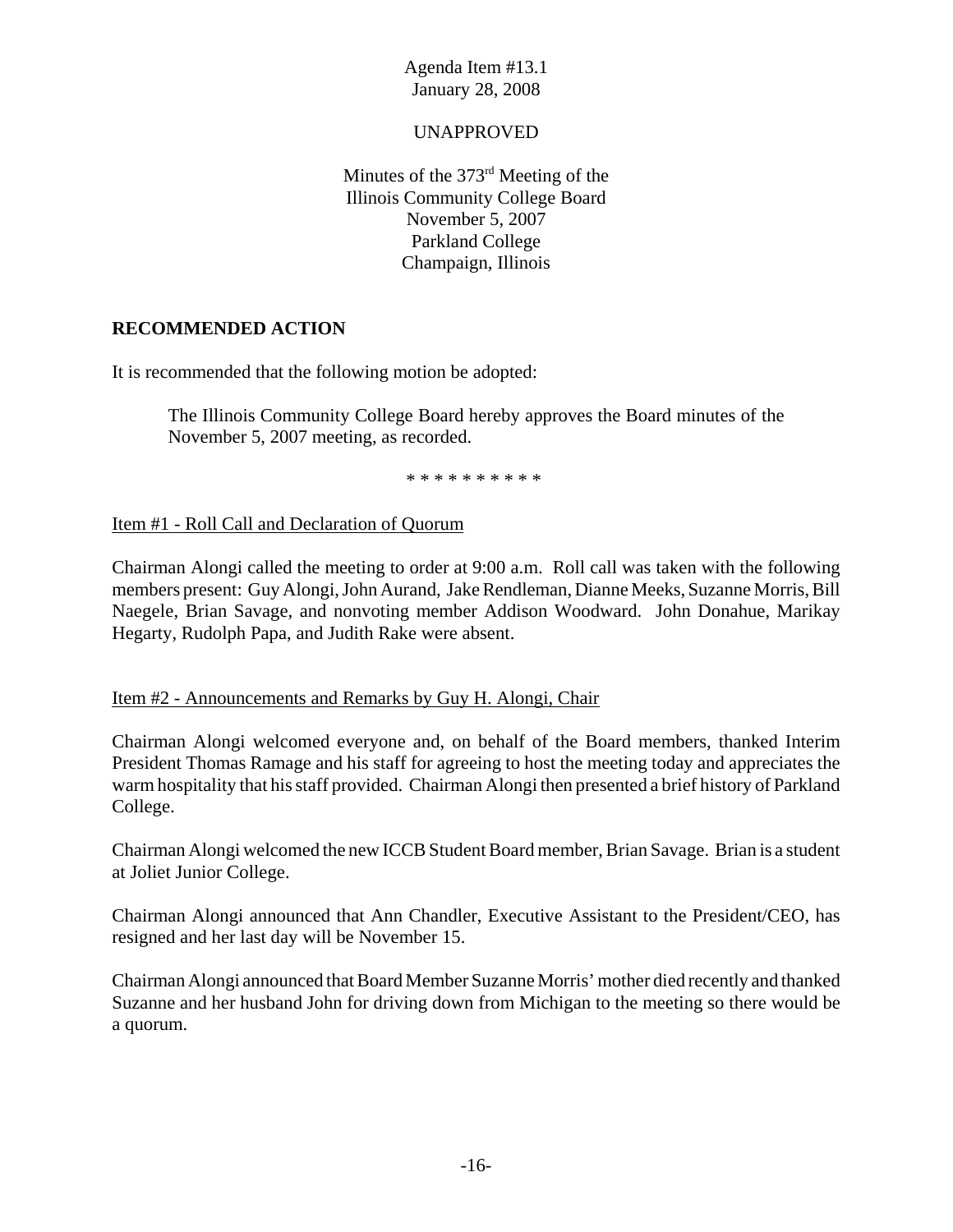#### Item #3 - Board Member Comments

Jake Rendleman thanked Parkland College for hosting the Board meeting.

Brian Savage reported that it is an honor and a privilege to serve on the ICCB, and he is looking forward to the next year and knows it will be a learning experience.

Diane Meeks praised Parkland College for its beautiful campus.

Bill Naegele reported that he had the pleasure and privilege of participating on two panels recently with Mike Monaghan at the Illinois Community College Faculty Association Teaching and Learning Excellence Conference and the Presidents' Council Retreat. He thanked Terry Bruce, Chief Executive Officer of Illinois Eastern Community Colleges, and the presidents for their hospitality at the retreat. The panels discussed coalition building and how we can all work together to achieve common goals, which he believes is very important especially now during these trying financial times.

Suzanne Morris thanked Parkland College for allowing the ICCB to meet on its campus.

John Aurand thanked Parkland College for hosting the meeting and praised Parkland on the beautiful landscaping. He also thanked Ann Chandler for her support of the Board members.

Addison Woodward reported that he attended the installation of Governor's State University's new president, Dr. Elaine Maimon, on Saturday, November 3. Dr. Maimon has already initiated a "GSU Promise" Endowment Fund for students below the poverty level to attend tuition free.

# Item #4 - Remarks by Dr. Thomas Ramage, Interim President at Parkland College

Dr. Thomas Ramage, Interim President at Parkland College, welcomed the Board and thanked the Board members for holding its meeting on their campus. Dr. Ramage introduced Parkland College Board of Trustees members in the audience: Mr. Linden Warfel, Mrs. Donna Giertz, and Dr. Paul Quinlan. Dr. Ramage provided a variety of interesting statistics of Parkland College district facilities, students, and staff.

#### #5 - Homeland Security Update

#### #5.1 Homeland Security Award

Dr. Karen Hunter Anderson reported that the plan was to give an award this morning but, unfortunately, a high security issue arose with the FBI; therefore, the award presentation will be postponed until the January meeting.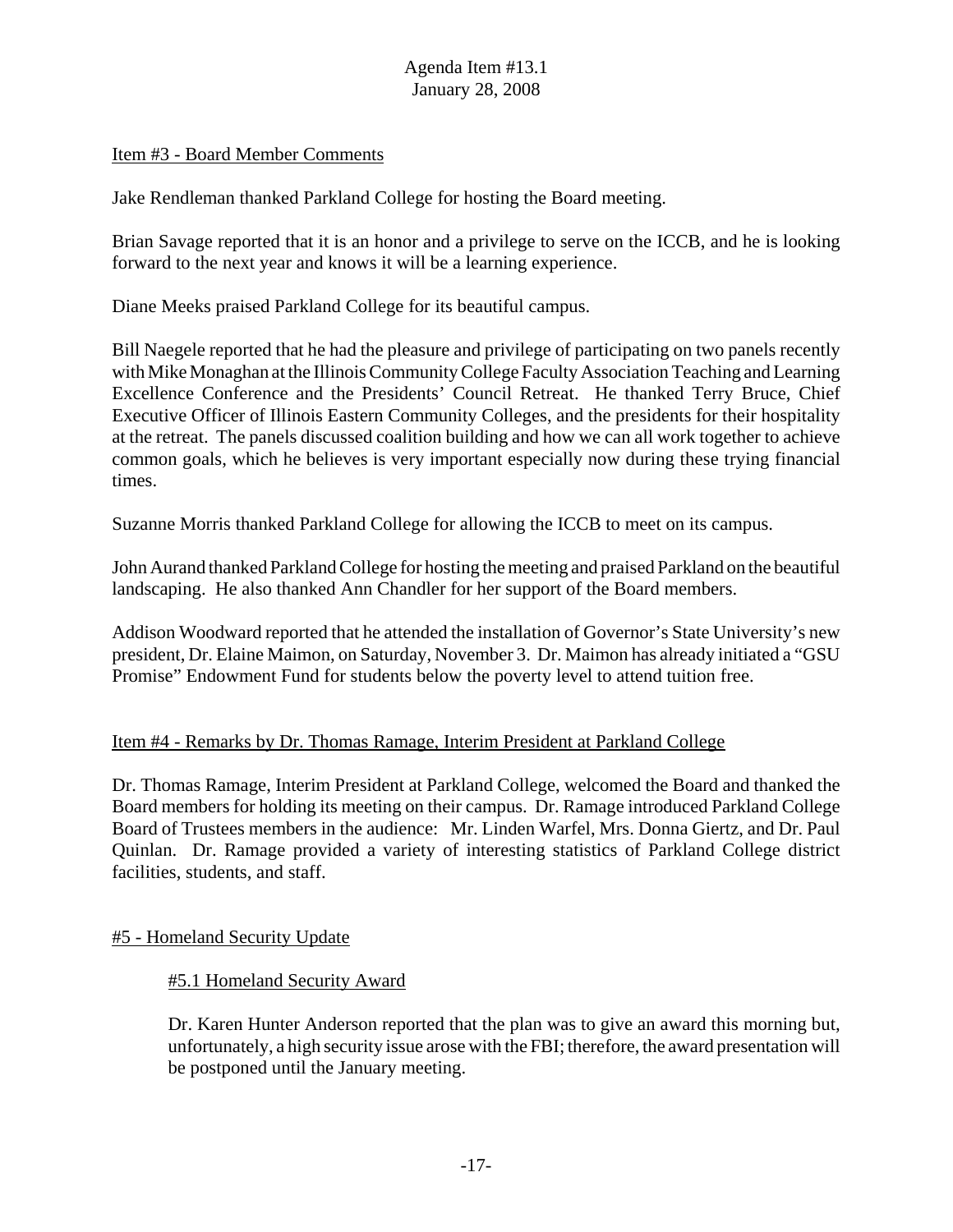### Item #5.2 - Campus Security Legislation

Dr. Karen Hunter Anderson reported that the Illinois Public Community College Act outlines the responsibility of the Illinois Community College Board in establishing eligibility requirements for appointments to college security departments. The Illinois Community College Board Homeland Security and Campus Safety Committee was asked to review and make recommendations that would update these state statutes.

The committee found several definitions in these statutes to be outdated and inconsistent with current standards for the operation of community college security departments. The committee recommended that in the Board's spring legislative agenda, current statutes be amended to read as follows:

*Sworn members of the college district police department shall be conservators of the peace and peace officers under the laws of the State of Illinois. As such, sworn members of the college district police department shall have all the powers of police officers in cities and sheriffs in counties including the power to make arrests on view or on warrants of violations of State statutes, county or city ordinances, or college ordinances in all areas of the community college district when such is required for the protection of community college personnel, students, interests, or property.*

*As peace officers in the State of Illinois, all laws pertaining to training, retention, service, and discipline of police officers under the state law will apply.*

*As peace officers in the State of Illinois, the possession of appropriate firearms is authorized upon the completion of a Law Enforcement Training and Standards Board Certified firearms course.*

The changes will address issues of the jurisdiction, local authority, and training requirements of law enforcement officers at community colleges. The existing statutes do not include these requirements.

Chairman Alongi suggested that a motion be entertained to move forward with this legislation. Jake Rendleman made a motion, which was seconded by Bill Naegele, to approve the following motion:

The Illinois Community College Board hereby authorizes its President/CEO to find a sponsor for the proposed legislation to make changes to statute to address the issues of jurisdiction, local authority, and training requirements of law enforcement officers at community colleges..

The motion was passed by unanimous voice vote. Student Advisory Vote: Yes.

Geoff Obrzut reported that, in late September, Dr. Karen Hunter Anderson along with former ICCB staff member Rebecca Miller, who now works at the Federal Bureau of Investigation in the Counterterrorism Unit, were invited to do a presentation on the Illinois Campus Liaison Awareness Project at a meeting in the new FBI Counterterrorism office in McLean, Virginia.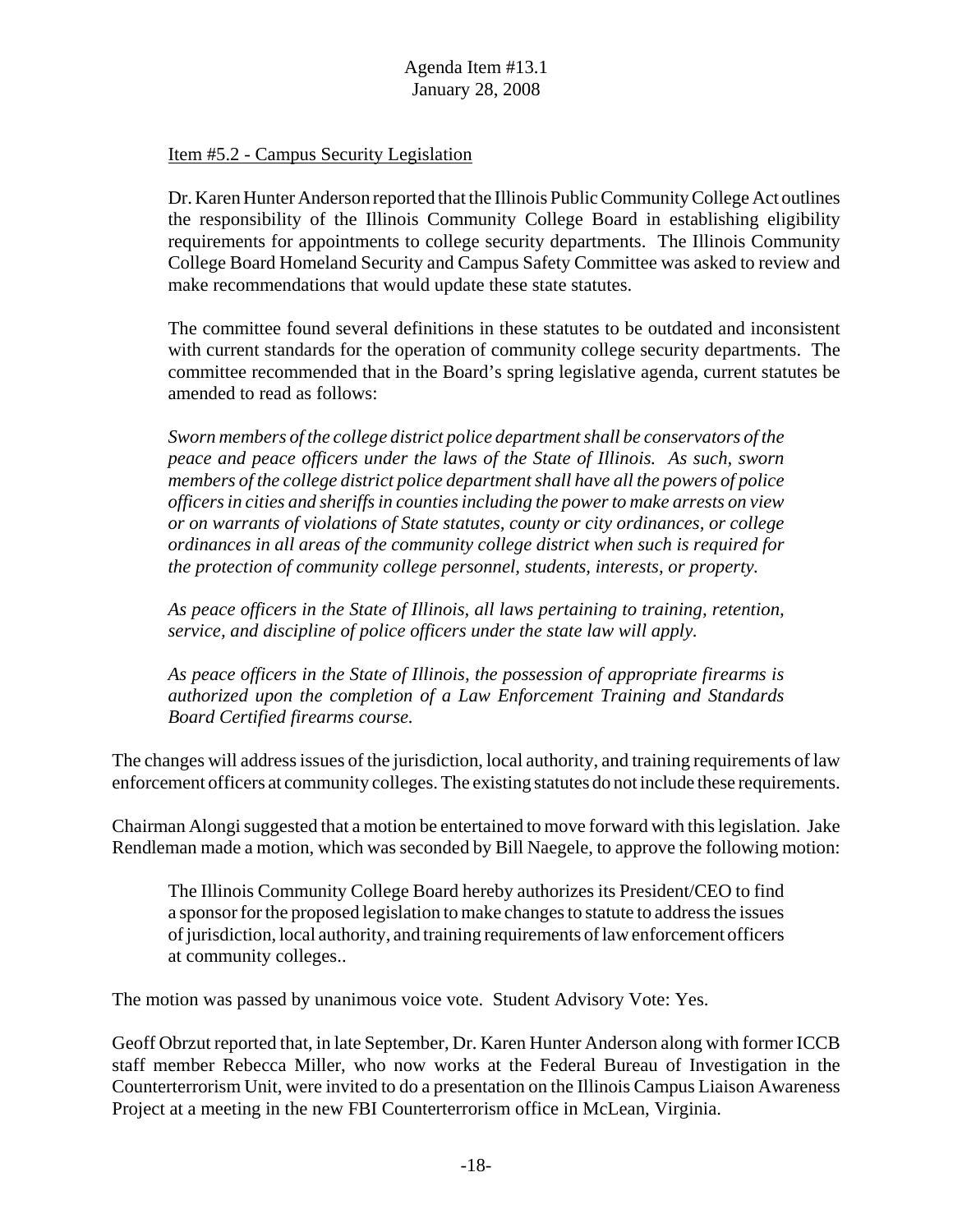Geoff Obrzut announced that Colonel Jill Morgenthaler resigned from the Governor's Office effective November 1 and is now running for Congress in the  $6<sup>th</sup>$  congressional district.

#### Item #6 - Recognition of Dr. Alice Jacobs, President, Danville Area Community College, and Glenda Boling, Faculty Member, Danville Area Community College

Dr. Elaine Johnson congratulated Dr. Alice Jacobs, President of Danville Area Community College, for her outstanding President/CEO award that she received recently. Dr. Jacobs received the 2007 Marie Y. Martin Chief Executive Officer Award for the US Central Region. This award is for top administrator, which includes more than 200 two-year institutions in Illinois, Indiana, Iowa, Kentucky, Michigan, Minnesota, Missouri, Ohio, and Wisconsin. Dr. Elaine Johnson introduced Dr. Alice Jacobs.

Dr. Alice Jacobs thanked the Board for their kind words and then recognized Glenda Boling, a Speech and Communications faculty member at Danville Area Community College. She was the recipient of both the ACCT Regional and National William H. Meardy Faculty Member Awards.

#### Item #7 - President/CEO Report

Geoff Obrzut thanked Parkland College for hosting the Board meeting and thanked the Board members present for attending so that there would be a quorum.

Geoff Obrzut spoke briefly about the latest legislative session. The Illinois Community College Board lost \$10 million and, at this point, there is no capital bill. More specific information will be addressed by Jake Rendlemen and Steve Morse in Agenda Item #8.3. It is hoped that things will start to improve soon. One of the items that will be considered today as part of the Budget and Finance Committee report will be hiring a new contractual lobbyist to help us with our lobbying efforts and to focus on getting the Illinois Community College Board and the Illinois Community College System additional funding.

Geoff Obrzut reported that he will attend the AACC Higher Education Government Relations Conference at the end of November, cosponsored by ACE and two-three national groups. Focus will primarily be on what can be done to move higher education up on the priority list. It is not only Illinois, but other states that are not getting the funding needed to continue to be very effective. Hopefully, recommendations that are developed from this conference will be a positive effort from those attending and help the Illinois Community College System.

Geoff Obrzut reported that tomorrow morning he will be meeting with Judy Erwin from the Illinois Board of Higher Education (IBHE), Kristin Richards from the Governor's Office, and Andy Davis from the Illinois Student Assistance Commission (ISAC), to begin working on a Master Plan for Higher Education. He stressed that it is his intention to involve Dr. Karen Hunter Anderson, Ellen Andres, and Dr. Elaine Johnson, as well as a representative from both the Presidents' Council and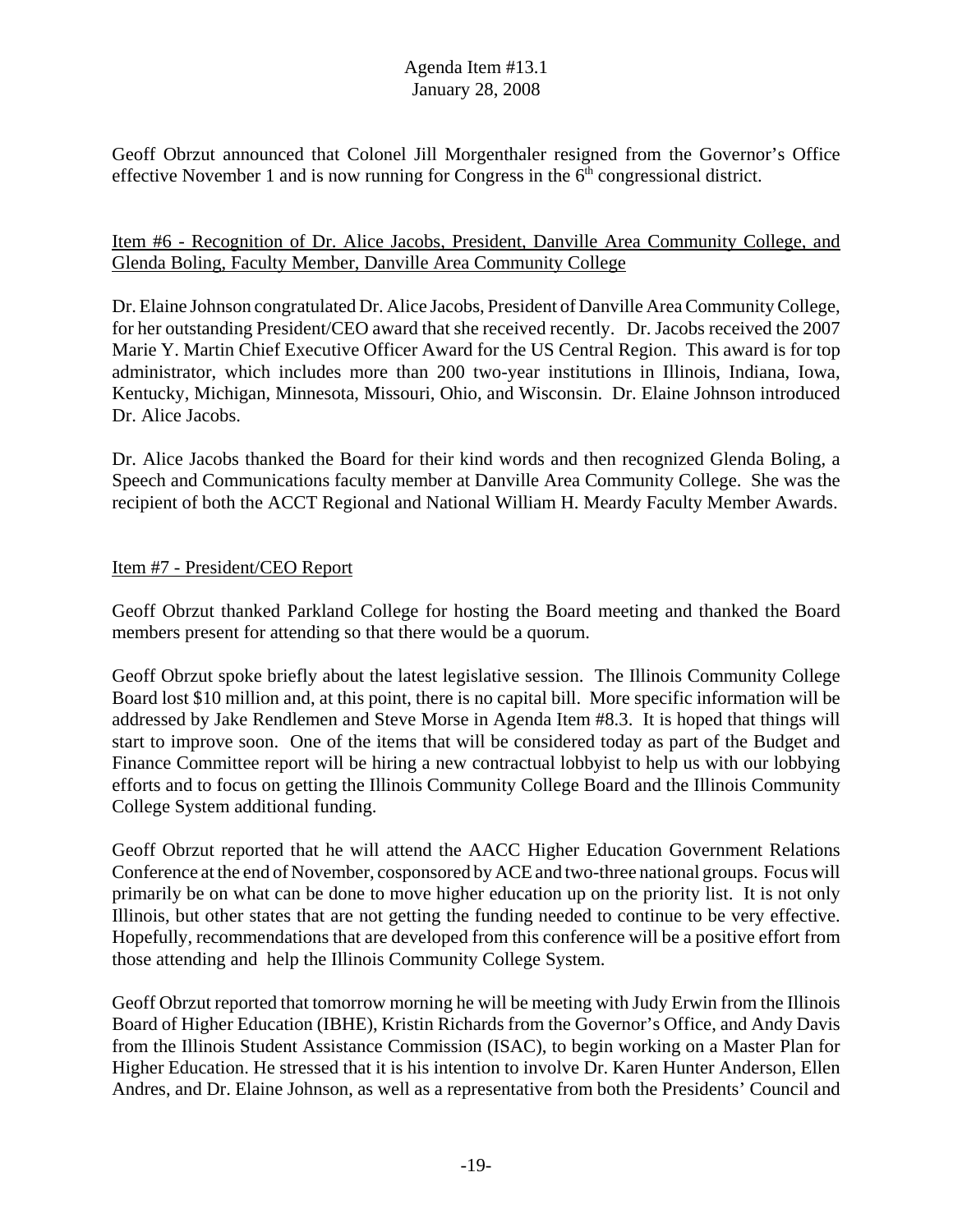the Illinois Community College Trustees Association (ICCTA) and that it is important the recommendations of the Joint Task Force be included in the Master Plan.

Geoff Obrzut reported that Steve Morse has been working with staff from IBHE and ISAC to develop a newsletter that is anticipated to be distributed every week or two. The target audience for the newsletter will be policymakers/legislators. Mr. Obrzut commented that he had reviewed a copy of the first newsletter, and it was very eye appealing and informative and should be helpful in our lobbying efforts.

Geoff Obrzut reported that Dr. Elaine Johnson, Vice President for Academic Affairs and Workforce Development, recently returned from a trip to Boulder, Colorado, where she attended a meeting sponsored by the Gates Foundation on Improving the Effectiveness of P-20 Councils. Illinois does not have a P-20 Council and Dr. Johnson represented the Board, along with representatives from the Governor's Office, IBHE, and the Illinois State Board of Education (ISBE). It is hoped that Illinois will have a strong P-20 Council in the near future.

Geoff Obrzut reported that, in October and November, the ICCB is partnering with IBHE and the Illinois Emergency Management Agency to offer retail training sessions on All Hazard Emergency Planning for colleges and universities. Three community colleges are hosting the training: John A. Logan College, Elgin Community College, and Moraine Valley Community College. This training was developed as a result of the Governor's Illinois Campus and Security Task Force.

Geoff Obrzut introduced Brian Durham, ICCB's new Senior Director for Academic Affairs and Career/Technical Education; announced that Steve Morse was promoted to Senior Director for External Affairs; and thanked Ann Chandler for her service to the ICCB.

In a response to a question by John Aurand as to how many staff vacancies there are, Ellen Andres replied that there currently are eight vacant positions that are in the process of being filled.

# Item #8 - Committee Reports

#### Item #8.1 - Budget and Finance Committee

Bill Naegele reported that the committee met this morning at 8:30 a.m. and discussed fiscal year 2008 office budget issues.

The Board reviewed system budget information. This is the time of the year that the ICCCB works with the IBHE and Governor's Office of Management and Budget (GOMB) to determine the fiscal year 2009 budget. On November 14, our staff and representatives of the community college system will meet with IBHE staff to start the detailed work of arriving at a budget for the system. The committee recommends that the Board move towards full funding of Base Operating and Equalization Grants in the fiscal year 2009 budget.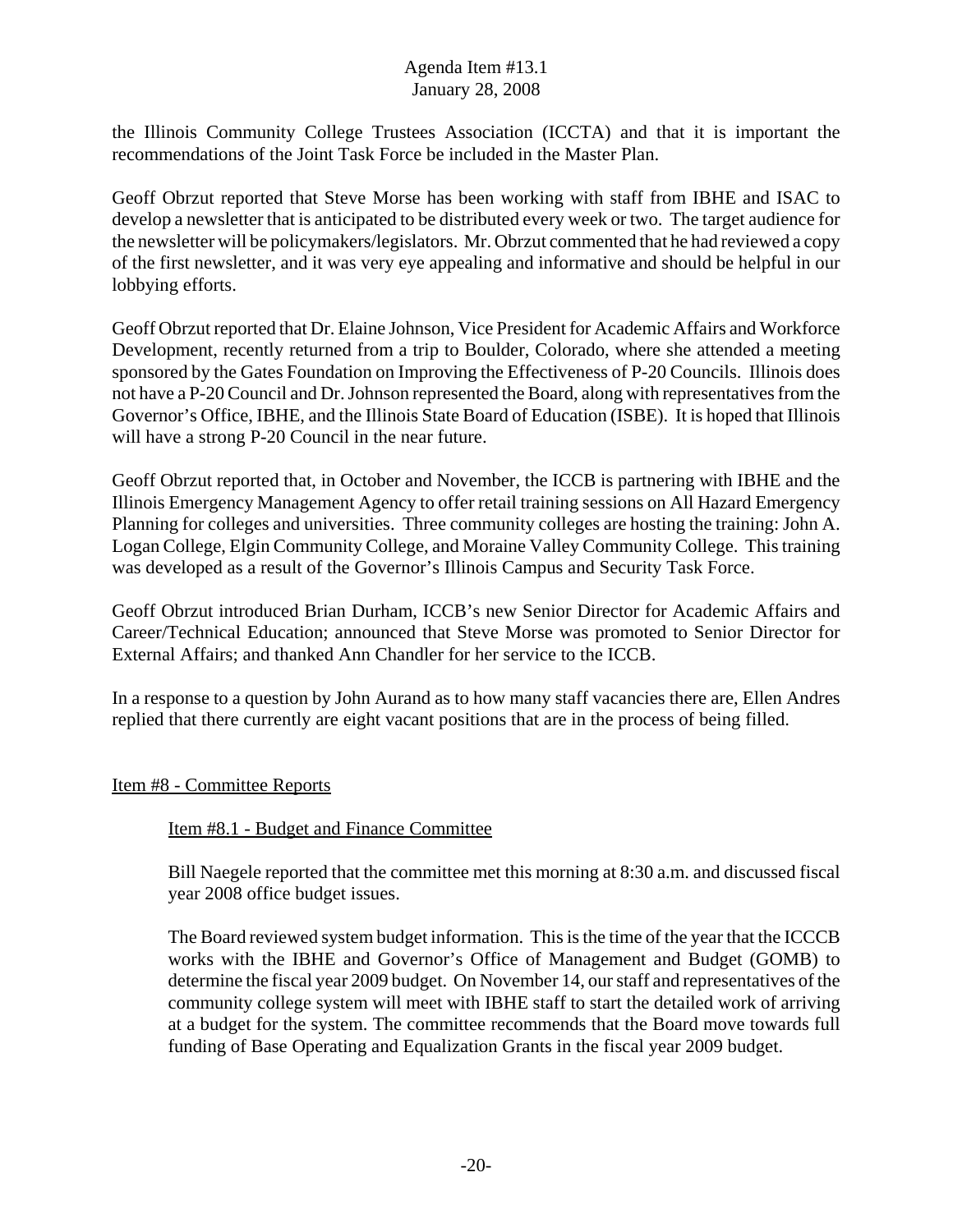The committee briefly discussed GED testing and issues surrounding it. Agenda Item 15.3 is an information item that is worth review. Plans are to submit the item to the Board at a future meeting for possible action.

And, finally, a contract for legislative services was discussed. The committee recommends adopting the following motion made by Bill Naegele:

The Illinois Community College Board hereby authorizes its President/CEO to enter into a contract with Government Navigation Group, Inc., for legislative services not to exceed \$26,250 for the remainder of fiscal year 2008.

Suzanne Morris seconded the motion which was carried by unanimous voice vote. Student Advisory Vote: Yes.

#### Item #8.2 - Academic Affairs and Student Relations

Bill Naegele reported that the committee met by conference call at 11:45 a.m. on Wednesday, October 31, 2007. Committee members that participated in the conference call were Bill Naegele, Jake Rendleman, and Brian Savage. Dr. Elaine Johnson and members of her staff participated.

The committee discussed the AAT Conference, P-16 (Dual Credit/Enrollment), P-20 Conference, P-20 Council, and Proposed Community College Board Rules Concerning Elimination of Examination of Patriotism from Program Requirements, which is on the consent agenda.

#### Item #8.3 - External Affairs Committee

Jake Rendleman reported that the committee met by conference call on Thursday, November 1, at 1:30 p.m. There were two items discussed: spring legislative activity and development of an ICCB legislative agenda. Committee members that participated in the conference call were Marikay Hegarty and Jake Rendleman, along with Steve Morse. Suzanne Morris was unable to participate because of the death of her mother. Main topics of discussion were the legislative update, the current session, the upcoming spring session, and development of the ICCB legislative agenda with the cooperation of the Presidents' Council and the ICCTA.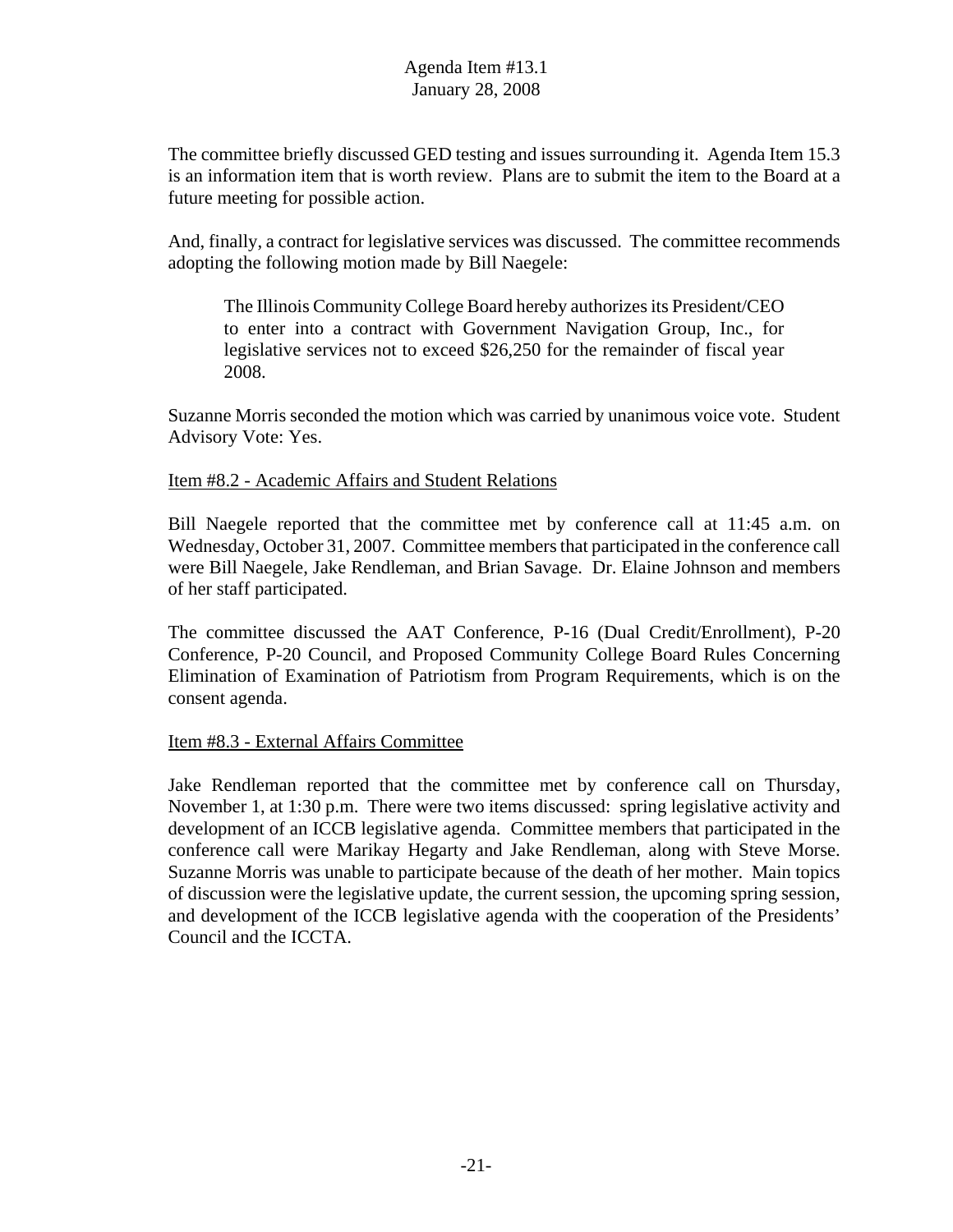#### Item #8.3A - Public Relations Report

Steve Morse reported that the ICCB hosted a statewide meeting of Illinois community college public relations and marketing professionals in Springfield on October 31. At the meeting, representatives from the Illinois Community College Trustees Association and the Presidents' Council reported on their respective groups's efforts at developing a statewide publicity campaign for community colleges. Other topics covered were college district publicity efforts on the Economic Impact Study, the possibility of a community college Academic Impact Study, college utilization of websites for marketing and the roles and responsibilities of IT in marketing, and discussion on the reorganization of the statewide public relations/marketing group public relations and marketing directors for their input on the statewide release of the study.

#### Item #8.3B - Legislative Update

Steve Morse reported that the discussions concerning possible ICCB legislative activity during the spring session took place at the committee meeting. The committee also discussed the development of a legislative agenda for the Board to consider. The committee also reviewed updates to legislation since the last Board meeting in September.

The following bills are being tracked at this time: Senate Bill 858; House Bills 1648, 1434; House Joint Resolutions 32, 36, 49; and Senate Joint Resolutions 50, 57, 59.

#### Item #8.4 - Personnel and Evaluation

The Personnel and Evaluation Committee did not meet.

#### Item #8.5 - Adult Education and Workforce Preparation

Dianne Meeks reported that the committee met at 10:00 a.m. by conference call on Wednesday, October 31, 2007. The committee discussed the GED testing fee increase, the Adult Education peer evaluation process, the Manufacturing Innovation Grant, and the Joyce Foundation Shifting Gears Initiative Project.

Jennifer Foster, ICCB Senior Director for Adult Education and Family Literacy, provided a brief history and a variety of statistics prompted by questions from Board members regarding the GED initiative.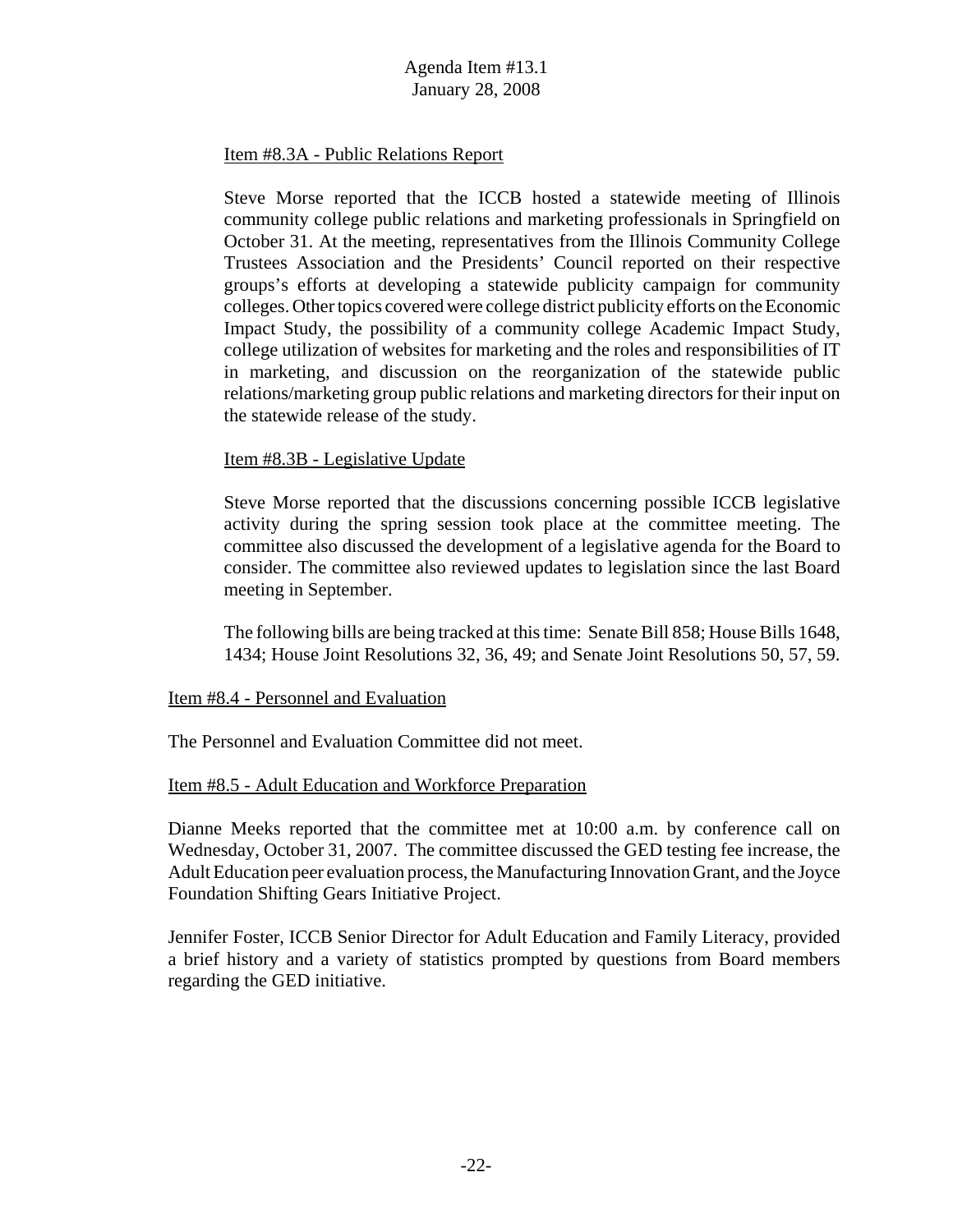#### Item #9 - Advisory Organizations/Foundation Reports

#### Item #9.1 - Illinois Community College Faculty Association

Dr. Earl Godt reported on the last ICCTA meeting. The Teaching and Learning Excellence Conference, *Community College and the 21st Century: Teaching and Learning for a Changing World*, was October 18 and 19, 2007, at the President Abraham Lincoln Hotel and Conference Center in Springfield. The conference was co-sponsored by the Illinois Community College Board, Illinois Council of Community College Presidents and Illinois Community College Trustees Association.

The ICCFA Executive Board members each participated in the success of the conference. Plans began at the June 2007 Chicago retreat and continued through October 2007. Many thanks go to my fellow ICCFA Executive Board members for their time, talent, and energies in making this year's conference a success.

Five Round Table Discussions were attended by conference attendees Thursday night. A Campus and Regional Coordinator Breakfast was held Friday morning. Delegate Assembly was also held Friday morning. Dr. Elaine Johnson, ICCB Vice President for Academic Affairs and Workforce Development greeted faculty with opening remarks prior to the 25 concurrent sessions. Three ICCFA grant recipients presented in Friday sessions. One ICCFA sponsored session, New Faculty Academy, was delivered by ICCFA Executive Board Member, Dr. Mary Lou Kidder. The keynote speaker, Dr. John Rouche, Professor and Director of the Community College Leadership Program, University of Texas at Austin, was forced to cancel attendance due to weather. Greeting and remarks by special guest, Kathy Wessel, President of the ICCTA and presentation of student scholarship awards by Mr. Gregory Clemons, Student Scholarship Chair,were the focus of the luncheon.

Overall, 25 community colleges, three universities (SIU, U of I-Springfield, and WIU) and two international universities were represented at the 2007 Teaching and Learning Excellence Conference. One hundred fifty attendees participated in the conference, including two college presidents: Dr. Sunil Chand, College of DuPage and Dr. David Louis, Illinois Valley Community College. Conference evaluations revealed an overall rating of 2.6 out of 3.0 even without the keynote address. The evaluations also revealed there were many first- time attendees.

*'Fostering the Community College Experience: Promoting Student Learning and Teaching Excellence'* is the October 9-10, 2008, Teaching and Learning Conference theme. Call for Presentation Proposals were in the 2007 conference packets and will be on the ICCFA website. The conference contract has been signed for 2008 with the President Abraham Lincoln Hotel and Conference Center. This week, Dr. John Rouche will be approached to do essentially a "rain-check" performance at the 2008 conference.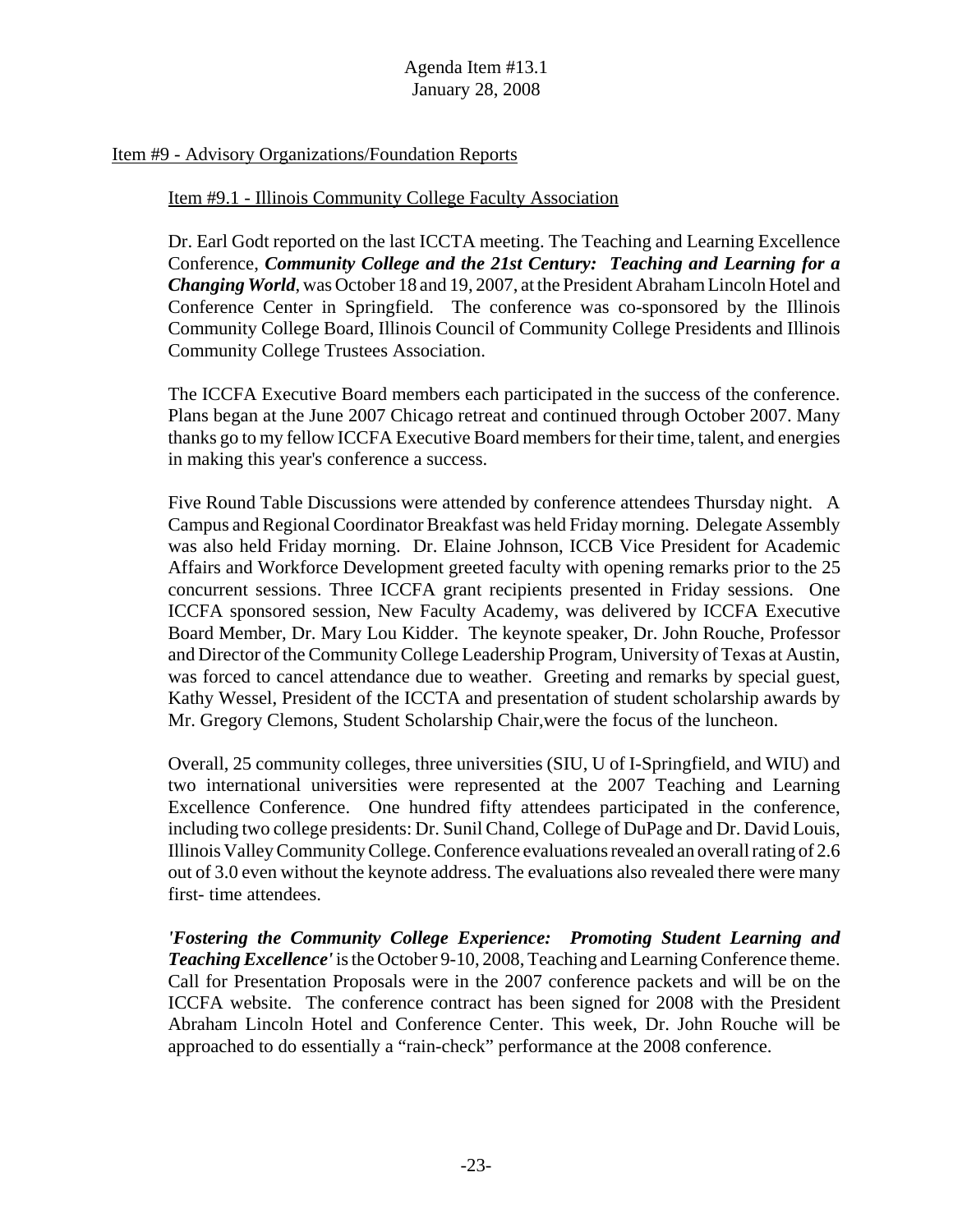The 2008 ICCFA retreat is proposed to coincide with the ICCTA event June 6-7, 2008, at the President Abraham Lincoln Hotel and Conference Center honoring outstanding faculty.

#### Item #9.2 - Student Advisory Committee

Brian Savage reported that the first meeting of the 2007-2008 ICCB Student Advisory Committee was held in September and 20 student trustees were in attendance. At the September meeting, officers were selected and Tyler Holsapple was elected Chair for 2007- 2008. The next meeting will be held November 9-10 in Chicago.

#### Item #9.3 - Illinois Community College Trustees Association

Kathy Wessel, College of DuPage Trustee and ICCTA President, introduced Dr. Joan DiLeonardi, trustee at Oakton Community College and treasurer of the ICCTA. Ms. Wessel reported that Dr. DiLeonard is traveling with her on a southern Illinois tour attending regional trustees meetings.

Kathy Wessel reported that 100 trustees were in attendance at the ACCT National Issues Convention in San Diego. Ms. Wessel congratulated Dr. Alice Jacobs and Ms.Boling. It was very exciting to have two award winners from Illinois. Kathy Wessel also pointed out that Tom Bennett, a trustee from Parkland College, was appointed Vice President of ACCT. We are very proud of Tom too.

Kathy Wessel reported that there was no override of House Bill 3504 and the lawsuit is still under appeal. It is hoped to have a ruling in six weeks or so. There is also an additional motion to stay the decision; that decision could come at any time.

The next ICCTA Board of Representatives meeting will be held on Saturday, November 10, at the Intercontinental Hotel in Chicago.

#### Item #9.4 - Adult Education and Family Literacy Advisory Council

Rebecca Hale reported that the FY 2008 Adult Education and Family Literacy Advisory Council had their first organizational meeting on September 27 at the ICCB offices. The members reviewed and provided input on the peer evaluation instrument that Jennifer Foster referred to earlier in the Committee report. Council members met in committees, elected a chair for each committee, and set priorities for what projects they wanted to consider for the upcoming year. There are four committees this year: Curriculum and Instruction; Policy Studies, Research, and Accountability; Student Support Services; and Professional Development, Training, and Marketing. Priority projects for each committee were identified and briefly discussed.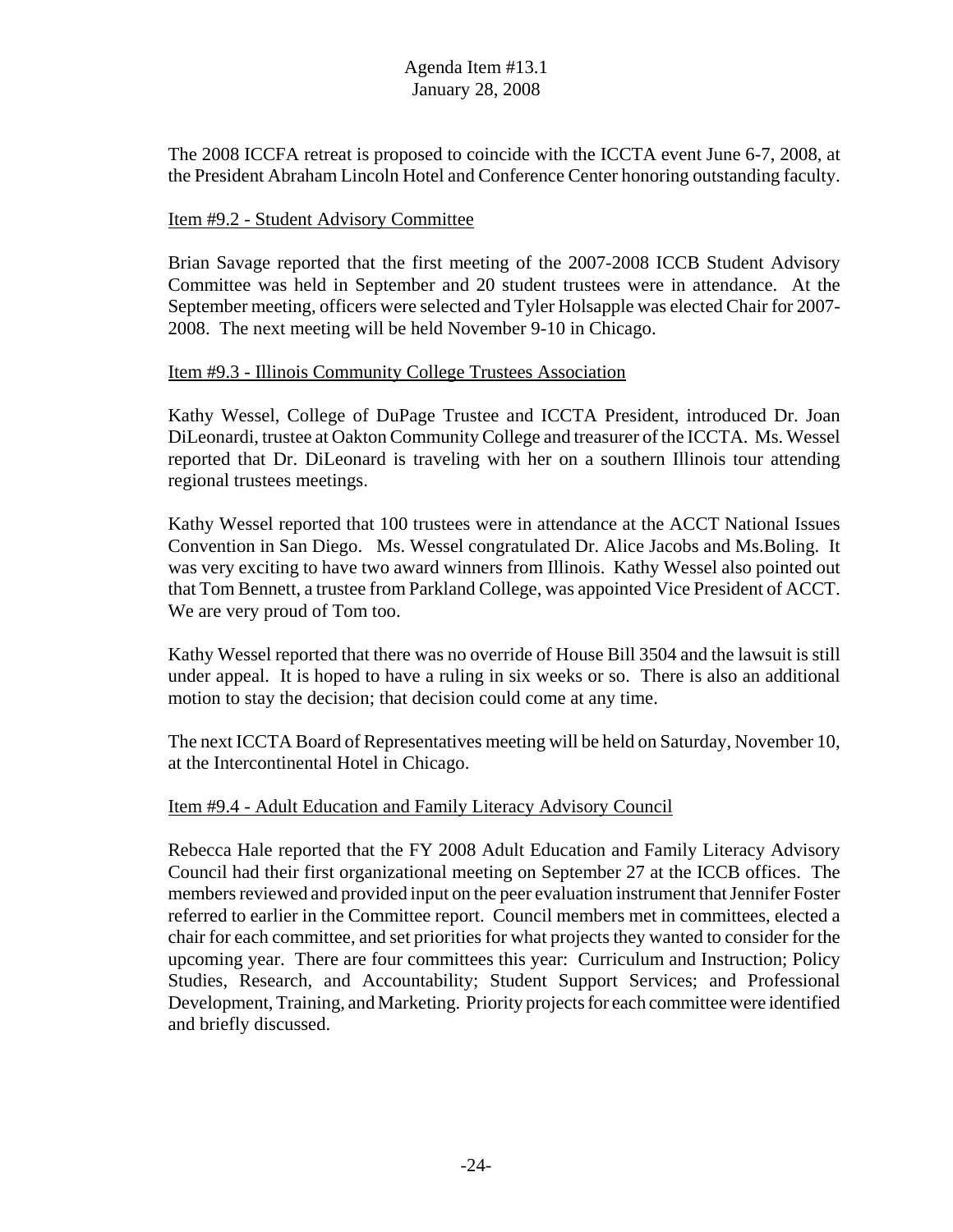The next meeting of the Council is scheduled for January 24, 2008, at the Workforce Development Center at Lincoln Land Community College. In the meantime, the committees will be working via conference calls.

#### Item #9.5 - Presidents' Council

Terry Bruce acknowledged Dr. Thomas Ramage and Dr. Lin Warfel, congratulated Dr. Alice Jacobs for her most recent award, and congratulated Glenda Boling for being recognized nationally.

Mr. Bruce reported that the Presidents' Council Retreat was well attended by 22 presidents/ chancellors out of 39 districts. The main topic of discussion was funding, an item that is of increasing concern of both trustees and presidents. Bill Naegele was in attendance representing faculty as they try to make contacts and alliances between organizations. Kathy Wessel and Mike Monaghan also participated on panels. The retreat had interesting presentations. Mr. Bruce recommended a presentation given by Ralph Martier. He manages a tax and budget coalition within the city of Chicago. Mr. Martier pointed out that Illinois is not a high tax state. Illinois spends a great deal of money on education, but we do not spend it where other states are spending it. He made a dramatic point about the long-term effect on Illinois' economy unless we change the way we spend money on education in Illinois. Mr. Martier pointed out that other states are beginning to fund education in different ways and if Illinois does not change the way it spends, this economy is going to lose 260,000 manufacturing jobs in Illinois. They will be replaced by lower paying jobs. Mr. Martier had some very interesting ideas, and one of them is the necessity to increase taxes in a way that would tax those that make the most money.

Mr. Bruce hoped that Board members were aware of Carrie Hightman's recent address, "The State of Education in the State of Illinois". She pointed out that, if you back out Adult Education and Career/Technical monies, we are down approximately 3.8 percent from 1993. The presidents are frustrated by that figure because we are asked to do more and more with less and less. The Presidents' Council is trying to develop a strategy of how to get out of this downward spiral. He is hopeful that the Board is closely monitoring the idea of performance-based funding. Ms. Hightman and Judy Erwin are taking another look at performance-based funding. Every community college the Board represents is based on performance-based funding. If the community colleges do not put students in the classrooms, put them in that chair, keep them there for the  $5<sup>th</sup>$  day, midterm, and through completion, then the community colleges do not get paid. That's a pretty tough performance standard. No one at the senior institution level has to do that and K-12 funding is based on average daily attendance. The community colleges are already performance-based funded. Another thing to watch closely is the move last year which allows each legislator two legislative scholarships. That could have a devasting impact on community colleges. As an example, the College of DuPage has 27 legislators in its district which means that the district could potentially have 42 scholarships to award. Tat is also the equivalent of laying off two faculty members. Mr. Bruce reminded the Board that when "free" things come along, there is a cost.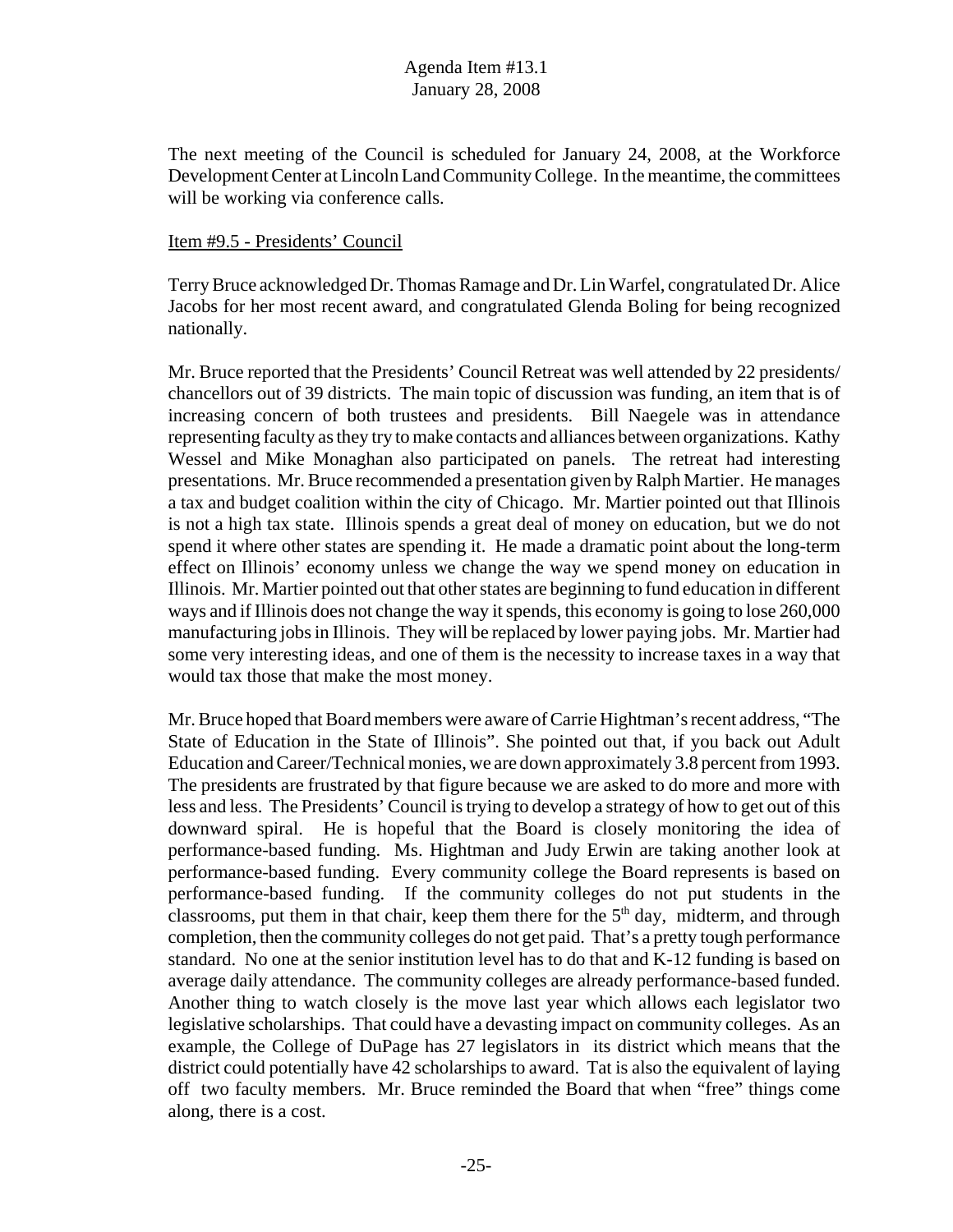Jake Rendleman commented that one of the points that Mr. Bruce made about community colleges being performance-based is one of the primary jobs that we have as presidents, trustees, and Board members. It is imperative that we convince our legislators that we are performance based and the universities are not. At this point, he feels that legislators do not understand that point, and it is very frustrating.

## Item #10 - Lumina Foundation Grant

Dr. Elaine Johnson reported that the University of Illinois has been awarded an \$899,000 grant by the Lumina Foundation for Education for a project that aims to help community college students transfer to the University of Illinois and succeed academically. A private foundation based in Indianapolis, Lumina strives to expand access to and success in postsecondary education, particularly for people from underrepresented groups. The grant was recently awarded to the University of Illinois for its Transfer Experience and Advising Mentors project.

Vice Provost Ruth Watkins presented details about the program and discussed the impact on community college students transferring to the University of Illinois.

#### Item #11 - Performance Report - Fiscal Year 2007

Dr. Scott Parke reported that fiscal year 2007 marks the 16<sup>th</sup> consecutive year that the Illinois Community College System has collaborated to produce the Performance/Accountability/PQP series of outcomes-oriented reports. Through the Performance Report, local and state community college officials document accomplishments and progress achieved over the past year, identify challenges, and develop strategies to sustain positive momentum.

The Performance Report and Indicators for Higher Education project builds on the Illinois Community College System Performance-Based Incentive System (PBIS,) which included a series of statewide measures and a local district-based component aimed at strengthening teaching and learning. PBIS funding was discontinued in fiscal year 2002 due to state budgetary constraints.

At the October 2, 2007 IBHE meeting, a new plan known as *IBHE 2011 the Strategic Plan for the Illinois Board of Higher Education* was adopted. The new IBHE plan goals reflect a fresh approach while maintaining appropriate ties to the organization's last strategic plan – *the Illinois Commitment*. *IBHE* goals identified in the new plan correlate to the policy areas from the previous plan.

Future versions of the Performance Report are expected to be developed around the goals contained in *IBHE 2011,* the Strategic Plan for the IBHE and the related promises from the Illinois Community College System's *Promise for Illinois Revisited*.

The *Fiscal Year 2007 Illinois Community College System's Performance Report* contains summary information about state and common institutional outcome indicators. External comparative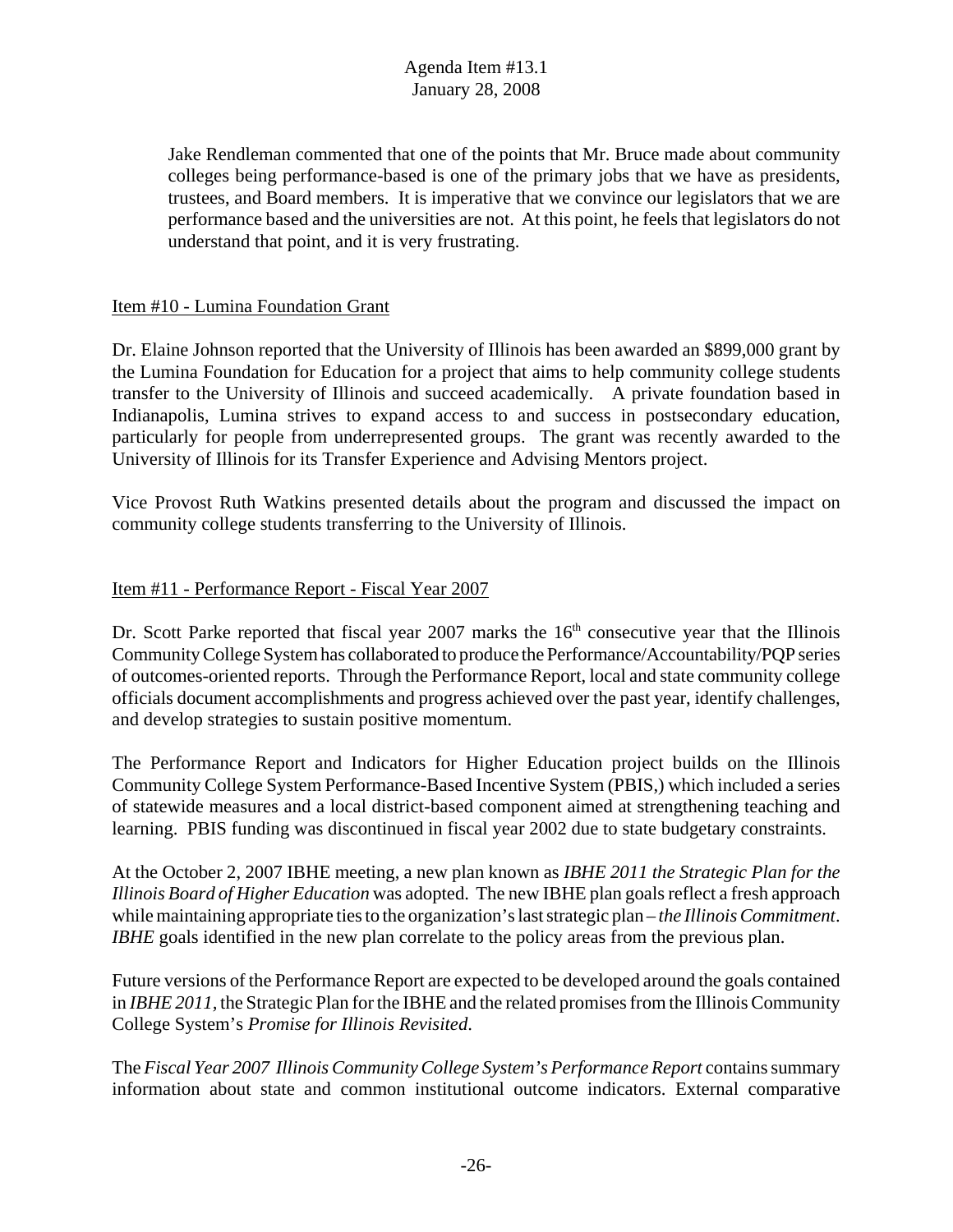benchmarks are cited whenever possible using the latest available data. National reporting typically trails what is available at the state level. Additionally, the state report contains reviews of selected mission-specific indicators. For the two narrative focus areas, Economic Growth/Attainment and Improving Teaching and Learning/P-20 Partnerships/Attainment, the state report includes highlights of accomplishments, selected challenges, and highlights of plans.

# Item #12 - Higher Education Cooperation Act Grants Update

Dr. Elaine Johnson reported that, in accordance with the provisions of the Higher Education Cooperation Act (HECA), the Illinois Board of Higher Education (IBHE) will provide grants on a competitive basis. HECA grants are designed to support programs of inter-institutional cooperation in higher education that promote the efficient use of educational resources, an equitable distribution of educational services, the development of innovative educational concepts that effectively deliver educational programs, and involvement with the local community. The Act stipulates that grantees receiving HECA grant funds shall serve both a public and secular purpose (non sectarian) and be consistent with IBHE policies and priorities.

For fiscal year 2008, the General Assembly and Governor appropriated \$3.8 million for the HECA grant program along with a direct HECA appropriation of \$220,000 for the Quad Cities Graduate Center. Sixty-four percent of the grant program appropriation, or \$2.4 million, were recommended to support continuation of 13 projects that were initially approved in fiscal year 2007. The remaining 36 percent, or \$1.3 million, were recommended to support 12 new Innovation projects.

At its October 2, 2007 meeting, IBHE approved the fiscal year 2008 allocation of \$3.9 million in HECA grant funds in support of 13 renewal and 12 new innovation grant projects and the Quad Cities Graduate Center.

# Item #13 - New Units of Instruction

Bill Naegele made a motion, which was seconded by Jake Rendleman, to approve the following new units of instruction:

# **PERMANENT PROGRAM APPROVAL**

Black Hawk College

- < Apprenticeship Electrical Construction A.A.S. degree (60 credit hours)
- < Apprenticeship Electrical Construction Certificate (45 credit hours)

# College of DuPage

- < Homeland Security Certificate (30 credit hours)
- < Licensed Practical Nurse (LPN) Certificate (50 credit hours)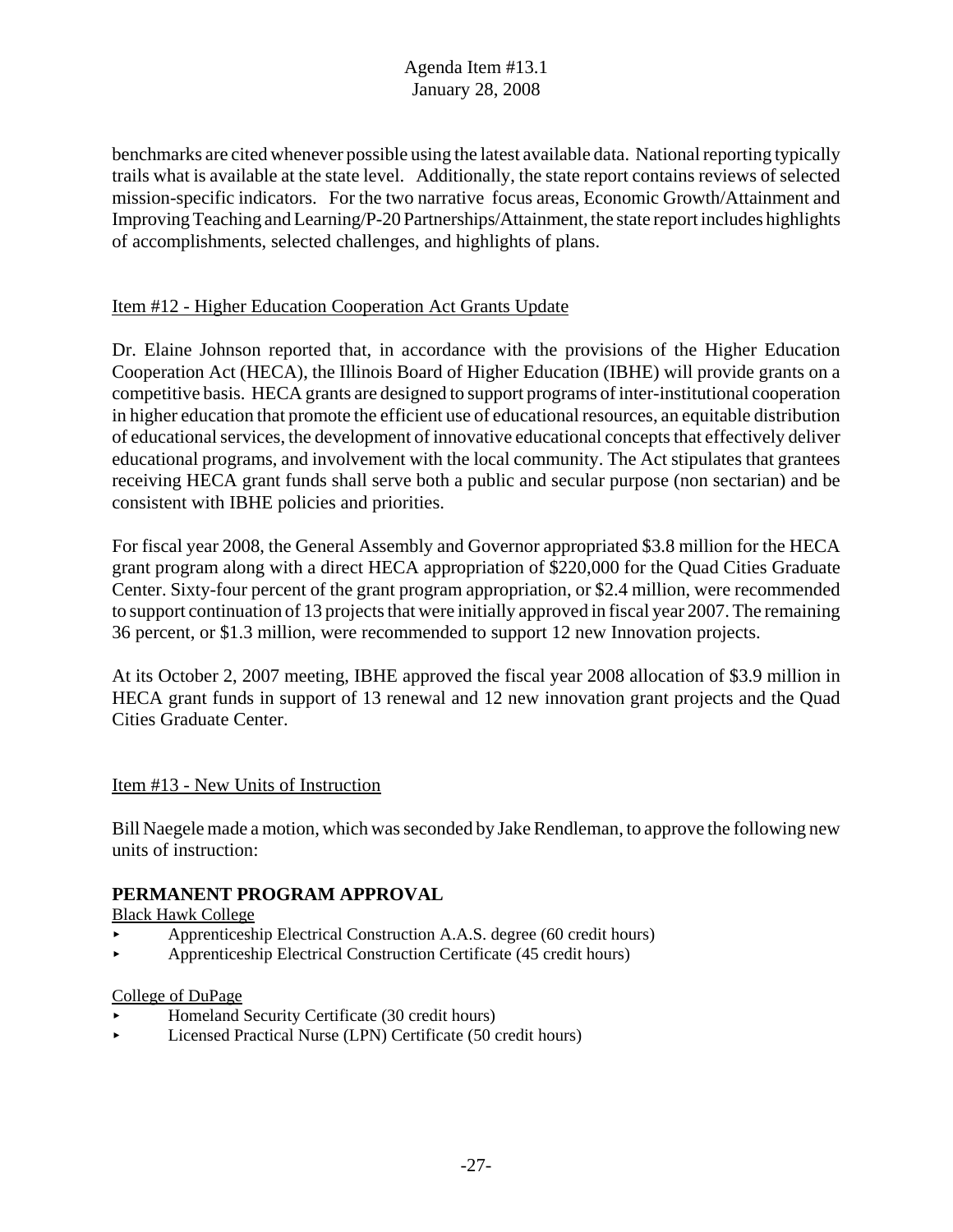Joliet Junior College

- < Architectural Technology Certificate (40 credit hours)
- Construction Trade Operator Certificate (49.5 credit hours)
- Construction Trade Operator Mechanic Certificate (50 credit hours)
- $\triangleright$  Orthotics & Prosthetics Technology A.A.S. degree (71 credit hours)

#### Kankakee Community College

< Construction Craft Laborer A.A.S. degree (65 credit hours)

#### Lewis & Clark Community College

- Exercise Science A.A.S. degree (60 credit hours)
- < Industrial Pipefitting A.A.S. degree (60 credit hours)

#### McHenry County College

< Registered Nursing (RN) A.A.S. degree (72 credit hours)

#### Moraine Valley Community College

< Network Security Specialist Certificate (35 credit hours)

#### Parkland College

- < Emergency Medical Services: Paramedic Certificate (23 credit hours)
- $\blacktriangleright$  Construction: Millwright Apprentice Certificate (44 credit hours)
- $\triangleright$  Construction: Sheet Metal Apprentice Certificate (43 credit hours)

#### Sauk Valley Community College

< Emergency Medical Services A.A.S. degree (71 credit hours)

Triton College

< Certified Medical Assistant Certificate (30 credit hours)

# **TEMPORARY PROGRAM APPROVAL**

Harold Washington College

- < Teaching, Leadership & Support Professionals A.A.S. degree (63 credit hours)
- reaching, Leadership & Support Professionals Certificate (35 credit hours)

The motion was approved by unanimous voice vote. Student advisory vote: Yes.

#### Item #14 - Consent Agenda

Jake Rendleman made a motion, which was seconded by Bill Naegele, to approve the following items: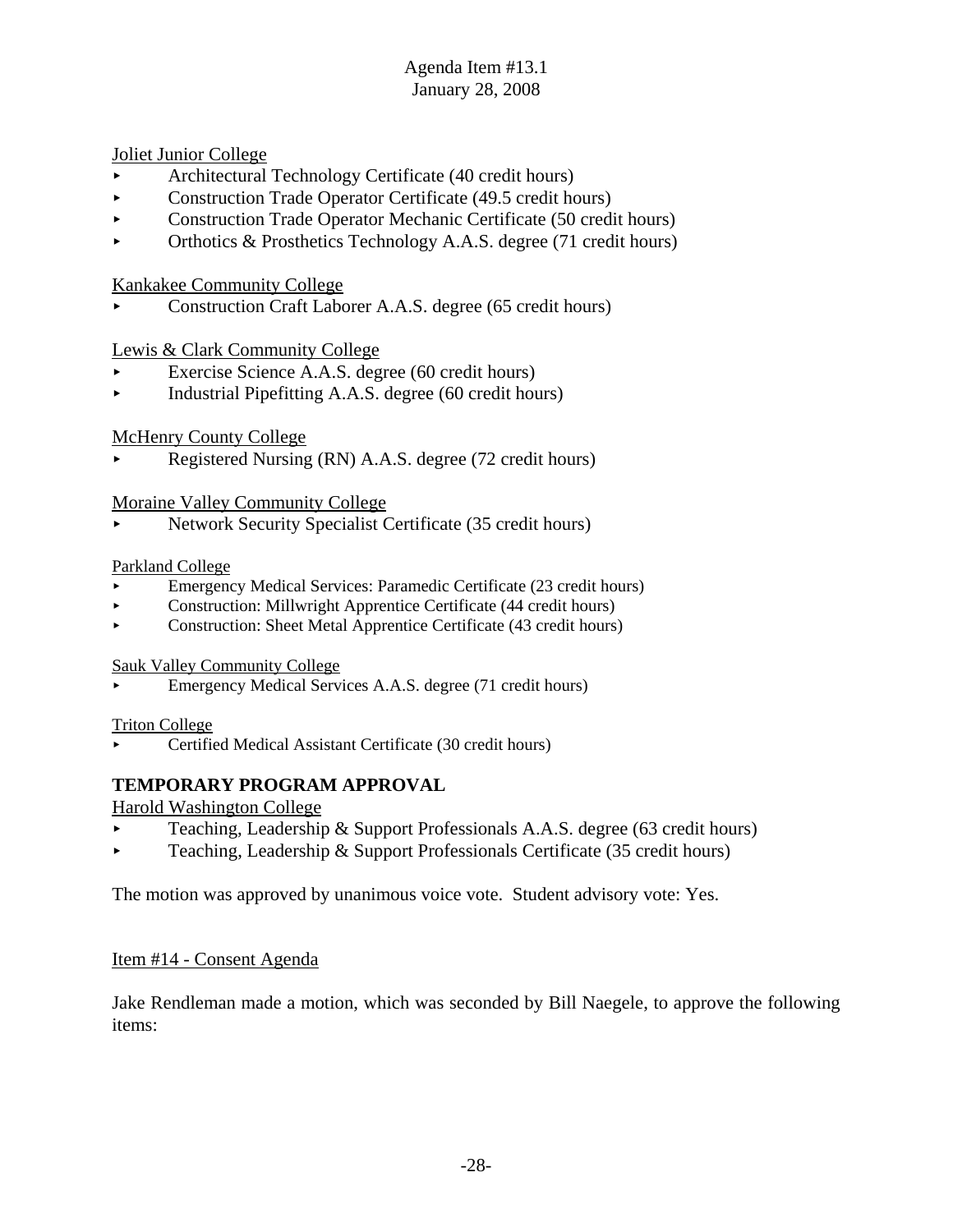#### Item #14.1 - Minutes of the September 10, 2007 Meeting

The Illinois Community College Board hereby approves the minutes of its September 10, 2007 meeting, as amended.

#### Item #14.2 - Illinois Community College Board Advisory Committee Member Appointments

The Illinois Community College Board hereby approves the Board Advisory Committee Member Appointments, as recorded.

Item #14.3 - Proposed Community College Board Rules Concerning Elimination of Examination of Patriotism from Program Requirements

The Illinois Community College Board hereby adopts and initially approves the following amendment to the *Administrative Rules of the Illinois Community College Board* and authorizes its President/CEO to process these amendments in accordance with the Illinois Administrative Procedures Act.

# **SUBPART C: PROGRAMS**

# **Section 1501.303 Program Requirements**

- k) Examination of Patriotism, Principles of Representative Government, Proper Use and Display of the American Flag, and Method of Voting. The examination on American patriotism, principles of representative government, proper use and display of the American flag, and the Australian ballot voting system may be satisfied in one of the following ways:
	- 1) The student may pass an appropriate examination at the college;
	- 2) The student may complete, with a passing grade, a specified course that includes all subject matter identified above; or
	- 3) The college may accept as evidence that the student has previously met the examination requirement a diploma earned from an Illinois high school or an Illinois high school equivalency certificate for the successful completion of the Test of General Education Development (GED). Such evidence authorizes the college to make an appropriate notation on the student's transcript.

\* \* \* \* \* \* \* \* \* \*

The motion was approved by unanimous voice vote. Student advisory vote: Yes.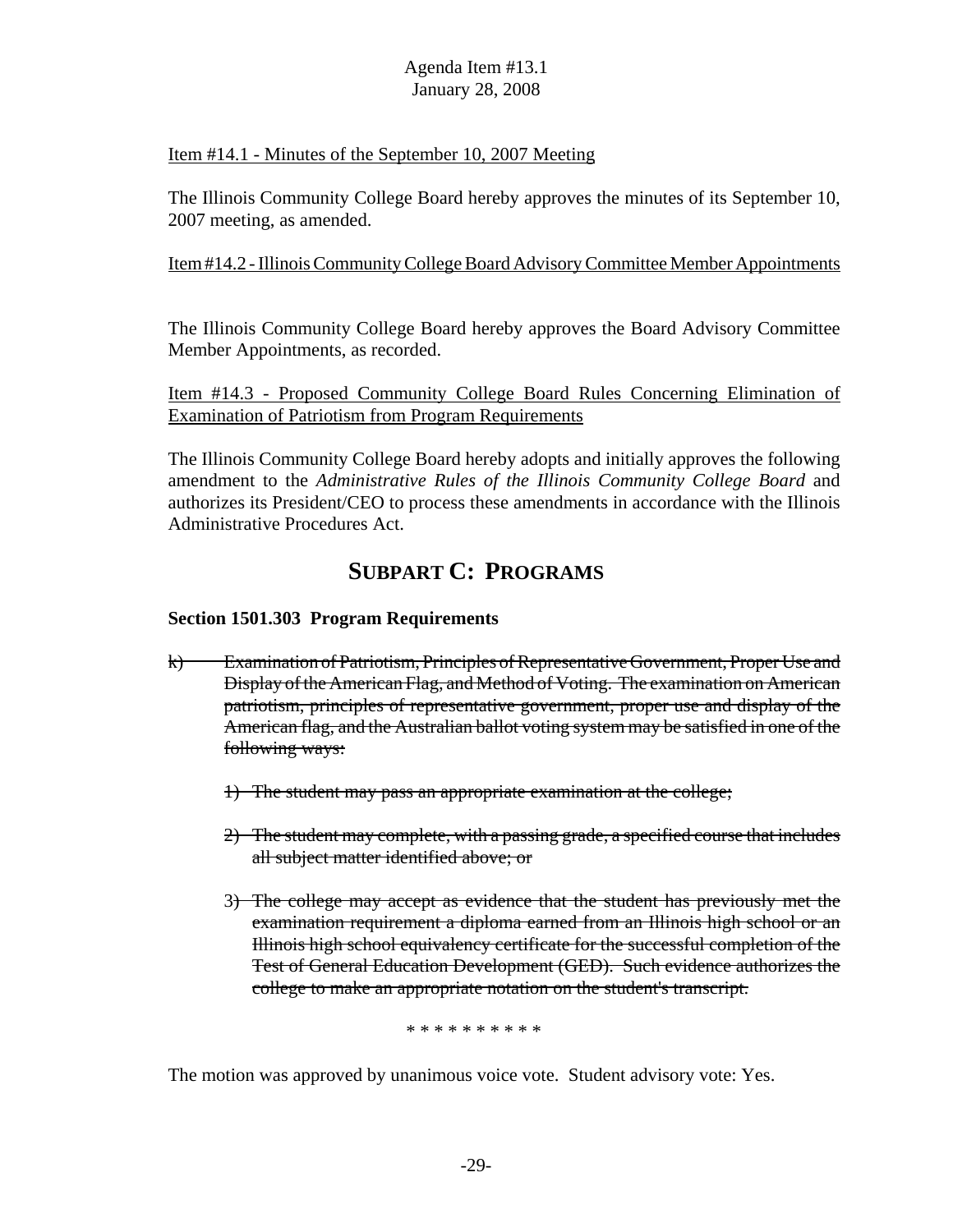Item #15 - Information Items

Item #15.1 - Fiscal Year 2008 Financial Statements

Documents were provided to the Board for their information and review.

Item #15.2 - Adult Education Peer Evaluation Process

Documents were provided to the Board for their information and review.

Item #15.3 - Increase in GED Testing

Documents were provided to the Board for their information and review.

Item #19 - Adjournment

At 11:05 a.m., Bill Naegele made a motion, which was seconded by Diane Meeks, to adjourn the meeting. The motion was approved by unanimous voice vote. Student advisory vote: Yes.

Guy H. Alongi Geoffrey S. Obrzut Chairman President/CEO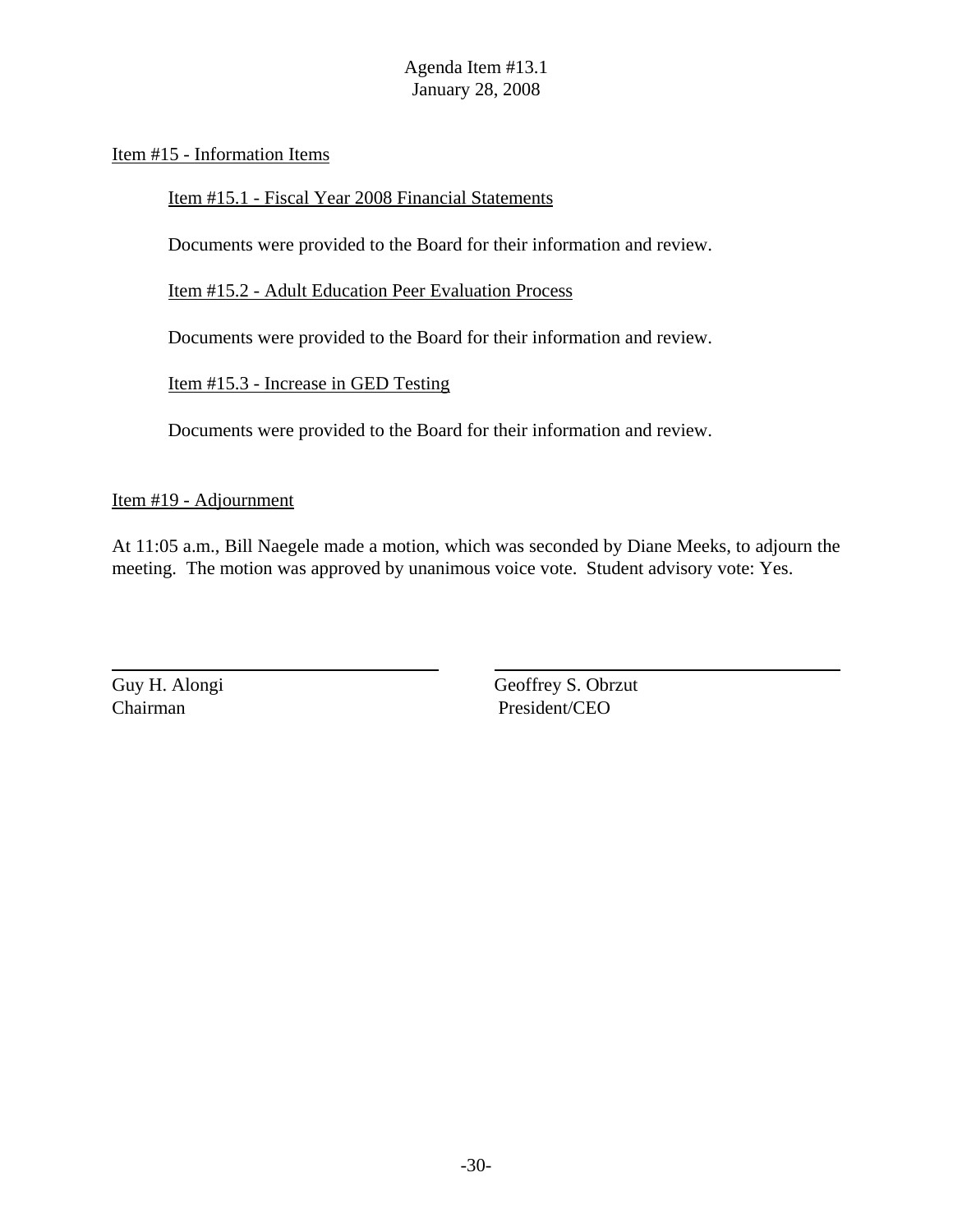# Illinois Community College Board

## **REVIEW OF EXECUTIVE SESSION MINUTES**

The Illinois Open Meetings Act requires public bodies to review, at least twice a year, minutes of executive sessions to determine if the contents of such minutes continue to require confidentiality or if they may be made available for public inspection.

The last review of executive session minutes was made on June 8, 2007. The next review of executive session minutes will be on the June 2008 agenda.

#### **RECOMMENDED ACTION**

It is recommended that the following motion be adopted:

The Illinois Community College Board hereby determines that minutes of its executive sessions held on March 25, 2005; April 22, 2005; June 17, 2005; September 16, 2005; September 21, 2005; September 15, 2006; November 17, 2006; January 22, 2007; February 26, 2007; March 26, 2007; and June 8, 2007, are to remain confidential. All other executive session minutes have been made available for public inspection.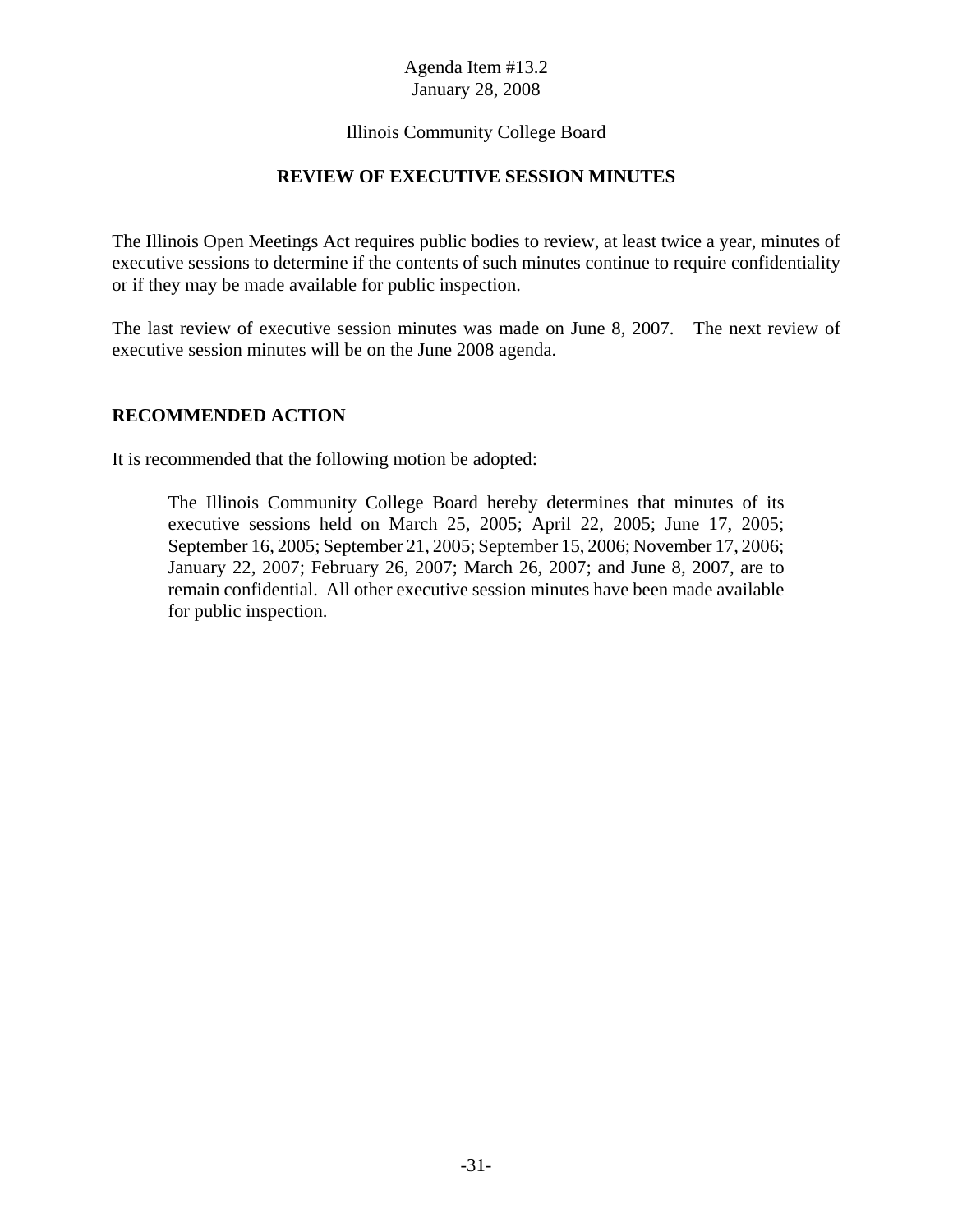#### Illinois Community College Board

# **ILLINOIS COMMUNITY COLLEGE BOARD APPOINTMENT TO THE MIDWESTERN HIGHER EDUCATION COMMISSION**

The ICCB is required each year to appoint/reappoint one of its members to served on the Midwestern Higher Education Commission. Judy Rake has served as the ICCB's representative to the Commission since 2004. Ms. Rake's 2007 term has ended and a new appointment is recommended in the following action.

#### **RECOMMENDED ACTION**

(Oral nominations will be received from the Board.)

**BACKGROUND.** The Midwestern Higher Education Commission is composed of ten states (Illinois, Indiana, Kansas, Michigan, Minnesota, Missouri, Nebraska, North Dakota, Ohio and Wisconsin) with five resident members from each state. The Commission's purpose is to provide greater higher education opportunities and services in the Midwestern region. Under Chapter 45 of the Illinois Compiled Statutes Act 155 Section 2, Illinois is represented by a member of the Illinois Community College Board, a member of the Illinois Board of Higher Education, a member of the Illinois House of Representatives, a member of the Illinois State Senate, and the Governor of Illinois.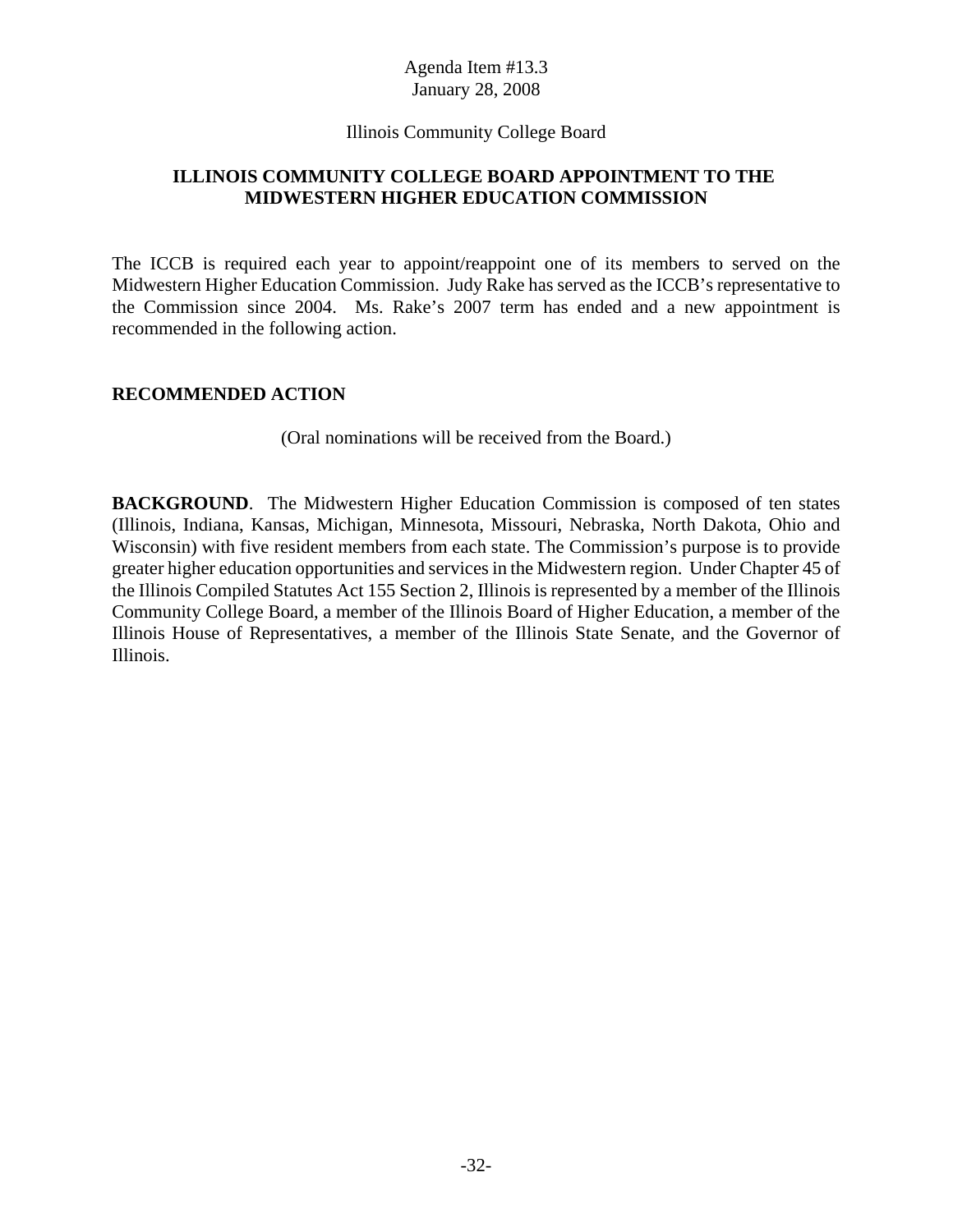# Illinois Community College Board

# **FISCAL YEAR 2009 CAPITAL BUDGET REQUEST**

The Fiscal Year 2009 Capital Budget Request will be distributed under separate cover prior to the Board meeting.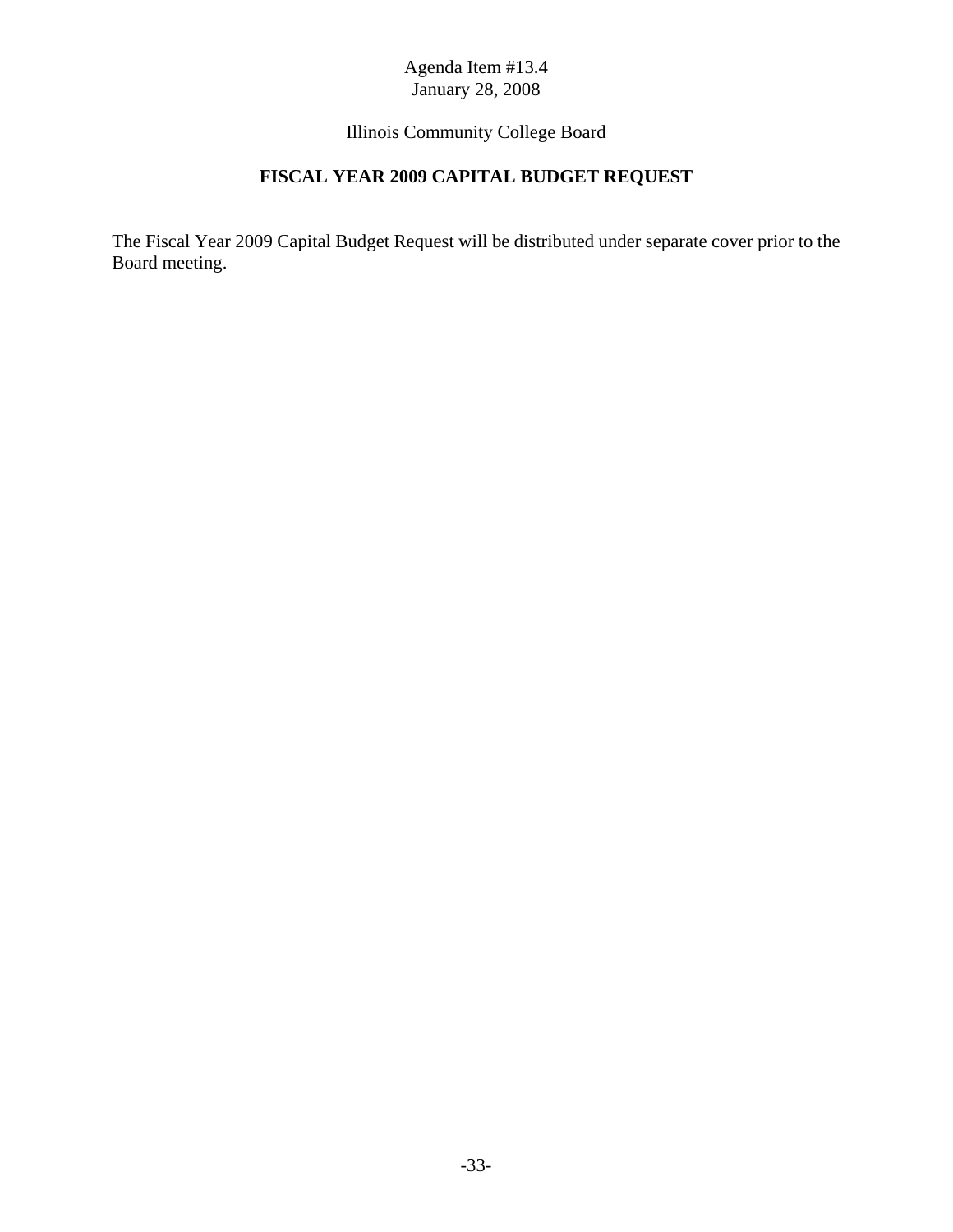#### Illinois Community College Board

# **STUDENT ENROLLMENTS AND COMPLETIONS IN THE ILLINOIS COMMUNITY COLLEGE SYSTEM FISCAL YEAR 2007**

The United States and Illinois are both in a position where the skill requirements for positions that support a middle class lifestyle are rising and the demographics of the population are shifting. According to the U.S. Census, approximately 85 percent of the new jobs that support a middle class lifestyle will require some postsecondary education (2006 ACS). http://www.bls.gov/news.release/ ecopro.toc.htm According to the U.S. Bureau of Labor Statistics, the number of workers in the 55-and-older group is projected to grow by 46.7 percent, nearly 5.5 times the 8.5 percent growth projected for the labor force overall. (2007 BLS Projection 2006 to 2016).http://www.bls.gov/news. release/pdf/ecopro.pdf. According to the Greystone Group (2005) this year Baby Boomers will begin being eligible for Social Security and begin being eligible for Medicare in 2011. As a group, Baby Boomers are the most educated group in the nation's history. By 2030 nationwide, 76 million Baby Boomers are expected to be retired. During the interim 46 million skilled replacement workers are projected to be trained. This is expected to leave a projected 30 million skilled worker shortage. http://www.faccc.org/workshop/conf/2005/ GundersonPresentation.pdf In the highly competitive global marketplace it will be important for the individual, state, and nation for students to seek higher education opportunities. Individuals who develop skills in the STEM areas – Science, Technology, Engineering, and Math – can position themselves for emerging high demand and high wage employment opportunities. Community colleges both nationally and in Illinois need to be an important part of addressing the projected skills gap by educating an increasingly diverse cross section of the population.

The externally attached Fiscal Year 2007 Annual Report on Student Enrollments and Completions in the Illinois Community College System is based on individual student records that the colleges provided at the close of the fiscal year ( July 1, 2006 through June 30, 2007). Summary data for the four previous fiscal years (2003-2006) are referenced to allow for the examination of longer term trends.

The Illinois Community College System is the third largest community college system in the nation and includes 48 community colleges in 39 districts that blanket the state. Illinois' community colleges serve the diverse needs of their communities through transfer courses, workforce development, continuing education, and adult education courses and programs.

Illinois Community Colleges deliver education and training to a substantial number of individuals every year. During fiscal year 2007, a total of **932,388** students enrolled in credit and noncredit courses at an Illinois community college. To put this enrollment figure in perspective, that means that about **1 out of every 10 Illinoisans** (18 years of age or older) took a credit or noncredit course at an Illinois community college during fiscal year 2007. Three-quarters of these students enrolled in credit courses. Credit enrollment was up slightly compared to last year (0.3 percent) and down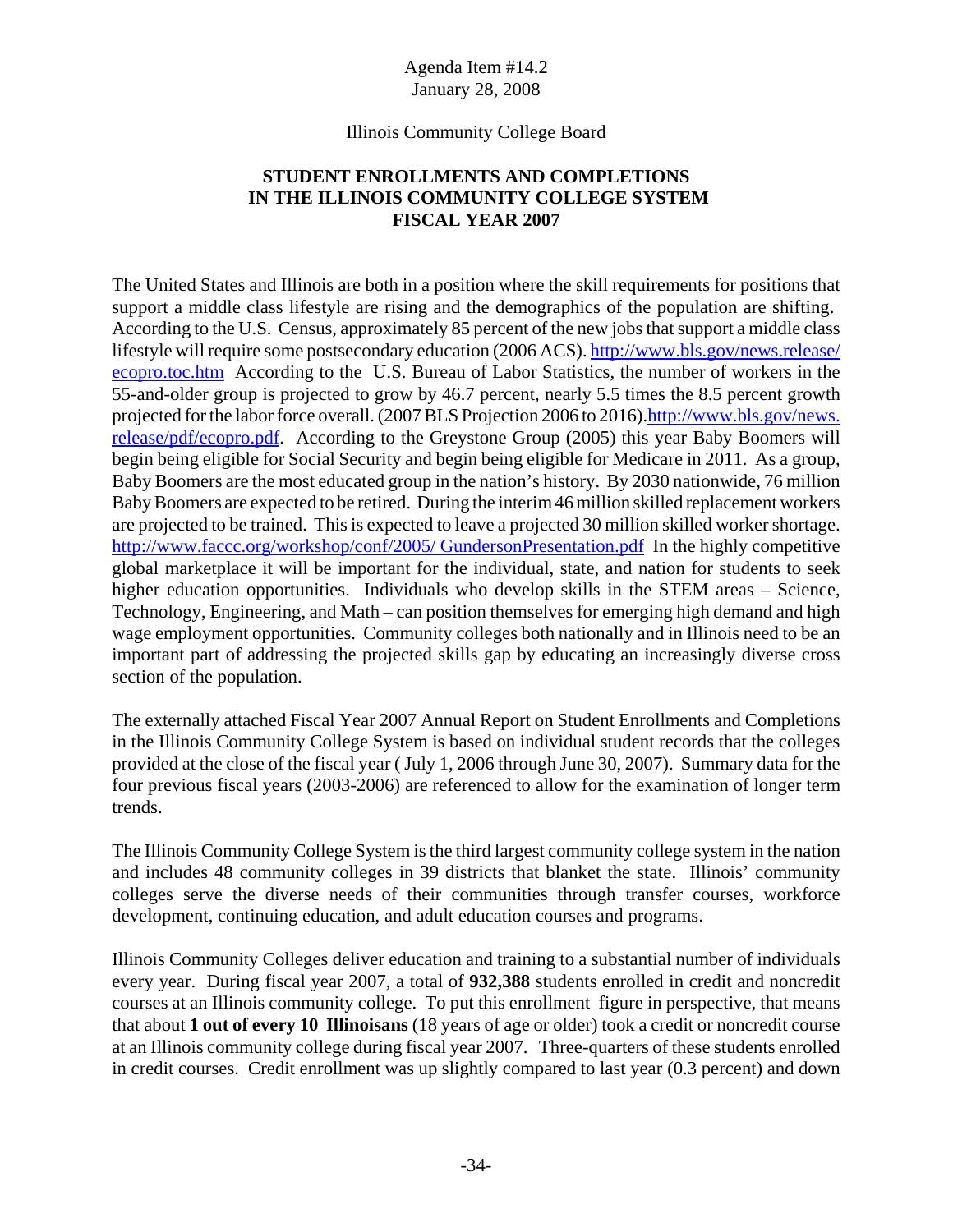compared to five years ago (-1.2 percent). In fiscal year 2007, 247,424 students enrolled in noncredit courses which is down slightly from fiscal year 2006 (-2.7 percent) and five years ago (- 10.8 percent).

A total of **51,322** collegiate-level degrees and certificates were earned by Illinois community college students in fiscal year 2007. The number of community college completions in fiscal year 2007 is the **second highest count ever reported**. The Illinois Community College System continues to have a substantial positive impact on the education, training and economic development needs of the state. Highlights from the report follow.

# **BACKGROUND**

Annual enrollment and completion data (A1) are reported for students who are officially enrolled at the college in credit coursework and/or those who graduate from collegiate programs at any time during the fiscal year. Annual noncredit course enrollment data (N1) are collected separately on an individual student basis. These detailed student records supply both demographic and coursespecific information on the wide range of noncredit instruction that the colleges provide as a value added service to area employers and the community at large.

# **Overall Student Enrollments**

- < The Illinois Community College System recorded a total approaching **one million (932,388) students** in credit and noncredit courses during fiscal year 2007, a minimal decrease of -0.5 percent since fiscal year 2006.
- **Credit-generating** students accounted for **73.5 percent** of the overall fiscal year 2007 headcount.

# **Credit Enrollment**

- < During fiscal year 2007, the 48 public community colleges in Illinois enrolled **684.964** students in instructional credit courses. This is slightly more than the previous year (682,623). The fulltime equivalent (FTE) enrollment was 238,288, a slight decrease of -0.5 percent since fiscal year 2006.
- < Statewide, **25,934 noncredit course sections** were conducted during fiscal year 2007.
- $\blacktriangleright$  From fiscal year 2006 to fiscal year 2007, the number of individuals receiving instruction through **noncredit course** offerings decreased slightly (-2.7 percent) to **247,424 students**.
- < Statewide, 27,081 of 932,388 total students enrolled in both credit and noncredit courses during fiscal year 2007 (A1 and N1). While there is some overlap, these data suggest that **credit and noncredit courses are meeting largely different student and community needs**.
- $\blacktriangleright$  Females comprised 55.5 percent of the fiscal year 2007 student population enrolled in creditgenerating programs.
- **Minority (non-white) students accounted for over one-third (35.4 percent) of the credit** students enrolled. African American student representation decreased (2.2 percent) to 14.5 percent. Latino student representation increased slightly to 15.8 percent. Asian student representation remained similar to the previous year at 4.4 percent, while foreign/nonresident alien representation decreased minimally to 0.4 percent.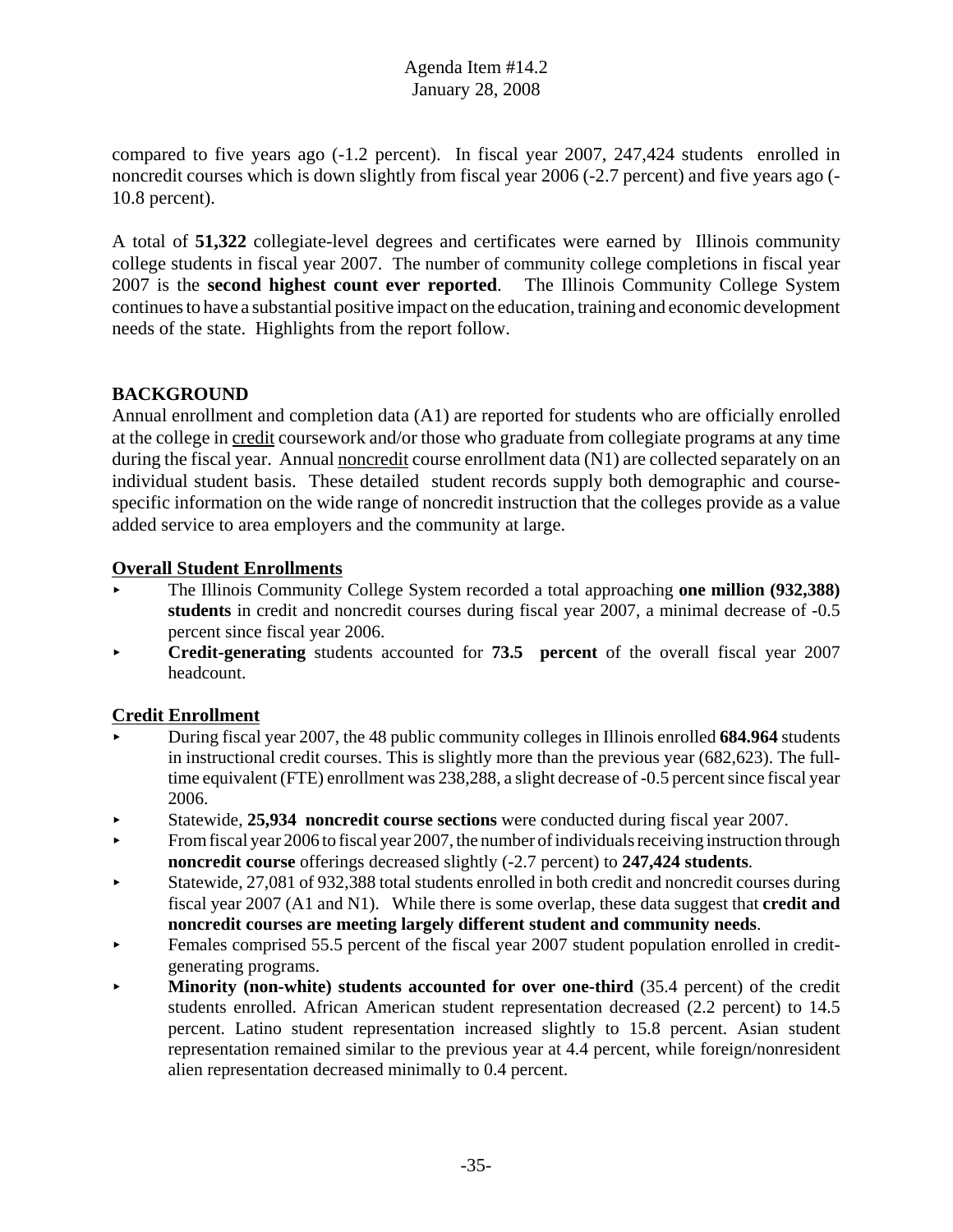- ► The median age of credit-generating students was 25.7 during fiscal year 2007, slightly younger than the previous year. Likewise, the average age decreased slightly to **30.6** years.
- < **Baccalaureate/transfer** remained the largest credit instructional program area **enrolling 40.2 percent** of fiscal year 2007 Illinois Community College System students. Enrollments in Baccalaureate/ transfer programs increased 1.0 percent compared to the previous year.
- < Statewide, career and technical education credit program enrollments accounted for **more than one-quarter** of all credit students (26.8 percent). Enrollments in career and technical programs decreased 2.5 percent from last year.
- Although 40.2 percent of the fiscal year 2007 credit student population was enrolled in the baccalaureate/transfer area, only 30.4 percent of all students indicated an intent to transfer.
- < Students enrolled in **adult education** courses in community colleges comprised **16.2 percent** of the credit generating students. Enrollment in adult education decreased by 1.7 percent versus fiscal year 2006.
- < Of the students in adult education, approximately **59.7 percent** were enrolled in **English as a Second Language** (ESL) courses.
- < **More than one-half** (55.8 percent) of the fiscal year 2007 credit students enrolled in the colleges indicated that they were not pursuing a degree, but **attending to complete one or several courses**. Participation in college to take courses instead of pursue a degree or certificate remained constant compared to the previous year.
- **Nearly three-out-of-four credit students attended on a part-time basis during both the fall** (68.2 percent) and spring (71.4 percent) semesters in fiscal year 2007.
- More than 17 percent of the credit-generating students are known to already have earned some type of college certificate or degree. This includes **39,759 who earned a bachelors degree or higher**.
- < Illinois community college students were enrolled in **7,148,639 credit hours throughout fiscal year 2007** and earned 76.4 percent of those hours.
- < Accumulated credit hours were available for 72.7 percent of the fiscal year 2007 student population. Just over one third of them (34.8 percent) attained **sophomore** level status by accumulating 30 or more college-level hours.
- $\blacktriangleright$  Cumulative grade point average data was reported for 68.0 percent of the fiscal year 2007 students. **More than 46 percent held an A-B average**.
- $\blacktriangleright$  In fiscal year 2007, Illinois Community College students earned 61.9 percent of the remedial credits they attempted. This percentage is down slightly from 62.4percent in fiscal year 2006.
- < In fiscal year 2007, close to **one-fifth** (19.2 percent) of Illinois Community College students (not enrolled in ABE/ASE/ESL, Vocational Skills, and General Studies) were enrolled in at least one developmental course – down from 20.4 percent in fiscal year 2006.

# **Noncredit Enrollment**

- < **Noncredit** course enrollment figures for fiscal year 2007 are from the **Noncredit Course Enrollment Data** submission (N1).
- Fiscal year 2007 unduplicated noncredit headcount decreased 2.7 percent over last year. Similarly, the duplicated headcount or "seatcount" was 12.5 percent lower than the previous year.
- ▶ 25,934 noncredit course sections were conducted during FY2007.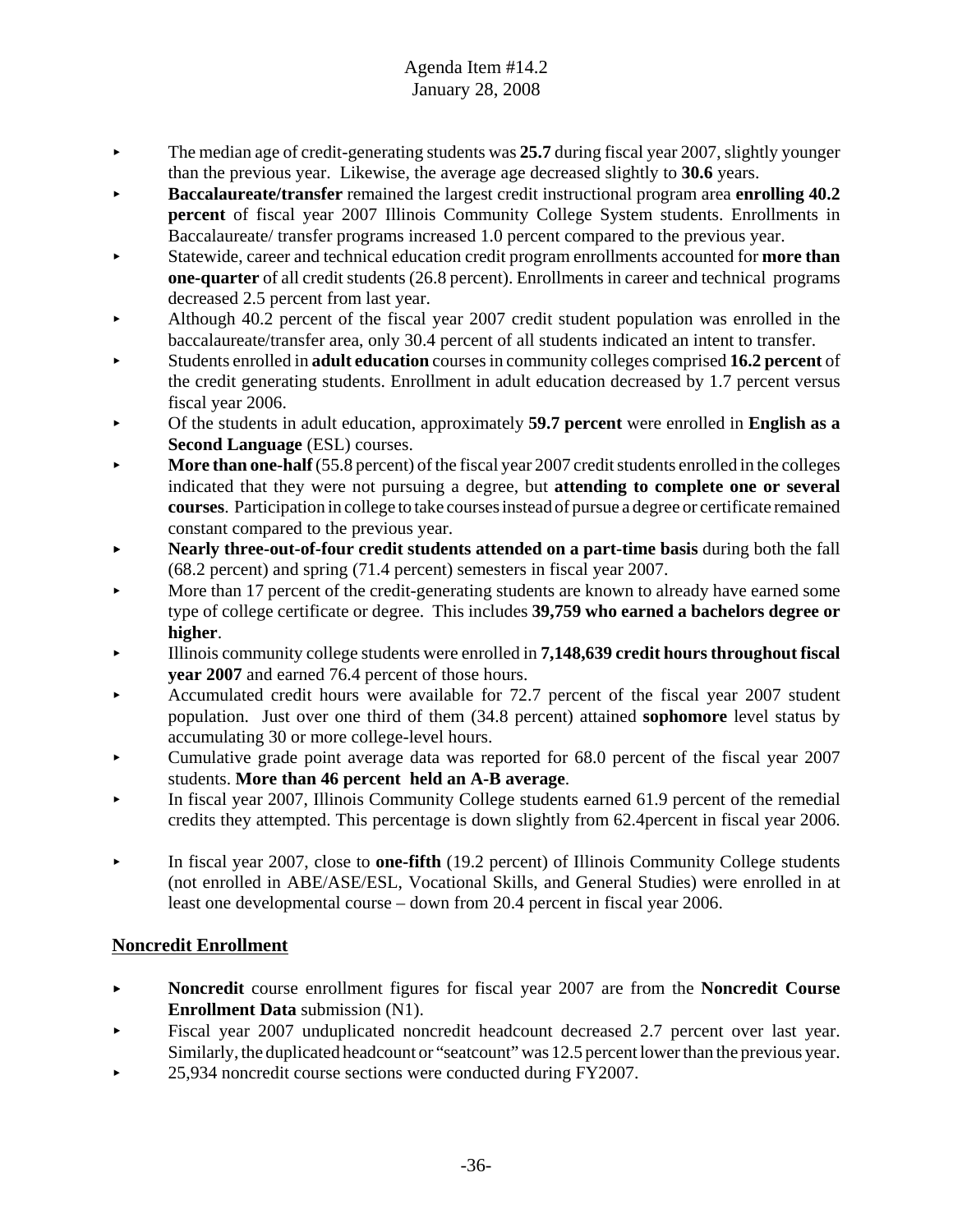- **Female** students accounted for **55.6 percent** of 2007 noncredit enrollments for which gender data were reported.
- **Minority students accounted for one fourth** of the individuals enrolled in noncredit courses who supplied racial/ethnic data.
- **The median age of noncredit** students was 37.4 during fiscal year 2007. The average age was **38.9** years.
- < Nearly **one-half** of the noncredit students were **40 years of age or above** among the individuals who supplied this information.
- < Sixty percent of the noncredit offerings (duplicated) were in the Personal and Social Development category of activity. **Over one-quarter** of the noncredit coursework were dedicated to developing **workplace skills**: Professional/vocational (15.6 percent) and Business and Industry Contractual training (9.9 percent).
- Across all categories of activity, eight broad course areas (two-digit CIP) had over 6,000 noncredit students enrolled. **These eight areas accounted for approximately two-thirds of the students enrolled in noncredit courses** with CIP data (67.9 percent). Approximately four out of ten enrollments in these large CIPs are in work-related courses: Business Management (17.6 percent), Transportation Workers (9.4 percent), Health Professions (4.1 percent), and Computer Information Systems (3.5 percent).
- **Over one-half of the 2007 noncredit courses were held on main college campuses** (55.0) percent).

# **Student Completions**

- < A total of **51,322** collegiate-level degrees and certificates were awarded to Illinois community college students in fiscal year 2007.
- $\triangleright$  The number of community college completions in fiscal year 2007 is the **second highest count ever reported**.
- The number of degrees and certificates awarded increased slightly over fiscal year 2006 (3.4) percent). Taking a longer view – compared to fiscal year 2003 – the total number of fiscal year 2007 completions increased 13.2 percent.
- **Career and Technical Education** accounted for the **largest number of graduates**  $(N =$ 35,495) in fiscal year 2007. Two -thirds of the earned degrees and certificates were in Career and Technical Education programs during fiscal year 2007 (69.2 percent). Career completions increased 5.0 percent from last year.
- < **Baccalaureate/transfer degrees** accounted for the **second largest** group of completers in fiscal year 2007 ( $N = 14,631$ ). Three out of every ten graduates earned Baccalaureate/ transfer degrees (28.5 percent). The number of Transfer degrees decreased 0.7 percent since last year.
- $\blacktriangleright$  Approximately 27.9 percent of the career and technical education awards in fiscal year 2007 were AAS degrees.
- < **Females** accounted for **57.1 percent** of all 2007 completions.
- **Career and Technical Education Certificates of Less Than One Year accounted for the largest number** of male  $(N = 9,962)$  and female  $(N = 9,815)$  completers of a specific degree or certificate.
- Although small in number  $(N = 99)$ , the Associate in Engineering Science had the highest proportion of male graduates (81.8 percent,  $N = 81$ ).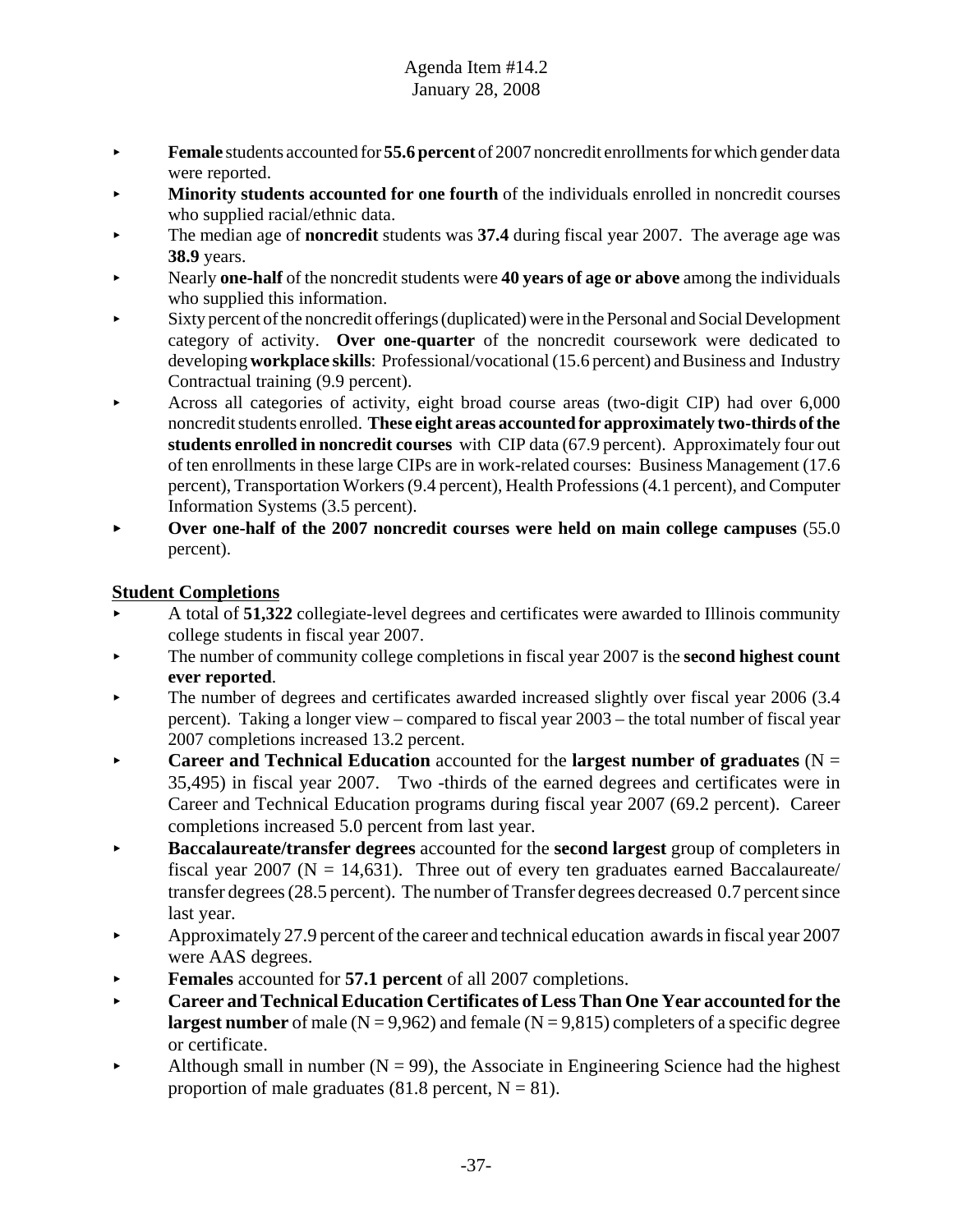- < **Minority students earned about 31 percent of the collegiate-level degrees and certificates awarded** in the Illinois community college system during fiscal year 2007. African American students earned 15.2 percent, Latino students earned 8.9 percent and Asian students earned 5.4 percent of all degrees and certificates.
- < Minorities accounted for almost twenty-two percent of total Transfer degree recipients.
- < Nearly four times as many minority graduates completed Career and Technical Education degrees and certificates ( $N = 12,201$ ) as Baccalaureate/transfer degrees ( $N =$ 3,206).
- $\blacktriangleright$  Among the largest minority groups, African American students completed 3,205 more collegiate-level awards than Latino students.
- More than 13 percent of the students who were awarded degrees and certificates during fiscal year 2007 were less than 21 years of age. **The age groups with the largest percentages of graduates were 21 to 24 (31.5 percent), 25 to 30 (19.5 percent), and 40 to 55 years of age (16.6 percent).**
- More than three-quarters of the Transfer degree completers in 2007 indicated an intent to transfer to a four-year institution. Approximately 21 percent of fiscal year 2007 Associate in Applied Science degree graduates indicated goals to complete some courses or finish a certificate.

The information in this report and a variety of other reports and analysis will provide useful background as colleagues across the system collaborate to develop strategies that address recommendations and priorities from the Master Plan for Higher Education ( House Joint Resolution 69). Under HJR 69 the Board of Higher Education will be coordinating a master plan for Illinois higher education. Part of the initiative will include creating a Task Force on Higher Education and the Economy. The group will study the challenges and opportunities facing higher education, the State's workforce needs, demographic trends, and higher education funding and student financial aid. The Illinois Community College System looks forward to collaborating with education and workforce partners as this initiative advances.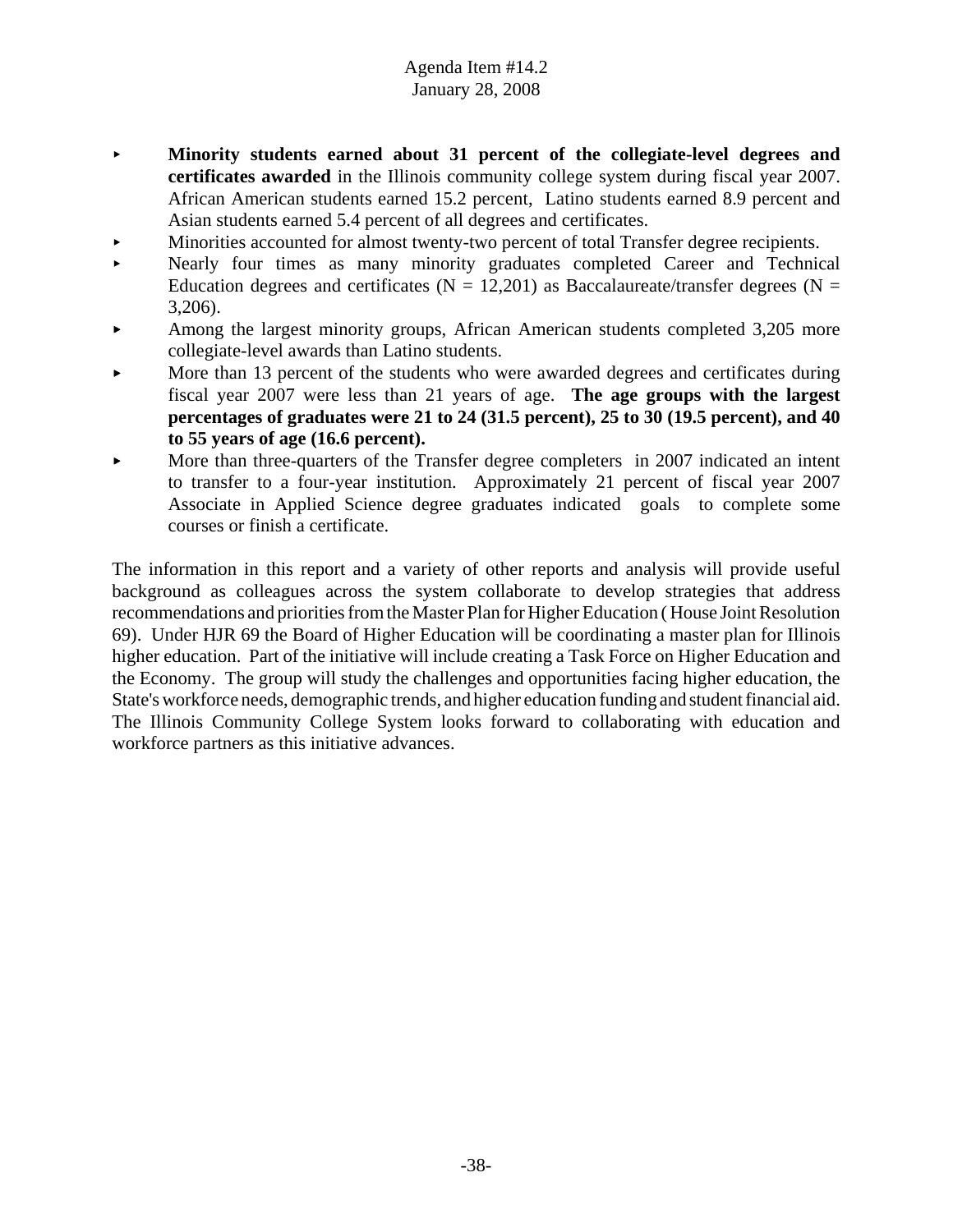# Illinois Community College Board

# **FISCAL YEAR 2007 RESTRICTED GRANTS FINAL REPORT SUMMARY**

# **P-16 INITIATIVE GRANT**

#### **Purpose of Grant**

The P-16 Initiative Grant allows community colleges to expand their services to high school students desiring to take college-level classes prior to receiving their high school diploma, accelerating their college coursework (formerly known as the Accelerated College Enrollment Grant). Funds are to be used primarily to support in-district high school students. When students from outside the college district are being served, a written agreement must be in place between the community college providing the instruction and the student's home community college.

P-16 Initiative Grant funding primarily supports formalized dual credit and dual enrollment programs (see *Grant Terms and Definitions* below). These innovative programs serve to increase secondary-to-postsecondary alignment and collaboration, reduce curricular duplication, and maximize limited state and local educational funds.

#### **Grant Terms and Definitions**

*Dual Credit* – An instructional arrangement where an academically qualified student currently enrolled in high school enrolls in a college-level course and, upon successful course completion, concurrently earns both college credit and high school credit (see ICCB Rule 1501.507(b)(11)- Credit Hour Claims)

*Dual Enrollment* – An academically qualified student who is still enrolled in high school also enrolls in a college level course at the community college. Upon successful course completion the student exclusively earns college credit. No high school credits are earned.

# **Dual Credit/Dual Enrollment**

In support of dual credit and dual enrollment programs, colleges are eligible to receive the expense of course tuition and universal fees associated with the coursework of dual credit/dual enrollment students. College districts receive credit for eligible midterm student enrollments at their local indistrict tuition and universal fee rate, up to the total amount allocated to the district. The college may use these funds for full or partial coverage of the high school student's tuition and universal fees. Funds may not be used for coursework in Adult Basic or Adult Secondary Education (ABE/ASE), English as a Second Language (ESL), General Educational Development (GED), or Remedial/Developmental (i.e., the courses must be approved by the ICCB as funding category: Baccalaureate, Business, Technical, or Health).

#### **Fiscal Year 2007 Outcomes**

In fiscal year 2007, \$2,779,000 was allocated to the system for the P-16 Initiative Grant. This represents an increase of \$500,000 (21.94 percent) over the fiscal year 2006 funding level. A total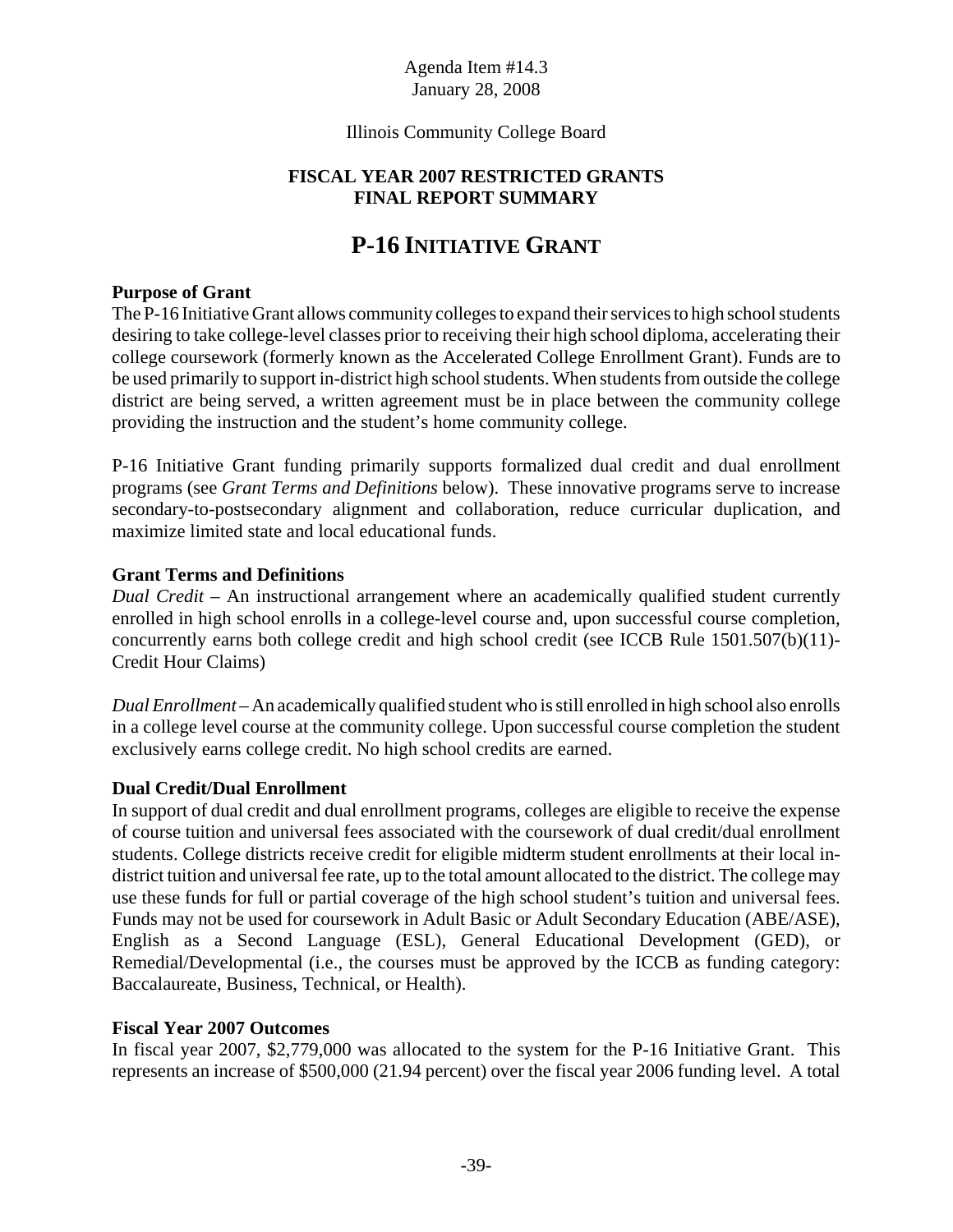of 19,365 secondary students were served by this grant, enrolling in a total of 12,194 college-level courses. While the total number of students served by the grant was down 9.38 percent in fiscal year 2007, overall numbers of dual credit/dual enrollment students continues to increase annually across the state. In fiscal year 2007, dual credit/dual enrollment program enrollments were up 7,796 (15.58 percent) over fiscal year 2006 levels and 32,266 (126.27 percent) from fiscal year 2002 (see *Outcomes* table below).

#### **Funding Gap**

As a result of these enrollment patterns, in fiscal year 2007 the P-16 Initiative Grant was able to serve only 33.50 percent of the system's dual credit/dual enrollment students. This represents a funding gap of 66.50 percent, or 38,451 students, who would typically be supported by their own (family) funds or other local sources/community college funds. As dual credit/dual enrollment programs increase, this funding gap continues to increase as well - fiscal year 2007 represents the largest annual gap in the history of the P-16 Initiative Grant. (see *Funding Gap* table below).

| <b>Comparison of Dual Credit/Dual Enrollment Grant Outcomes for Fiscal Years 2002 - 2007</b> |         |         |         |                |                |                |                |  |
|----------------------------------------------------------------------------------------------|---------|---------|---------|----------------|----------------|----------------|----------------|--|
|                                                                                              | FY 2001 | FY 2002 | FY 2003 | <b>FY 2004</b> | <b>FY 2005</b> | <b>FY 2006</b> | <b>FY 2007</b> |  |
| Total DC/DE Students Served by Grant                                                         | 8.117   | 17.006  | 20.057  | 17.895         | 19.210         | 21.369         | 19,365         |  |
| Total DC/DE Student Enrollments                                                              | n/a     | 25.554  | 34.593  | 36.179         | 43.580         | 50.024         | 57,820         |  |
| Enrolled at secondary site                                                                   |         | 18,945  | 24,820  | 29,698         | 34,276         | 38.198         | 44,522         |  |
| Enrolled on-campus                                                                           |         | 7.123   | 6,593   | 5.891          | 7.899          | 9.411          | 9,691          |  |
| Enrolled via distance learning                                                               |         | 687     | 2.008   | 754            | 790            | 401            | 446            |  |
| Enrolled via internet                                                                        |         | 369     | 1.414   | 320            | 417            | 812            | 941            |  |
| <b>Total DC/DE Courses Offered</b>                                                           | n/a     | 6.969   | 6.676   | 10.426         | 8.935          | 10.918         | 12,194         |  |
| High Schools Engaged in Dual Credit                                                          | n/a     | 483     | 519     | 435            | 471            | 588            | 840            |  |



**The Illinois Dual Credit Funding Gap** The number (and %) of DC/DE students served beyond the funding capacity of the P-16 Grant

|      | A               | B                          | $\mathsf{C}$   |                |
|------|-----------------|----------------------------|----------------|----------------|
|      | <b>Students</b> | <b>DC/DE</b>               |                |                |
|      | Served by the   | <b>Students</b><br>(TOTAL) | <b>FUNDING</b> | <b>FUNDING</b> |
|      | P-16 Grant      |                            | $GAP(B-A)$     | $GAP$ %        |
| FY01 | 8117            | n/a                        |                |                |
| FY02 | 17006           | 25554                      | 8548           | 33.5%          |
| FY03 | 20057           | 34593                      | 14536          | 42.0%          |
| FY04 | 17895           | 36179                      | 18284          | 50.5%          |
| FY05 | 19210           | 43580                      | 24370          | 55.9%          |
| FY06 | 21369           | 50024                      | 28655          | 57.3%          |
| FY07 | 19365           | 57820                      | 38455          | 66.5%          |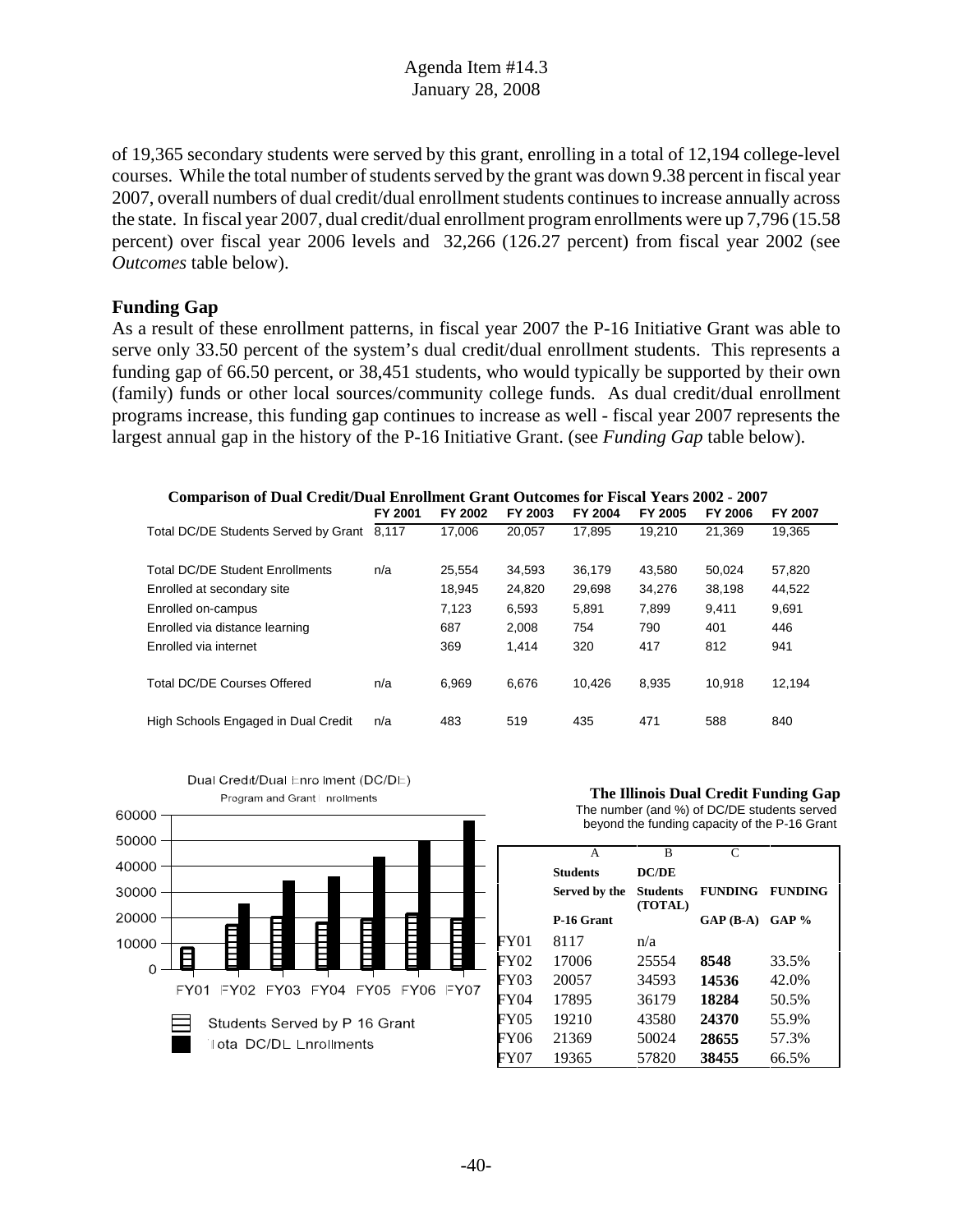### **Enrollment Patterns**

Enrollment in dual credit/dual enrollment courses occurred most frequently at secondary school sites, with 44,522 students (77.00 percent) participating in this manner - or on-campus, where 9,691 students (16.76 percent) participated. Other instructional locations represent a very small fraction of the overall total - distance learning enrollments totaled 446 (.77 percent) and internet course enrollments totaled 941 (1.63 percent).

Students were selected to participate in these programs based on a variety of factors including standardized assessment testing (e.g., ASSET and COMPASS), academic performance in high school and counselor/principal recommendations. Course placement was dependent on many factors as well, including subject area testing, prerequisite course success and entry exams. College policies and practices for the admission and placement of dual credit students aligns with their policies regarding all other students.

Colleges reported that 400 high schools across the state are engaged in dual credit programs, and 440 participate in dual enrollment. Community colleges established 78 new dual credit agreements with area high school in fiscal year 2007, with 45 more expected in fiscal year 2008.

#### **P-16 Grant/Dual Credit/Dual Enrollment Program Best Practices**

- 1. Elgin Community College used P-16 Grant funds to fully waive tuition for their Middle College program, and to partially fund Tech Prep tuition to the participating school districts for successful dual credit/enrollment students.
- 2. Black Hawk College used P-16 Grant funds to completely waive tuition for students who qualify for the federal free or reduced cost lunch program and (if funds are available) for students in dual credit class sections taught at secondary school sites.
- 3. At Sauk Valley Community College, P-16 grant funds were used to reduce dual credit tuition by 50 percent for all dual credit/enrollment students, with the college waiving the other 50 percent. The cost to the college for 2007 was approximately \$201,233.
- 4. Triton College used P-16 Grant funds for the registration and service fees for students enrolled in Advanced Placement (AP) classes.
- 5. College of DuPage completely waived tuition for 23 students participating in a three week Pathfinder Program, a career exploration and introduction to technology course.
- 6. Moraine Valley Community College supported 100 percent of the tuition/fees for high school dual credit students taking their first college course through their *Jump Start* program.

#### **Teacher Preparation and Professional Development**

Beginning in fiscal year 2007, the P-16 Initiative Grant can no longer be used to support programs and services related to teacher preparation, certification, and recertification.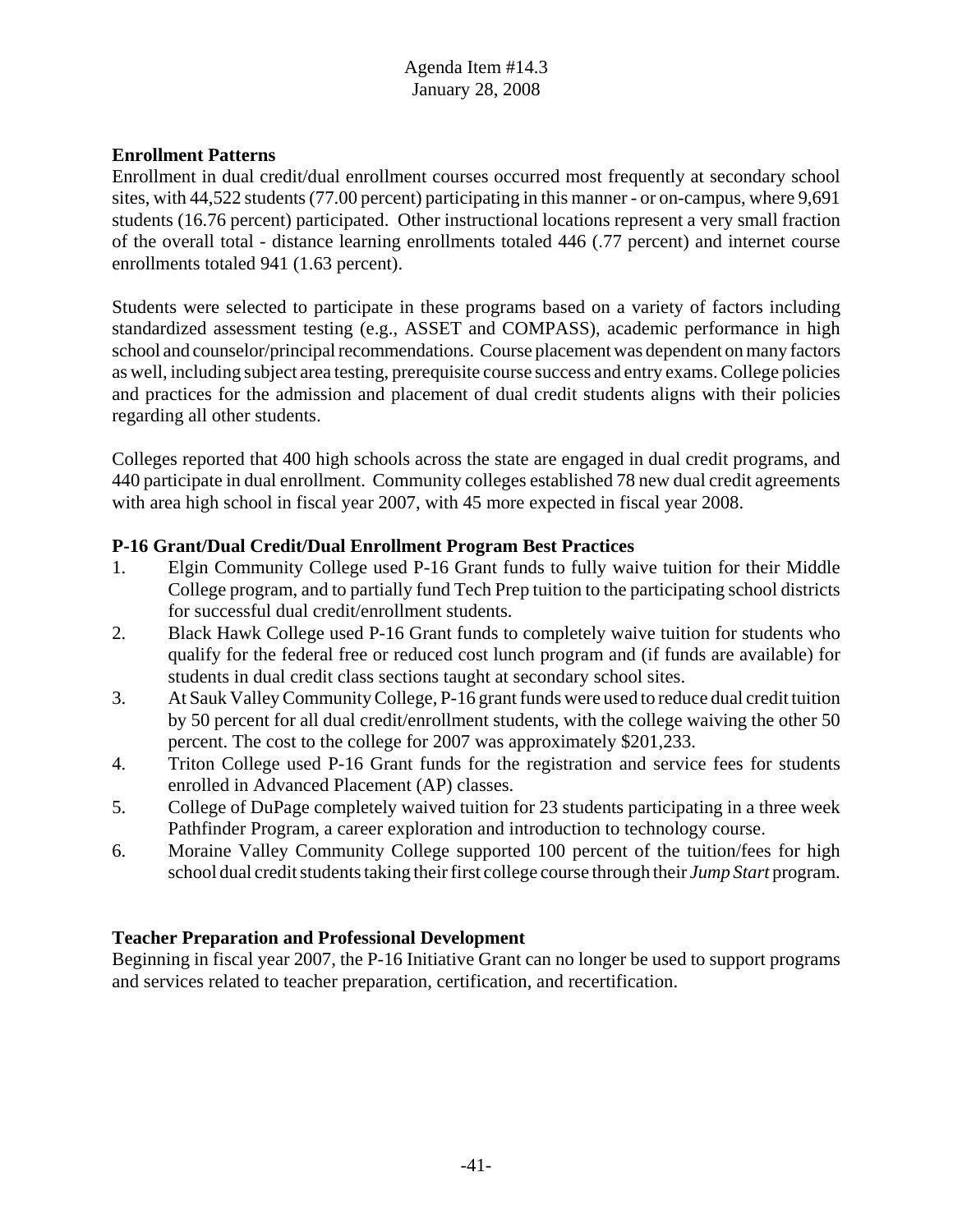# **FISCAL YEAR 2007 P-16 INITIATIVE GRANT FUNDING**

| <b>BLACK HAWK</b>       | \$46,009               |
|-------------------------|------------------------|
| <b>CHICAGO</b>          | \$213,171              |
| <b>DANVILLE</b>         | \$28,675               |
| <b>DUPAGE</b>           | \$212,293              |
| <b>ELGIN</b>            | \$110,403              |
| <b>HARPER</b>           | \$159,255              |
| <b>HEARTLAND</b>        | \$ 31,673              |
| <b>HIGHLAND</b>         | \$27,804               |
| <b>ILLINOIS CENTRAL</b> | \$82,604               |
| <b>ILLINOIS EASTERN</b> | \$65,953               |
| <b>ILLINOIS VALLEY</b>  | \$ 32,205              |
| JOLIET                  | \$122,837              |
| <b>KANKAKEE</b>         | \$28,205               |
| <b>KASKASKIA</b>        | \$67,265               |
| KISHWAUKEE              | \$<br>25,541           |
| <b>LAKE COUNTY</b>      | \$148,568              |
| <b>LAKE LAND</b>        | \$66,012               |
| LEWIS & CLARK           | \$98,419               |
| LINCOLN LAND            | \$70,699               |
| LOGAN                   | \$24,433               |
| <b>MC HENRY</b>         | \$57,852               |
| <b>MORAINE VALLEY</b>   | \$147,086              |
| <b>MORTON</b>           | \$<br>24,953           |
| <b>OAKTON</b>           | \$<br>96,919           |
| <b>PARKLAND</b>         | \$48,754               |
| PRAIRIE STATE           | \$95,178               |
| <b>REND LAKE</b>        | \$40,995               |
| <b>RICHLAND</b>         | \$ 30,859              |
| ROCK VALLEY             | \$71,295               |
| <b>SANDBURG</b>         | \$29,682               |
| <b>SAUK VALLEY</b>      | \$29,129               |
| <b>SHAWNEE</b>          | \$22,500               |
| SOUTH SUBURBAN          | \$84,853               |
| <b>SOUTHEASTERN</b>     | $\mathbb{S}$<br>28,125 |
| SOUTHWESTERN            | \$108,780              |
| <b>SPOON RIVER</b>      | \$22,500               |
| <b>TRITON</b>           | \$77,819               |
| WAUBONSEE               | \$72,173               |
| <b>WOOD</b>             | \$27,524               |
| <b>TOTAL</b>            | \$2,779,000            |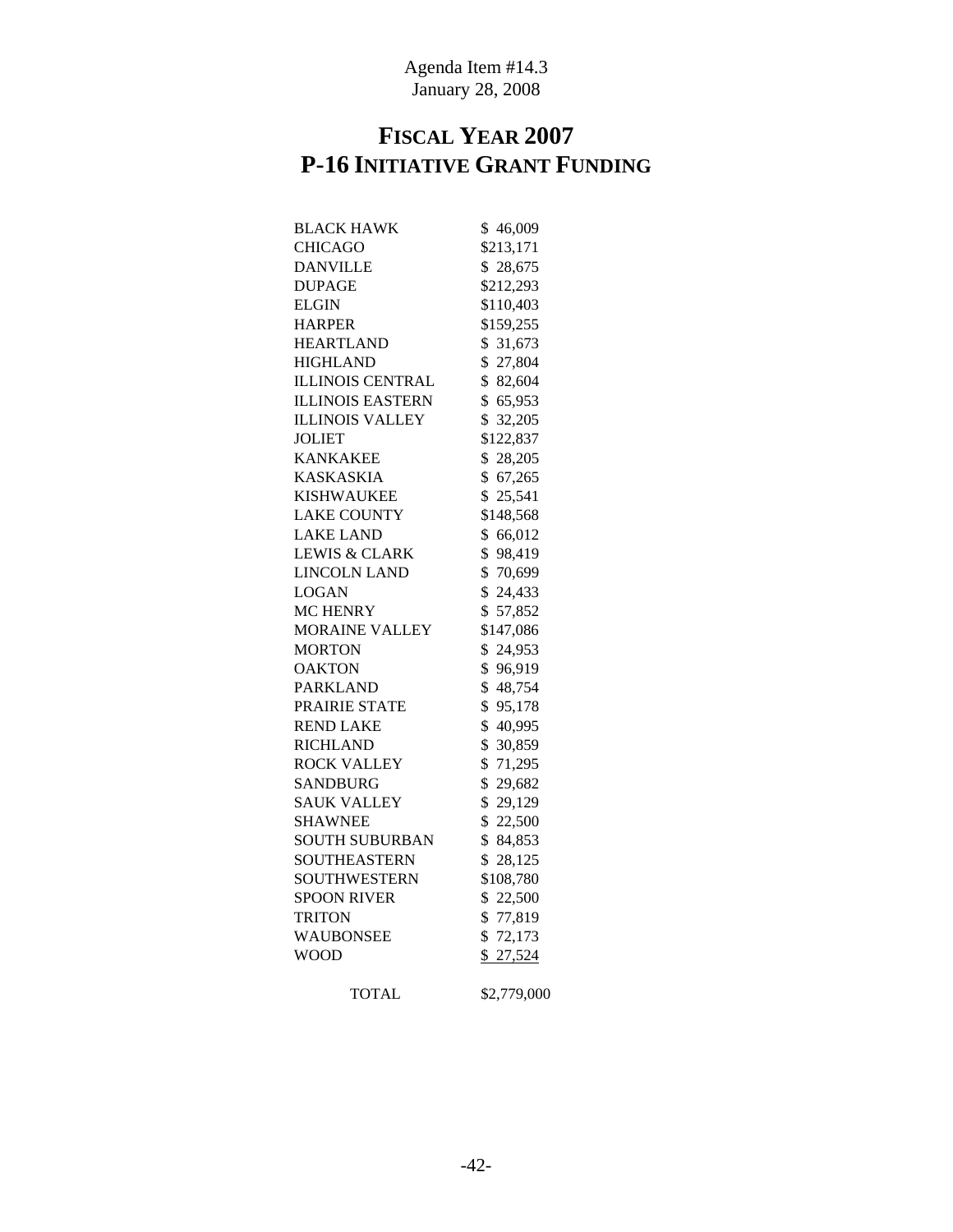# **WORKFORCE DEVELOPMENT GRANT BUSINESS AND INDUSTRY SERVICES**

# *Executive Summary*

The Illinois Community College Board provided more than \$3.3 million to community colleges during fiscal year 2007 to provide workforce and economics development services through their Business and Industry Centers. The workforce development activities conducted under this grant include customized job training on campus or on-site at a business; assisting entrepreneurs in business start-up; providing counseling and management assistance to small and medium sized business owners; helping businesses with government procurement opportunities; offering professional continuing education; developing training programs for unemployed and underemployed workers; and serving businesses with alternative education modalities, such as distance learning. The grant funds allow colleges to help companies grow by providing economic development assistance at costs they can afford and by providing needed technical and English language training for upgrading workers' skills. Below are highlights of the community colleges' activities for fiscal year 2007.

- **Contract/Customized Job Training.** Community colleges provided 8,483 contract training courses to 2,674 companies. Through these courses, 97,918 employees were trained for a total of 161,433 contact hours of instruction or 20,179 days of training. This contributed to the formation of 33 companies, expansion of 103 companies, and the retention of 210 companies. A total of 704 jobs were created and another 5,722 jobs were retained.
- **Entrepreneurship Seminars and Workshops.** Community colleges conducted 592 entrepreneurship seminars and workshops for 7,686 participants. This helped in the creation of 62 new businesses, expansion of 23 businesses, and retention of another 24 businesses. As a result, 471 jobs were created and 307 jobs were retained.
- **Counseling and Management Assistance.** Counseling and management assistance to 4,061 individuals or organizations. This assistance resulted in 230 companies being formed, 103 companies expanding, and 188 companies being retained. A total of 1,365 jobs were created and 975 more jobs were retained as a result of business counseling.
- **Contract Procurement Assistance.** Ten community college districts provided 1,478 businesses with government contract procurement assistance. As a result, 260 businesses received 812 federal contracts totaling \$498,216,088. The receipt of these contracts contributed to the expansion of 21 businesses and retention of nine businesses while 222 jobs were created and 1,186 jobs were retained.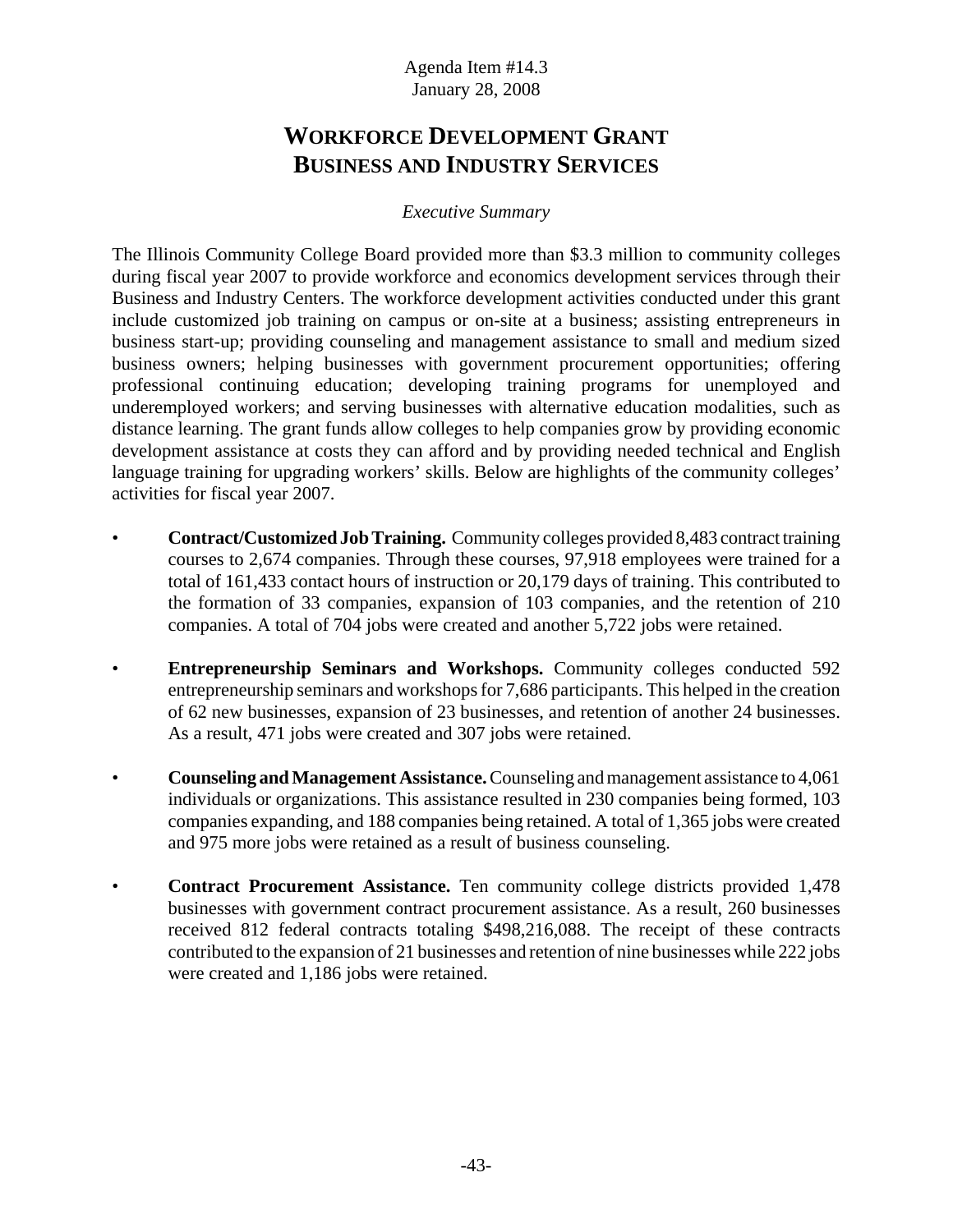- **Public Training Activities.** Illinois community colleges provided 2,107 noncredit public training courses and 2,830 noncredit workshops and seminars to 32,215 individual participants and served 2,508 organizations.
- **Employment and Training Services for Unemployed or Underemployed Workers.** Fourteen community colleges reported offering 569 noncredit workshops and seminars to 5,276 unemployed or underemployed individuals. In addition, another 535 noncredit/credit courses were provided to 1,003 participants. As a result, 1,775 individuals received job placement services. Community colleges also reported 178 additional activities such as advisement services, resume workshops, and career fairs. These additional services affected another 20,814 individuals
- **Business Attraction, Retention, and Expansion.** Business attraction, retention, and expansion activities at 15 community colleges assisted 553 companies in potential expansion and other activities. Participation in other economic development activities by community colleges led to the creation of 23 companies, expansion of 48 companies, and retention of 69 companies. As a result, 1,901 jobs were created and 1,427 jobs were retained.
- **Distance Learning and Continuous Improvement.** Community colleges offered 1,347 noncredit internet courses, 53 satellite broadcasts, and 119 two-way interactive video courses.
- **Other Workforce Development Activities and Partnerships.** Throughout the state, the colleges' Business and Industry Centers performed job testing for 745 organizations and developed job profiles and assessments for 45 organizations. Four benchmarking studies and 56 workplace literacy programs were conducted. A total of 1,200 other programs were offered, including continuous improvement programs and ACT Work Keys Exams.

In summary, Illinois community colleges provided workforce and economic development services to a total of more than 175,000 businesses and individuals. These services resulted in the start up of nearly 350 companies, expansion of almost 300 companies, and retention of 500 companies. In addition, over 4,500 jobs were created and more than another 9,500 jobs were retained.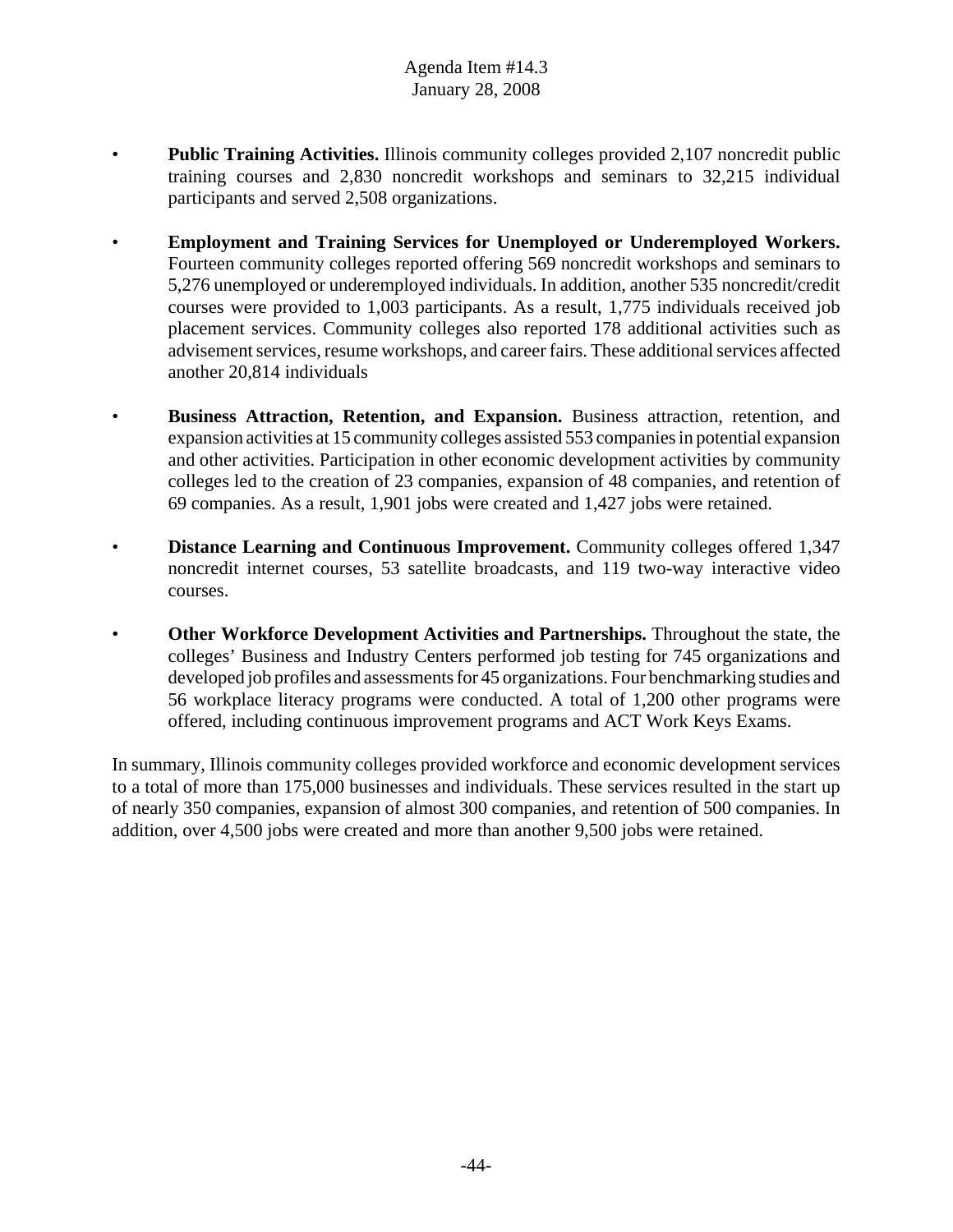# **WORKFORCE DEVELOPMENT GRANT BUSINESS AND INDUSTRY SERVICES**

The Illinois Community College Board provided over \$3.3 million in workforce preparation grant funds to all Illinois public community college districts in fiscal year 2007. Business and Industry Services grants provide funding for a Business and Industry Center at each community college to provide a variety of employment, training and business services both in and outside the classroom. It is necessary for colleges to provide a diverse set of services for businesses. Therefore, the services the community colleges offer are focused on a variety of issues, including government regulation and compliance, identifying potential employees, identifying and implementing organizational systems, and upgrading the skills of current employees. The demand for customized training continues to increase because of the dramatic changes in the use of advanced technology in the workplace. In addition to customized training, colleges used the funds to offer workshops, seminars and counseling on entrepreneurship and business management, assistance with obtaining governmental business contracts, services for the unemployed and underemployed, training activities for the public and many other useful resources for businesses and individuals in the district. Each community college is committed to supporting its community, including its economic development and workforce needs.

Community colleges provide an array of services to business and industry as well as individuals. This report highlights many of those services and activities. The workforce development activities conducted under the grant are divided into nine categories in order to capture the diversity of activities as well as the outcomes resulting from each service. During fiscal year 2007, the Illinois Community College System reported providing services to more than 175,000 businesses and individuals through colleges' Business and Industry Centers. These services resulted in the start up of nearly 350 companies, expansion of almost 300 companies, and retention of 500 companies. In addition, over 4,500 jobs were created and more than another 9,500 jobs were retained.

# **Contract/Customized Job Training**

The diversity of contract training programs is growing in Illinois as the needs of area businesses change. Colleges designed or brokered programs that were tailored specifically to meet the training needs of employers. Businesses determined the type of training they need, the schedule that fits their operation, and the location of the training. Customized training was offered in company facilities and on campus. Instructors were chosen from within the companies, among subject-matter experts, or from college staff depending on the demands of the business. Not only do businesses seek assistance from community colleges to increase the skills and knowledge of their workforces, but they are also seeking assistance with strategic planning, process improvement and other businesswide operations that lead to increased productivity.

In fiscal year 2007, community colleges provided 8,483 contract training courses to 2,674 companies. Through these courses, 97,918 employees were trained for a total of 161,433 contact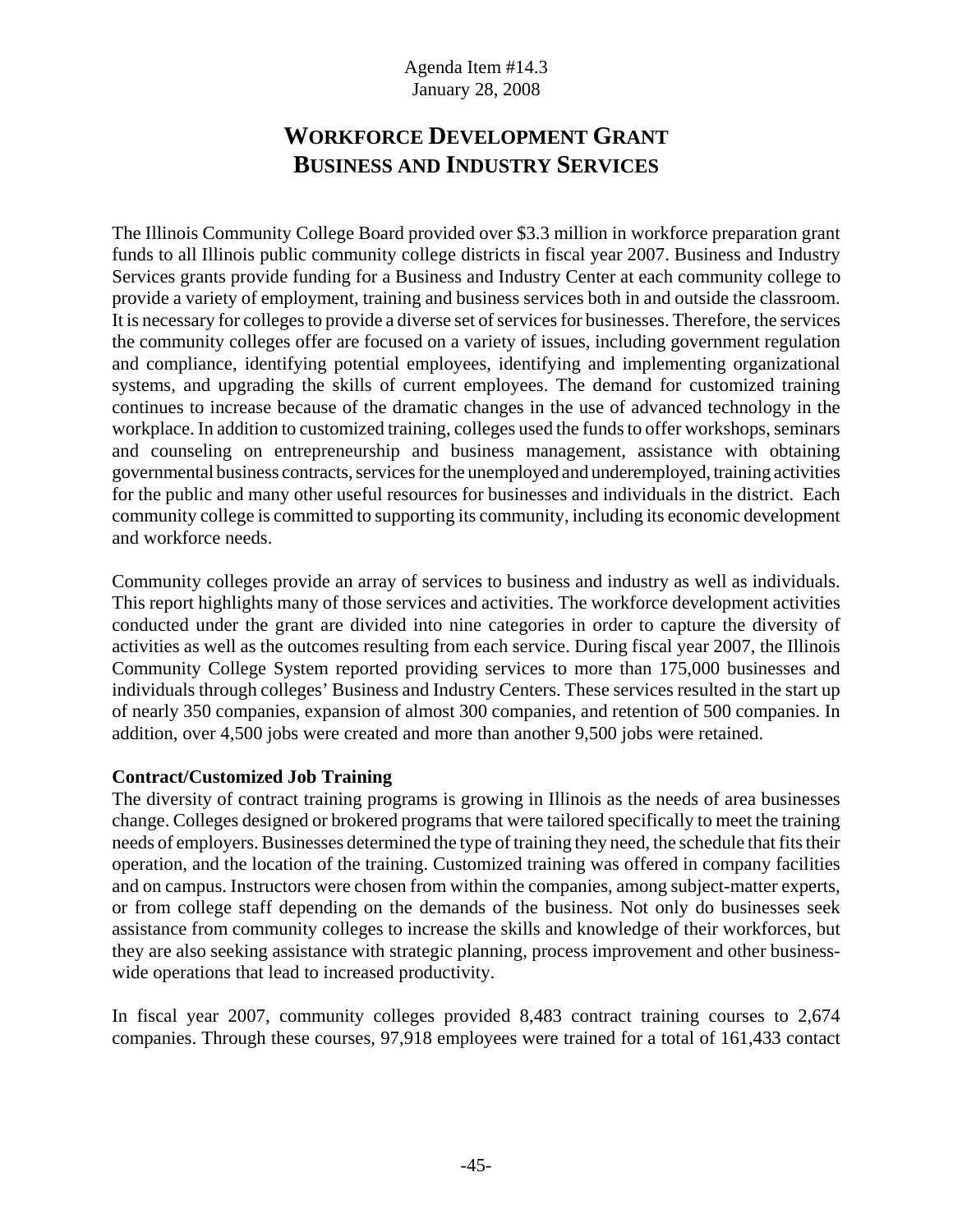hours of instruction or 20,179 days of training. This contributed to the formation of 33 companies, expansion of 103 companies, and the retention of 210 companies. A total of 704 jobs were created and another 5,722 jobs were retained.

**Case Study:** Wyffels Hybrids is an agri-business that produces and sells seed corn. They export 25 percent of their products outside the state of Illinois. They are a family owned business, employing 88, and have limited funds budgeted to devote to training. Black Hawk College learned of the company's need for high quality training and met with the owners and staff. The college was able to propose a customized training system for the company which included a 10 hour OSHA General Industry training for managers and supervisors, a safety evaluation and audit of the facilities, written procedures for lockout/tagout of all equipment, quarterly safety compliance training and consulting for the following year and a new employee safety orientation CD. Over the course of several months, the staff at Black Hawk College has formed a strong working relationship with Wyffels Hybrids by meeting their training needs and providing timely and compatible customer service. The college expects training to continue with this company.

#### **Entrepreneurship Seminars and Workshops**

Entrepreneurship seminars and workshops are provided by community colleges across Illinois. These learning opportunities are open to individuals who are interested in starting a business and for individuals who are currently running their own business. Individual assistance is provided with business plans, finances, state and federal employment laws and other resources needed to be successful. Many of the community colleges providing entrepreneurship programming are part of the Illinois Entrepreneurship Network which is sponsored by the Illinois Department of Commerce and Economic Opportunity (DCEO).

Community colleges conducted 592 entrepreneurship seminars and workshops for 7,686 participants during fiscal year 2007. This helped in the creation of 62 new businesses, expansion of 23 businesses, and retention of another 24 businesses. As a result, 471 jobs were created and 307 jobs were retained.

**Case Study:** Counselors at the Small Business Development Center at Lincoln Land Community College worked with a father and son team trying to open a market/deli/restaurant in Beardstown, Illinois. Faced with a less than robust local economy, coupled with a business that lenders commonly avoid, counselors invested nearly 22 hours to help the team develop a solid business plan, find a lender, and secure a loan. Eventually, Henry's Market was able to receive commercial loans totaling \$206,000 that allowed them to open and continue to operate a new business in a formerly vacant storefront on the downtown square of Beardstown. This business has created seven jobs in the community.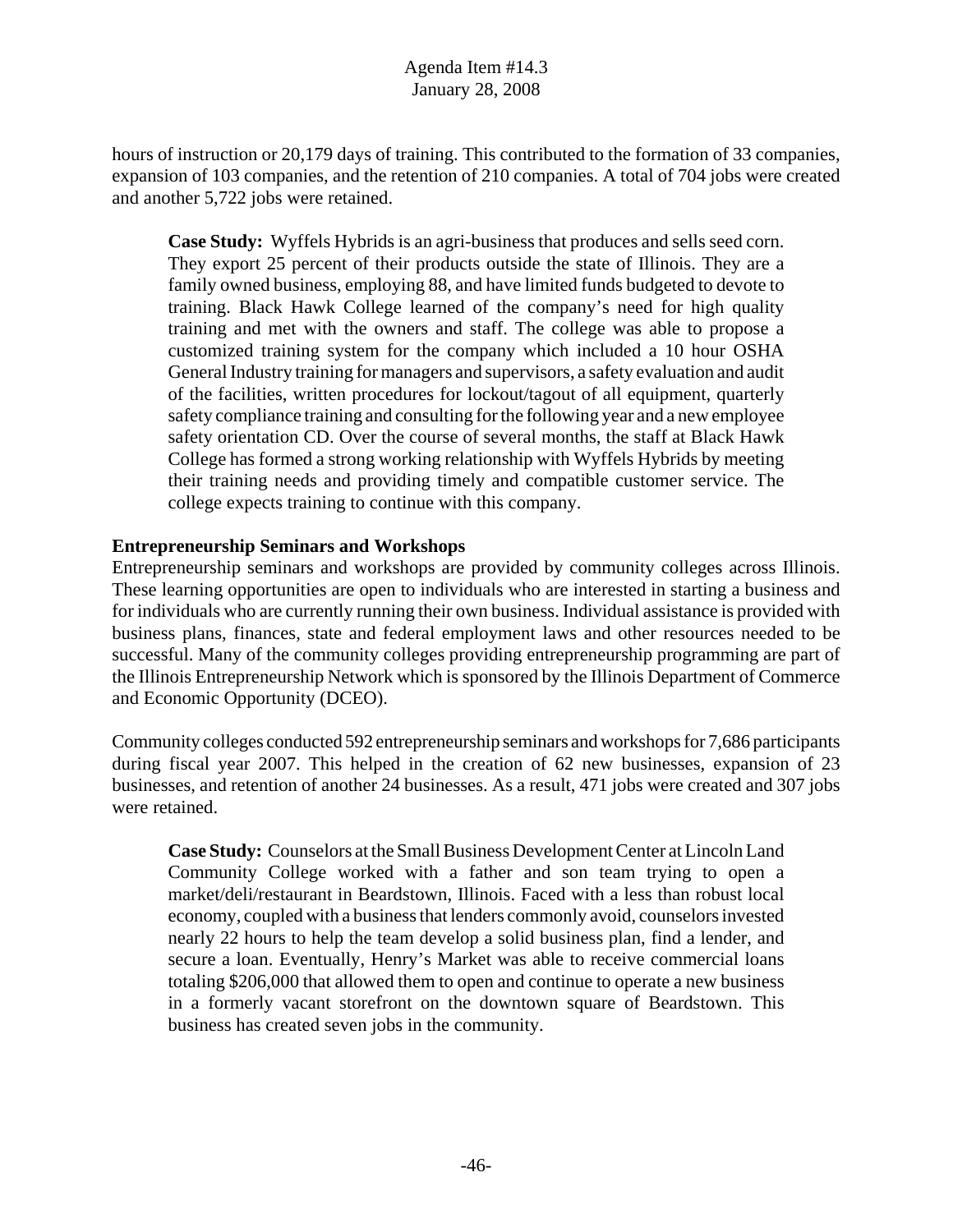#### **Counseling and Management Assistance**

Small business owners have come to depend on the educational information, support and resources that are provided by the local community college Small Business Development Centers (SBDCs). The majority of these SBDCs are part of the Illinois Entrepreneurship Network which is sponsored by the Illinois Department of Commerce and Economic Opportunity. During the initial start up phase of a business, positive relationships are built as support and resources are shared. These contacts continue to grow over the years and develop into long-term relationships.

During fiscal year 2007, community colleges provided counseling and management assistance to 4,061 individuals or organizations. This assistance resulted in 230 companies being formed, 103 companies expanding, and 188 companies being retained. A total of 1,365 jobs were created and 975 more jobs were retained as a result of business counseling.

**Case Study:** Witt's Smokehouse and Deli opened in 2007 on Route 33 west of Effingham, Illinois. The business was a life long dream of owner Kathy Witkowski who sought assistance from the Illinois Eastern Community Colleges' Small Business and Developmental Center. Kathy has had a great deal of experience in the food preparation and service industry as operator of Unique Country Catering. The development of the Smokehouse and Deli provided a venue to offer her highly sought after products to the general public as well as expand her catering and product capabilities. Before opening the Smokehouse and Deli, Kathy approached the Small Business Development Center at IECC where Kathy was assisted in the development of a business plan, market research, planning, budgeting and cash flow analysis. All of this helped make it possible for Kathy to fulfill her dream. This project has also benefitted the district as it represents over \$1 million in investment and provides around 30 jobs to the district.

#### **Contract Procurement Assistance**

Many businesses have discovered that the federal and state governments can be profitable and stable clients. However, the process of applying for government contracts can be difficult and time consuming. Procurement Technical Assistance Centers (PTAC) help businesses to navigate through government processes. In fiscal year 2007, nearly \$500 million in contracts were awarded to Illinois businesses who sought assistance from the Procurement Technical Assistance Centers. Many of the community colleges that have a Procurement Technical Assistance Center are part of the Illinois Entrepreneurship Network which is sponsored by the DCEO.

Ten community college districts provided 1,478 businesses with government contract procurement assistance during fiscal year 2007. As a result, 260 businesses received 812 federal contracts totaling \$498,216,088. The receipt of these contracts contributed to the expansion of 21 businesses and retention of nine businesses while 222 jobs were created and 1,186 jobs were retained.

**Case Study:** A Laotian immigrant began working with Rock Valley College in 2002 to develop a machine shop as a Small Disadvantaged Business. In 2006, after an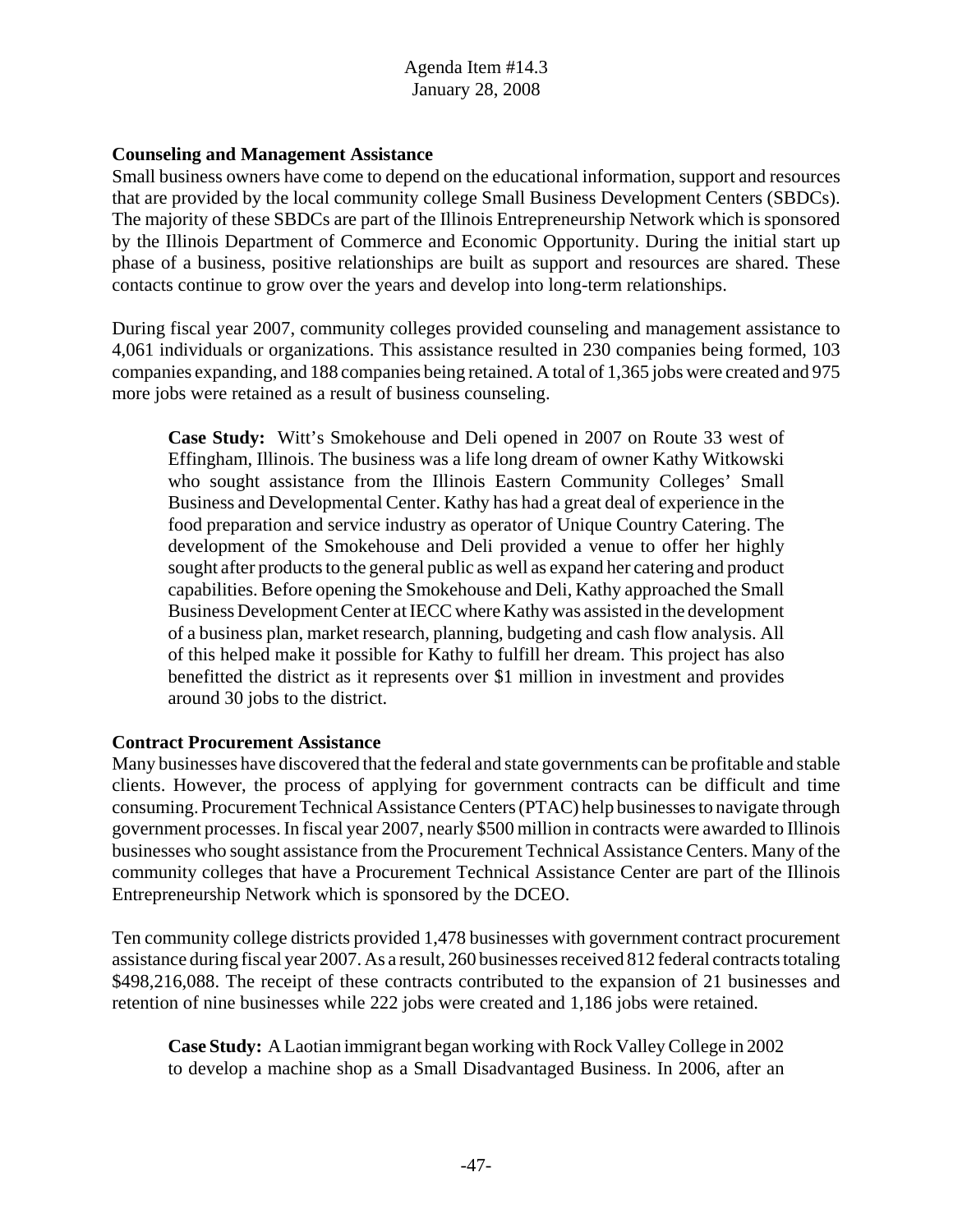expansion, the company returned to the college seeking assistance with developing a plan to fine tune their business processes in order to be able to successfully bid and work on government contracts. The Procurement Technical Assistance Center helped the company learn how to find, read and fill out bid opportunities from the government and its prime contractors, become 8a certified and develop relationships with prime contractors. Other services offered were help with developing language skills for workers, using financial software to expand their business and developing a database for the company to use. As a result of the assistance the company received they were expected to become 8a certified in August 2007 and also became ISO 9001 certified. The company has also developed presentation skills for marketing, began a web site, offers classes in technical skills for its workers and has successfully bid on prime contractor bid opportunities. The company has also retained five jobs as a result from their work with the college.

#### **Public Training Activities**

As technology continues to expand and businesses become more sophisticated, employees find it necessary to return to the classroom to continue their education. Businesses have also found a need to document individual and employee skill development. Therefore, community colleges have increased the number of publically offered professional development classes that are designed to increase the employee skill in computer application, management principles and other skills related to specific professions.

In fiscal year 2007, Illinois community colleges provided 2,107 noncredit public training courses and 2,830 noncredit workshops and seminars to 32,215 individual participants and served 2,508 organizations.

**Case Study:** John A. Logan College's Center for Business and Industry has created the Southern Illinois Training Advisory Committee (SITAC) for local agencies interested in homeland security training. Over 25 leaders from law enforcement, fire protection, education, hospitals, and emergency management participate in the committee. The College is providing training facilities and other assistance in obtaining regional, multi-agency training programs for responders. Several courses have been held on campus through partnerships with Illinois Fire Service Institute, Illinois Law Enforcement Alarm System, Illinois Emergency Management Agency, and the U.S. Department of Homeland Security. These training sessions are vital because the district is located in a rural area. Many of the responders are volunteers, or have little or no travel budget that would allow them to attend other types of training. Over 400 people have been trained so far. SITAC plans to continue working through the college to bring in more opportunities and resources for southern Illinois.

# **Employment and Training Services for Unemployed or Underemployed Workers**

Partnerships are often developed between the local community colleges and local employment assistance organizations to provide resources and services to individuals and employers. Linking businesses and individuals to employment opportunities is a core activity of the community college.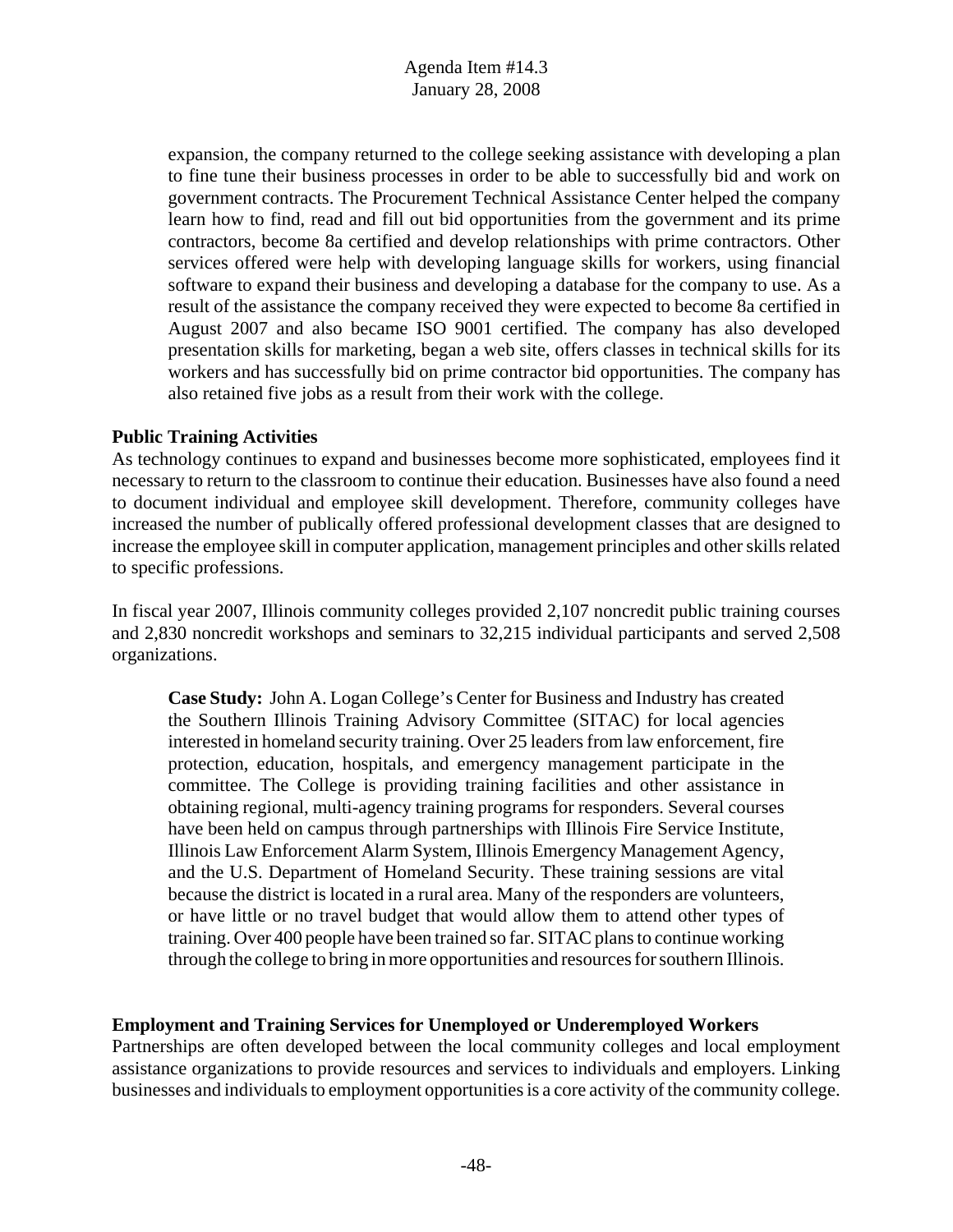Colleges provide various resources such as one-on-one job counseling, resume writing, interview techniques, and other noncredit workshops that provide support for those who are unemployed or underemployed. Community colleges encourage economic growth by providing quality education to individuals and then link those skilled individuals to employment opportunities within the community.

Fourteen community colleges reported offering 569 noncredit workshops and seminars to 5,276 unemployed or underemployed individuals during fiscal year 2007. In addition, another 535 noncredit/credit courses were provided to 1,003 participants. As a result, 1,775 individuals received job placement services. Community colleges also reported 178 additional activities such as advisement services, resume workshops, and career fairs. These additional services affected another 20,814 individuals.

**Case Study:** The City Colleges of Chicago have administered the Professional Bank Teller and Beyond program which supports businesses expanding in the district and assists unemployed and underemployed individuals in gaining the training necessary to earn employment in Chicago's banking industry. The program began as concerns of a shortage of skilled workers in the banking industry rose. The District Office managed the overall project, including curriculum and instructor review, educational materials, fiscal management, placement, and data collection. The colleges involved managed the recruitment, training, and student support programs conducted at their campuses. Nearly 200 individuals were recruited and 67 were screened into three classes. Of these students, 61 (91 percent) completed and 37 (56 percent) were placed in employment with the banking industry. All 36 students were retained after 60 days and 34 were retained after 90 days. Since the project began curriculum improvements have been made, including instruction in taking assessments and completing job applications online and industry certification for completers though the Illinois Banking Association.

# **Business Attraction, Retention and Expansion**

Growing companies are in need of a skilled workforce, updated facilities and access to technology. Many communities strive to provide all these resources to attract and retain businesses that bring economic growth to the area. Community colleges play a key role in attraction, retention, and expansion activities. Colleges possess a wealth of resources that businesses look for when faced with location and expansion decisions. Community colleges often assist businesses by designing, developing, and delivering incumbent employee training for expanding businesses; providing preemployment testing and training; and temporary use of college facilities.

Business attraction, retention, and expansion activities at 15 community colleges assisted 553 companies in potential expansion and other activities in fiscal year 2007. Participation in other economic development activities by community colleges led to the creation of 23 companies, expansion of 48 companies, and retention of 69 companies. As a result, 1,901 jobs were created and 1,427 jobs were retained.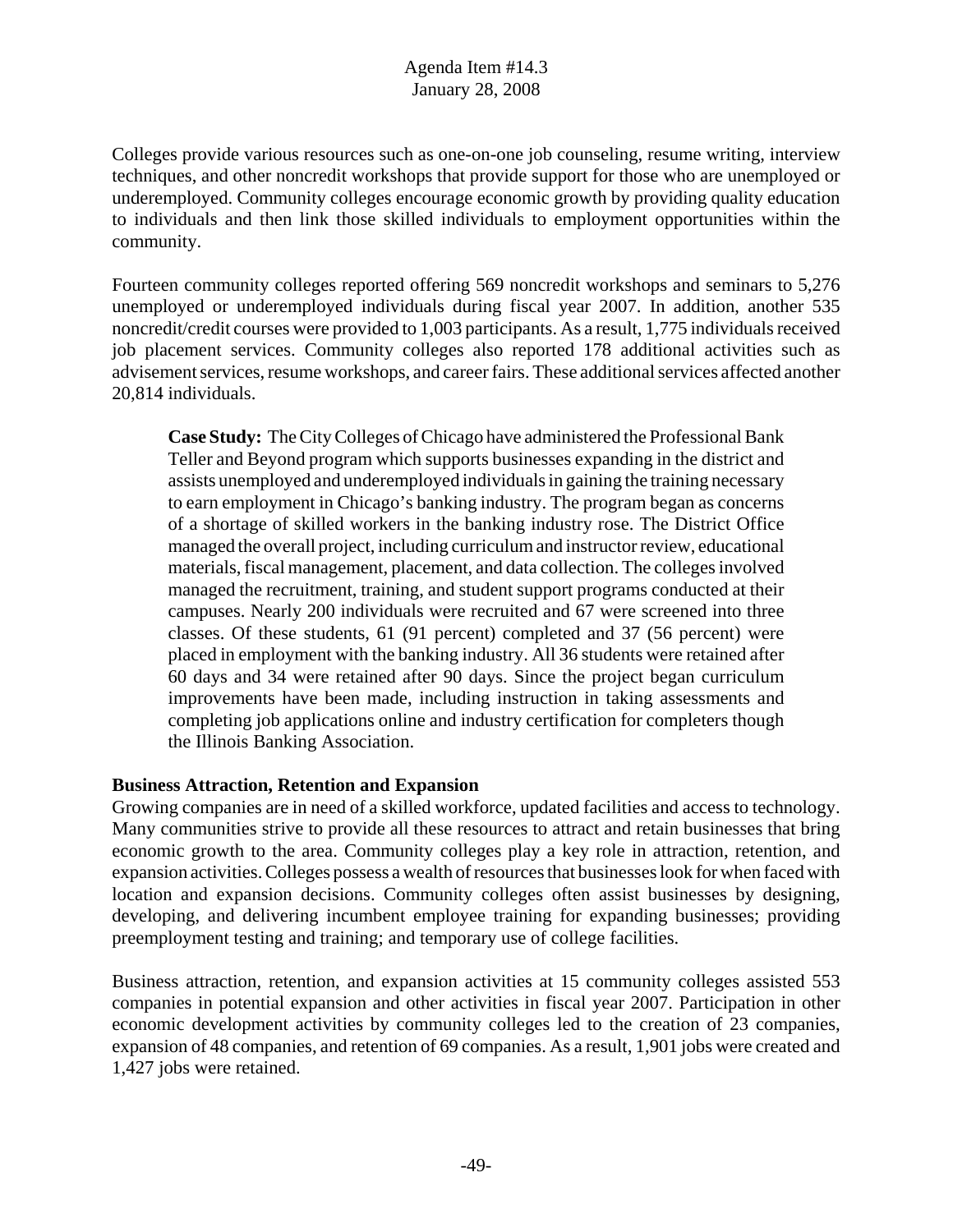**Case Study:** The Grand Chain Lodge and Campground is part of the development of the Ohio River Recreational Area in Pulaski County, near Grand Chain, Illinois. The lodge is a 4,700 square foot building that houses a 120 seat restaurant with a meeting room which can accommodate up to 40 people, supply store, four lodging rooms and an administrative office. This facility is on 10 acres overlooking the Ohio River. Property was donated to construct a boat access ramp and parking facility for avid fishermen and boaters to gain access to the Ohio River. Along with the boat ramp, a 25 space, full service, RV campground and bathhouse have been constructed near the lodge. Also, two cabins have been added and are available for rentals. The final stage of this expansion project is the construction of a marina. The Pulaski County Development Association has worked to develop this area to spur economic development and tourism and to provide employment opportunities for residents of the area. Shawnee Community College has assisted the association with this project. The college has helped in the development of a business plan, financing, and identifying qualified potential employees. As a result of the colleges' help, 20 full and part-time jobs have been created.

# **Distance Learning and Continuous Improvement**

Increasing access to education is a priority for community colleges. Providing a wide range of alternative and supportive education services have become common. As a result, Illinois community colleges are delivering noncredit internet courses and satellite broadcasts to expand their distance learning offerings. Businesses are continually searching, implementing, and refining ways to meet or exceed the needs and expectations of the customer. Community colleges provide an array of services to help businesses manage continuos improvement strategies.

During fiscal year 2007, community colleges offered 1,347 noncredit internet courses, 53 satellite broadcasts, and 119 two-way interactive video courses. Throughout the state, the colleges' Business and Industry Centers performed job testing for 745 organizations and developed job profiles and assessments for 45 organizations. Four benchmarking studies and 56 workplace literacy programs were conducted. A total of 1,200 other programs were offered, including continuous improvement programs and ACT Work Keys Exams.

**Case Study:** The United Auto Workers (UAW) Local 2488 was interested in providing continuing education to their members. Through conversation with Heartland Community College they decided to offer the EPA Section 608 Universal Refrigerant Transition and Recovery Training Certification training. This program is designed to prepare the participants to attempt the EPA Section 608-certification exam. This certification allows the technician to legally purchase and handle commercial refrigerants used in air conditioning systems and other cooling devices. The training was divided in to two sections to accommodate the shifts at Mitsubishi. Each section was divided into four, 4-contact hour sessions for a total of 16-contact hours per section with the exam given during the final session. The college designed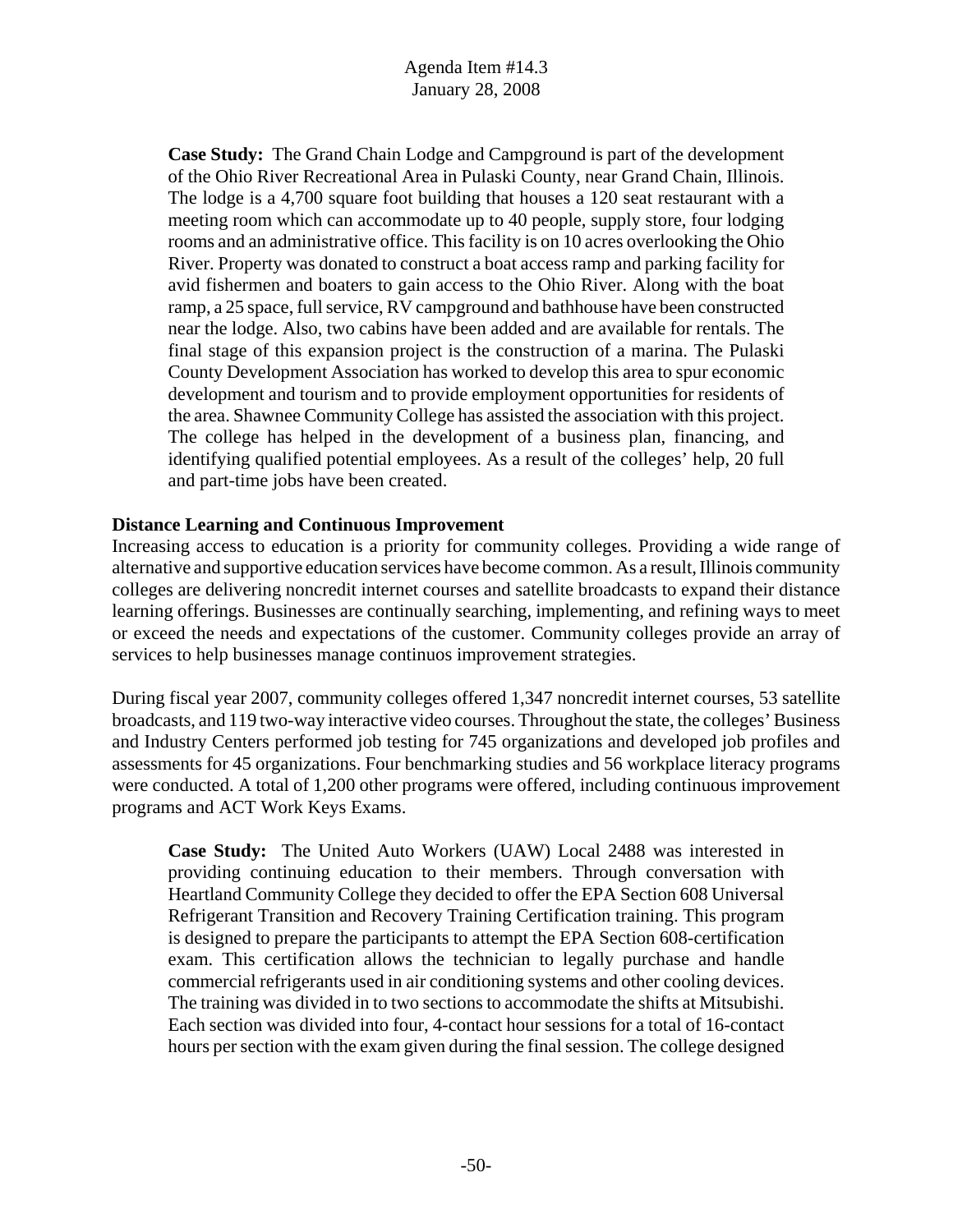the curriculum, hired the instructor, purchased the exam documents and arranged for exam proctoring and scoring. Of the 30 participants, all passed the certification exam on the first attempt.

# **Other Workforce Development Activities and Partnerships**

Community colleges are involved in many workforce development activities. This may include cosponsored activities, facilitated programs, or providing facilities, labs, and equipment for community organizations, agencies and businesses. Other activities include workshops showcasing services colleges have to offer, certification training for specific industries, bilingual training courses and special training for Latinos, leadership skills workshops for supervisors and marketing to find sponsors for workshops.

**Case Study:** The Elgin Chamber of Commerce Workforce Development Committee sought help from the Corporate and Continuing Education Division of Elgin Community College in holding a conference to design, develop and implement a manufacturers' conference. The event was designed to insure that as many topics of interest would be covered in as short amount of time as possible to maximize employers' time. The conference was intended to showcase the services Elgin Community College has to offer businesses in the district. Of the 75 employers in attendance, many said they did not know the college's training lab was as large and comprehensive as it is. The employers were impressed with the capability of the college to meet their training needs. Since the conference, there has been a continued interest in the industrial programs offered by the college.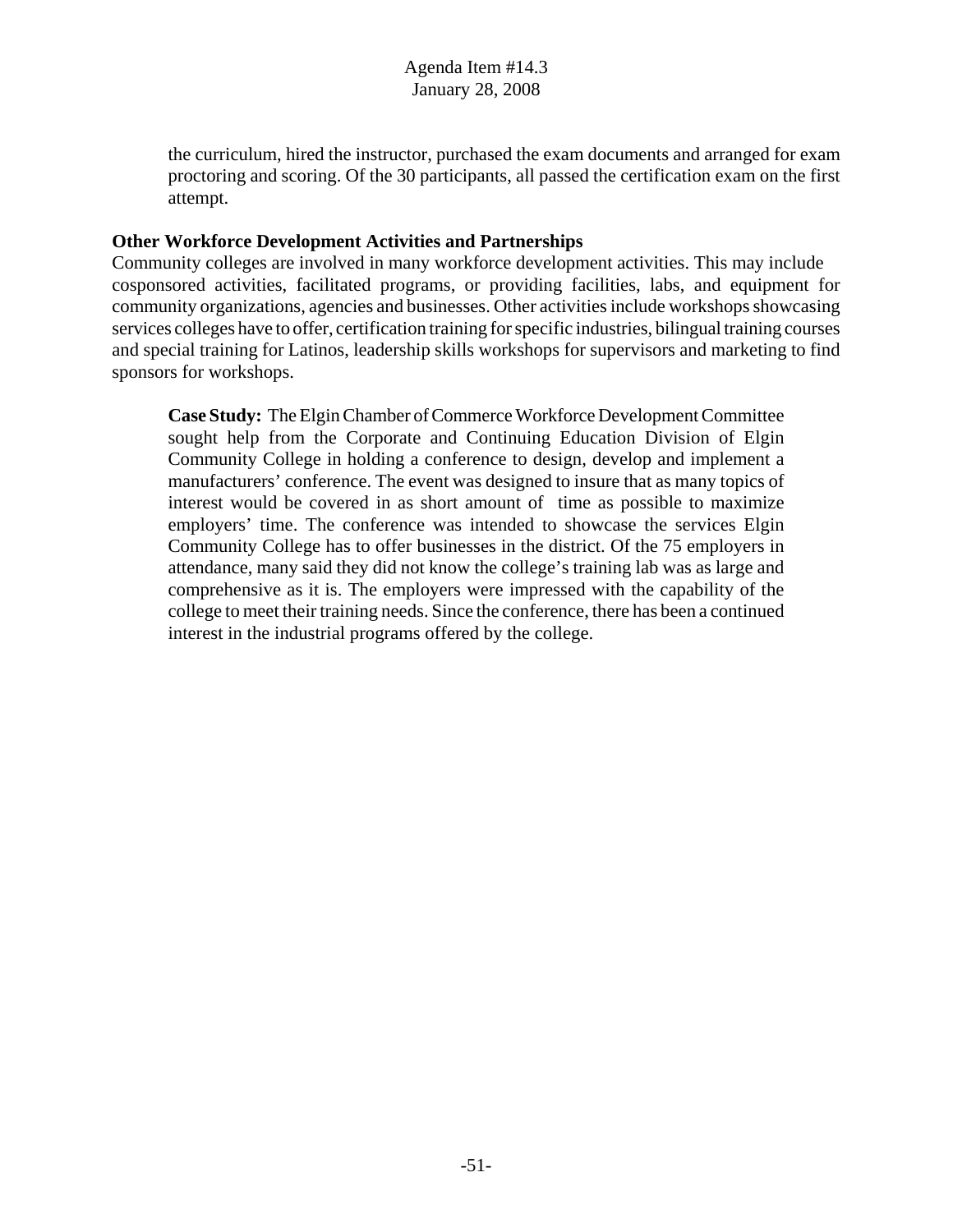# **STUDENT SUCCESS GRANT**

The Student Success Grant funding concluded its first year by providing needed supplemental services to assist students in developing the academic skills necessary to remedy or correct educational deficiencies leading to the attainment of college educational goals. Students served by the grant are those documented with social, economic, physical, or developmental disabilities and/or academic deficiencies that make it difficult to adapt to a college environment.

Illinois community colleges focused funding on supplementing existing programs with the goal of increasing the retention and graduation rate of this often overlooked population. The following categories explain how the colleges responded and utilized the funds:

#### **Professional Staff**

Providing well qualified advisors are the initial steps contributing to student retention, academic success, and overall college experience. Because students with educational deficiencies are more challenged, they require extra support. Therefore, additional, professional staff is needed to assist students with accommodations, academic needs and college survival skills. Colleges are experiencing a higher percentage of student placement in developmental math and English. This creates a need for more staff including faculty and peer tutors and informational workshops. Providing additional academic support for students with disabilities also requires staff to serve as note takers, interpreters, and assist with tests to name a few. Text book conversion and training students in assistive technology are other needs that require extra staff for students with disabilities. However, this qualified and additional support encourages student engagement and success in the classroom which contributes to retention.

# **Auxiliary Aid and Services**

Students with disabilities and at-risk students continue to be a growing population at colleges. Specialized services, equipment, and other related items are often out of financial range for both students and many educational institutions. Communication Access Realtime Translation (CART) and interpreters are required but expensive services. Providing mobile equipment and expanding learning laboratories are other needs. Supplementing existing resources and replacing or upgrading assistive/adaptive devices should be ongoing, but lack of funding creates obstacles.

# **Instructional Equipment**

In order to provide the best possible level of services to students and improve student learning outcomes, it is necessary to upgrade and enhance the software and technology that is used. Assistive technology that is available for students with disabilities is continually being updated, improved, and enhanced. Software licenses and maintenance agreements along with special laptops for disabled students which transcribe speech to text for those with visual, physical, or learning difficulties are some of the adaptive aids that can be varied and expensive. Simple items such as specialized